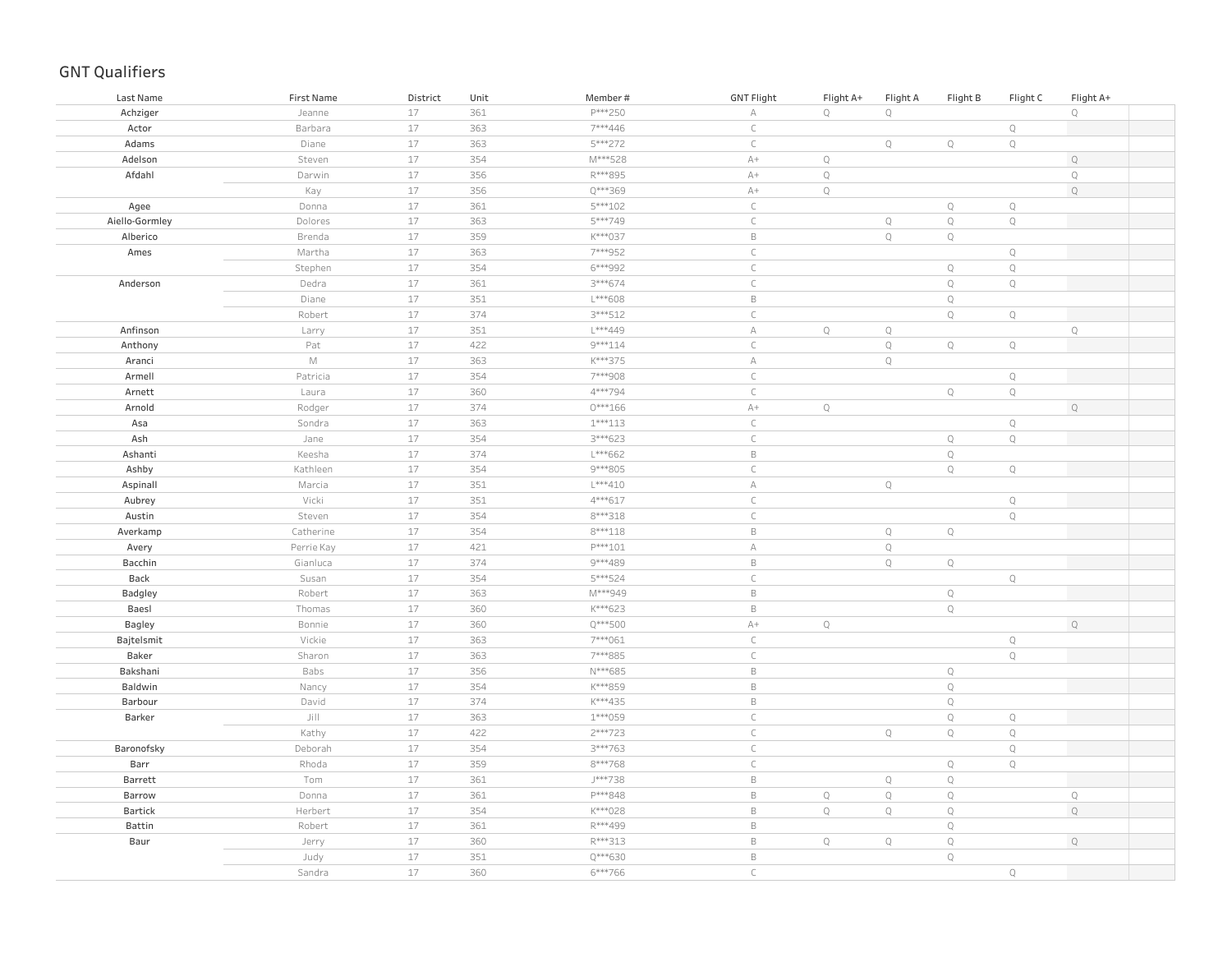| Last Name      | <b>First Name</b> | District | Unit | Member#      | <b>GNT Flight</b> | Flight A+   | Flight A    | Flight B     | Flight C    | Flight A+   |  |
|----------------|-------------------|----------|------|--------------|-------------------|-------------|-------------|--------------|-------------|-------------|--|
| Beard          | Bill              | $17$     | 361  | M***717      | А                 |             | $\mathbb Q$ |              |             |             |  |
|                | Lori              | $17$     | 361  | $L^{***}759$ | $\forall$         |             | $\mathbb Q$ |              |             |             |  |
| Becker         | George            | $17$     | 361  | J***525      | $\forall$         |             | $\mathbb Q$ |              |             |             |  |
| Beers          | R Russell         | $17$     | 363  | 5***134      | $\mathsf C$       |             |             | $\mathbb Q$  | $\mathbb Q$ |             |  |
| Bell           | Alan              | $17$     | 359  | $1***941$    | $\mathsf C$       |             |             | $\mathbb Q$  | $\mathbb Q$ |             |  |
| Bemski         | Peter             | $17$     | 361  | M***208      | $\mathsf B$       |             |             | $\mathbb Q$  |             |             |  |
| Bender         | Lois              | $17$     | 354  | K***036      | $\mathsf B$       |             |             | $\mathbb Q$  |             |             |  |
| Bennett        | Lee               | $17$     | 363  | 5 *** 470    | $\mathsf{C}$      |             |             |              | $\mathbb Q$ |             |  |
| Bennington     | Mary              | 17       | 351  | 3***012      | $\subset$         |             |             |              | $\mathbb Q$ |             |  |
|                | Timothy           | 17       | 351  | 4 *** 507    | $\subset$         |             |             |              | Q           |             |  |
| Benoist        | Helen             | 17       | 374  | 0***677      | А                 | $\mathbb Q$ | $\mathbb Q$ |              |             | Q           |  |
| Berger         | Ramona            | $17$     | 361  | K***497      | $\mathsf B$       |             | $\mathbb Q$ | $\mathbb Q$  |             |             |  |
|                | Richard           | $17$     | 361  | $N***164$    | А                 |             | $\mathbb Q$ |              |             |             |  |
| Berlin         | Eva               | 17       | 354  | Q***321      | $\mathsf B$       | $\mathbb Q$ | $\mathbb Q$ | $\mathbb Q$  |             | $\mathbb Q$ |  |
| Berringer      | Jean              | 17       | 354  | M***419      | $\mathsf B$       |             |             | $\mathbb Q$  |             |             |  |
|                | Thomas            | 17       | 354  | R***228      | $\mathsf B$       |             |             | $\mathbb Q$  |             |             |  |
| Berton, Jr     | Jack              | 17       | 354  | $8***456$    | $\mathsf B$       |             | $\mathbb Q$ | $\mathbb Q$  |             |             |  |
| Best           | Shirley           | 17       | 374  | 5***962      | $\subset$         |             | $\mathbb Q$ | $\mathbb Q$  | $\mathbb Q$ |             |  |
| Betts          | Dan               | 17       | 354  | 6***558      | $\subset$         |             |             | $\mathbb{Q}$ | $\mathbb Q$ |             |  |
| Beuchel        | Joan              | 17       | 354  | R***087      | $\forall$         | $\mathbb Q$ | $\mathbb Q$ |              |             | $\mathbb Q$ |  |
| Birnstihl      | Damian            | 17       | 351  | 7***739      | $\mathsf C$       |             |             |              | $\mathbb Q$ |             |  |
| Blacik         | Ben               | $17\,$   | 354  | N***275      | $\mathbb{A}+$     | $\mathbb Q$ |             |              |             | $\mathbb Q$ |  |
| Black          | Clinton           | 17       | 363  | 3 *** 085    | $\mathsf C$       |             |             |              | $\mathbb Q$ |             |  |
|                | Diane             | 17       | 360  | K***078      | $\mathsf B$       |             | $\mathbb Q$ | $\mathbb Q$  |             |             |  |
|                | James             | 17       | 360  | P***055      | $\mathbb A$       | $\mathbb Q$ | $\mathbb Q$ |              |             | $\mathbb Q$ |  |
| Blake-Ward     | Ethel             | 17       | 354  | 3 *** 101    | $\subset$         |             |             | $\mathbb Q$  | $\mathbb Q$ |             |  |
|                | Peter             | 17       | 354  | 0 *** 831    | $\mathsf B$       |             |             | $\mathbb Q$  |             |             |  |
| <b>Bliss</b>   | Ronald            | $17$     | 356  | J***376      | $\mathsf B$       |             | $\mathbb Q$ | $\mathbb Q$  |             |             |  |
| Bloom          | Betty             | 17       | 363  | $1***464$    | $\subset$         |             |             |              | $\mathbb Q$ |             |  |
|                | Mary Jane         | $17$     | 354  | 4 *** 316    | $\subset$         |             |             |              | $\mathbb Q$ |             |  |
| Bolam          | Jim               | $17$     | 363  | 5***311      | $\mathsf{C}$      |             |             | $\mathbb Q$  | $\mathbb Q$ |             |  |
| Borger         | Pamela            | $17$     | 421  | $1***714$    | $\mathsf{C}$      |             |             | $\mathbb Q$  | $\mathbb Q$ |             |  |
| Borthwick      | Merrilyn          | $17$     | 421  | $0***174$    | $\mathsf B$       |             | $\mathbb Q$ | $\mathbb Q$  |             |             |  |
| Bose           | Ranjit            | 17       | 374  | L***037      | $\mathsf B$       | $\mathbb Q$ | $\mathbb Q$ | $\mathbb Q$  |             | $\mathbb Q$ |  |
| Bosserman      | Julie             | 17       | 354  | 9***369      | $\subset$         |             |             | $\mathbb Q$  | $\mathbb Q$ |             |  |
| Botarelli      | Vince             | 17       | 361  | 5***026      | $\mathsf C$       |             |             | $\mathbb Q$  | $\mathbb Q$ |             |  |
| <b>Boulds</b>  | Jared             | $17$     | 356  | $R***601$    | $\mathbb A$       |             | $\mathbb Q$ |              |             |             |  |
| Bovard         | Barbara           | 17       | 373  | L***986      | $\mathsf B$       |             |             | $\mathbb Q$  |             |             |  |
| Boyd           | Ken               | $17$     | 354  | N***138      | $\mathsf B$       |             |             | $\mathbb Q$  |             |             |  |
|                | Paula             | 17       | 361  | 2***878      | $\subset$         |             | $\mathbb Q$ | $\mathbb Q$  | $\mathbb Q$ |             |  |
| Brackett       | William           | $17$     | 359  | L***770      | $\forall$         |             | $\mathbb Q$ |              |             |             |  |
| <b>Bradley</b> | Marlene           | 17       | 421  | 9***662      | $\mathsf C$       |             |             | $\mathbb Q$  | $\mathbb Q$ |             |  |
| Brice          | Laura             | $17$     | 422  | 5***375      | $\mathsf B$       |             |             | $\mathbb Q$  |             |             |  |
| Brickey        | Jacqueline        | 17       | 373  | N***890      | $\mathsf B$       |             | $\mathbb Q$ | $\mathbb Q$  |             |             |  |
| Brightwell     | Sandra            | $17$     | 360  | 4***322      | $\mathsf C$       |             |             |              | $\mathbb Q$ |             |  |
| Brock          | Kay               | $17$     | 360  | 3 *** 173    | $\subset$         |             |             |              | $\mathbb Q$ |             |  |
| Brockway       | Gaylord           | $17$     | 354  | M***317      | $\mathsf B$       |             |             | $\mathbb Q$  |             |             |  |
| Bronstein      | Peter             | $17$     | 354  | J***675      | $\mathsf B$       |             | $\mathbb Q$ | $\mathbb Q$  |             |             |  |
| <b>Brooks</b>  | Gena              | $17$     | 359  | R***582      | $\mathsf B$       |             |             | $\mathbb Q$  |             |             |  |
|                | Joel              | 17       | 351  | $1***534$    | $\mathcal{C}$     |             |             |              | $\mathbb Q$ |             |  |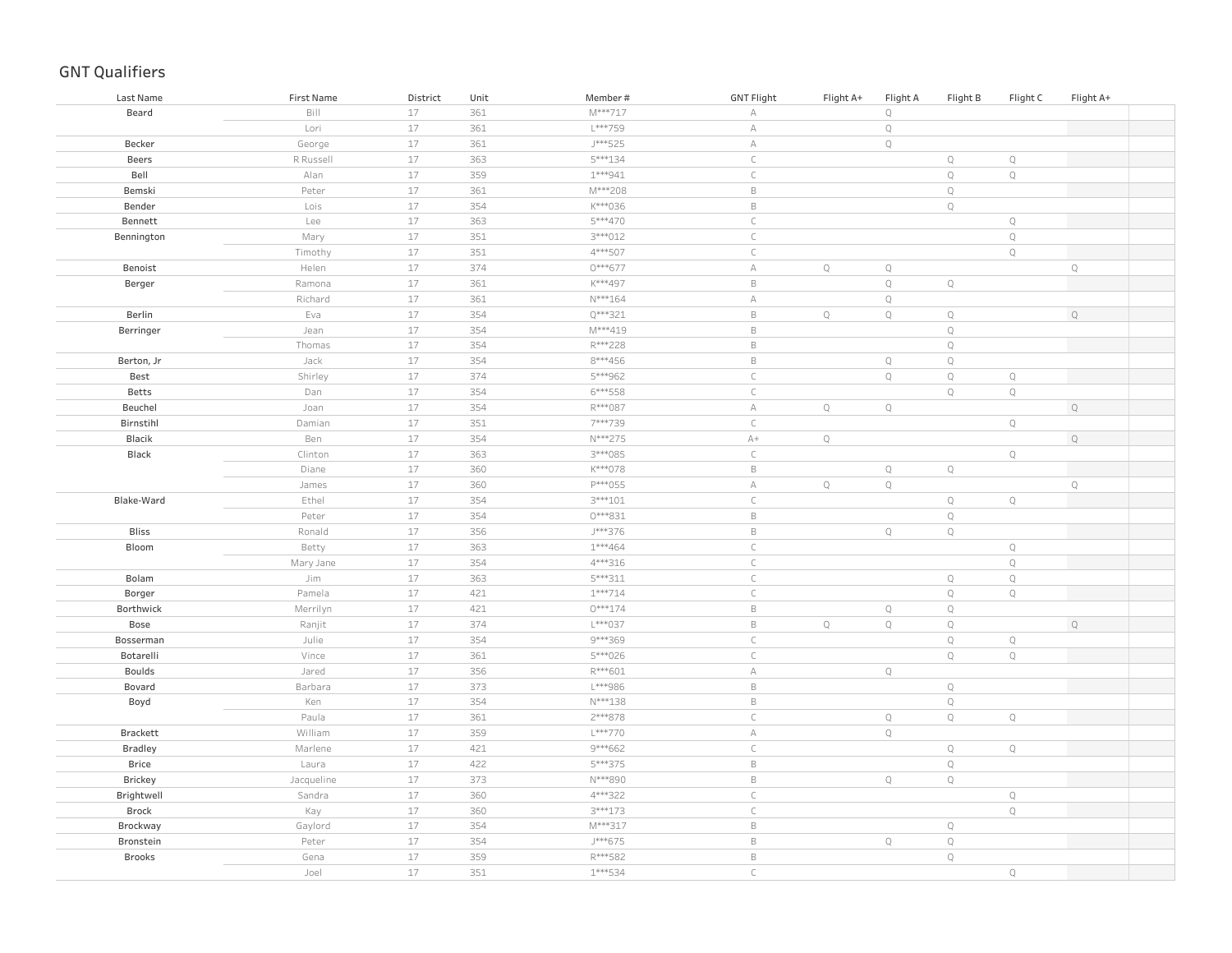| Last Name       | <b>First Name</b> | District | Unit | Member#   | <b>GNT Flight</b> | Flight A+   | Flight A    | Flight B     | Flight C    | Flight A+   |  |
|-----------------|-------------------|----------|------|-----------|-------------------|-------------|-------------|--------------|-------------|-------------|--|
| <b>Brooks</b>   | William           | 17       | 359  | R***442   | $\,$ B            |             |             | $\mathbb Q$  |             |             |  |
| Brosnan         | Margaret          | 17       | 374  | K***342   | $\mathsf B$       | $\mathbb Q$ | $\mathbb Q$ | $\mathbb Q$  |             | $\mathbb Q$ |  |
| <b>Brothers</b> | Kerry             | 17       | 351  | P***426   | $\mathbb A$       |             | $\mathbf Q$ |              |             |             |  |
| Brower          | Robert            | 17       | 351  | P***461   | $\mathbb A$       | $\mathbb Q$ | $\mathbb Q$ |              |             | $\mathbb Q$ |  |
| Brown           | Danuta            | 17       | 360  | 7***596   | $\subset$         |             |             | $\mathbb Q$  | $\mathbb Q$ |             |  |
|                 | Edith Joy         | 17       | 360  | 9 *** 334 | $\subset$         |             |             | $\mathbb Q$  | $\mathbb Q$ |             |  |
|                 | Kathye            | 17       | 354  | $0***747$ | $\,$ B            |             |             | $\mathbb Q$  |             |             |  |
|                 | Kristi            | 17       | 422  | 2 *** 432 | $\mathsf C$       |             | $\mathbb Q$ | $\mathbb Q$  | $\mathbb Q$ |             |  |
|                 | Lee               | $17$     | 360  | $0***188$ | $\,$ B            |             | $\mathbb Q$ | $\mathbb Q$  |             |             |  |
| Brownstein      | Dede              | 17       | 374  | L***442   | $\,$ B            |             | $\mathbb Q$ | $\mathbb Q$  |             |             |  |
|                 | Mark              | $17$     | 374  | 0***707   | $\mathbb A$       |             | $\mathbb Q$ |              |             |             |  |
| Brundege        | Jasper            | 17       | 363  | N***806   | $\,$ B            |             |             | $\mathbb Q$  |             |             |  |
| Brunswig        | Jessie            | 17       | 354  | M***327   | $\mathbb A$       | $\mathbb Q$ | $\mathbb Q$ |              |             | $\mathbb Q$ |  |
| Brussel         | Robert            | $17\,$   | 356  | $L***484$ | $\,$ B            |             | $\mathbb Q$ | $\mathbb Q$  |             |             |  |
| Bryan           | Charles           | 17       | 374  | R***426   | $\,$ B            |             |             | $\mathbb Q$  |             |             |  |
| Bryant          | Richard           | 17       | 356  | N***228   | $\,$ B            |             |             | $\mathbb Q$  |             |             |  |
| Buch            | Henry             | 17       | 356  | 0***373   | $\forall$         |             | $\mathbb Q$ |              |             |             |  |
| Buckstein       | Sandy             | 17       | 361  | P***141   | $\,$ B            |             |             | $\mathbb Q$  |             |             |  |
| Bunning         | Clara             | 17       | 421  | N***042   | $\,$ B            |             |             | $\mathbb Q$  |             |             |  |
| Burch           | Lynda             | 17       | 374  | R***538   | $\,$ B            |             | $\mathbb Q$ | $\mathbb Q$  |             |             |  |
| Burger          | Thomas            | 17       | 361  | R***643   | $\,$ B            |             |             | $\mathbf Q$  |             |             |  |
| Burks           | Shirley           | 17       | 354  | Q***527   | $\mathbb A$       |             | $\mathbb Q$ |              |             |             |  |
| Burtch          | Michael           | 17       | 354  | K***760   | $\,$ B            |             |             | $\mathbb Q$  |             |             |  |
| Burtram         | Jill              | 17       | 374  | K***937   | $\mathbb A$       | $\mathbb Q$ | $\mathbb Q$ |              |             | $\mathbb Q$ |  |
| Butcher         | Robert            | 17       | 359  | Q***741   | $\,$ B            |             |             | $\mathbb Q$  |             |             |  |
| Butler          | Bonnie            | 17       | 351  | R***855   | $\,$ B            |             |             | $\mathbb Q$  |             |             |  |
| Cabeen          | Suzanne           | 17       | 354  | $J***153$ | $\,$ B            |             |             | $\mathbb Q$  |             |             |  |
| Caley           | Kim               | 17       | 360  | $L***720$ | $\,$ B            | $\mathbb Q$ | $\mathbb Q$ | $\mathbb Q$  |             | $\mathbb Q$ |  |
| Calhoun         | James             | 17       | 361  | M***682   | $\,$ B            |             |             | $\mathbb Q$  |             |             |  |
| Calise          | Mary              | 17       | 354  | $R***151$ | $\,$ B            |             |             | $\mathbb Q$  |             |             |  |
|                 | Nick              | 17       | 354  | $L***440$ | $\,$ B            |             |             | $\mathbb Q$  |             |             |  |
| Callahan        | Gertrude          | 17       | 373  | L***733   | $\,$ B            |             |             | $\mathbb Q$  |             |             |  |
| Campbell        | Karen             | 17       | 360  | 3***672   | $\mathsf C$       |             |             | $\mathbb Q$  | $\mathbb Q$ |             |  |
| Cannon          | Fred              | 17       | 360  | 5 *** 671 | $\mathsf C$       |             | $\mathbb Q$ | $\mathbb Q$  | $\mathbb Q$ |             |  |
| Cantoni         | Lindsay           | 17       | 351  | J***296   | $\,$ B            |             |             | $\mathbb Q$  |             |             |  |
| Carifo          | Karen             | $17$     | 373  | 4***684   | $\mathsf C$       |             | $\mathbb Q$ | $\mathbb Q$  | $\mathbb Q$ |             |  |
| Carpenter       | Barbara           | 17       | 361  | M***862   | $\,$ B            |             |             | $\mathbb Q$  |             |             |  |
| Carpi           | William           | $17$     | 373  | M***697   | $\,$ B            |             | $\mathbb Q$ | $\mathbb Q$  |             |             |  |
| Carson          | Kathryn           | 17       | 361  | 9***097   | $\,$ B            |             |             | $\mathbf Q$  |             |             |  |
|                 | Skip              | 17       | 361  | K***541   | $A+$              | $\mathbb Q$ |             |              |             | $\mathbb Q$ |  |
| Carstens        | Bill              | 17       | 354  | N***936   | $\,$ B            | $\mathbb Q$ | $\mathbb Q$ | $\mathbb Q$  |             | $\mathbb Q$ |  |
| Cartwright      | Naomi             | 17       | 363  | K***761   | $\,$ B            |             |             | $\mathbb Q$  |             |             |  |
| Carver          | Robert            | 17       | 354  | K***831   | $\,$ B            |             |             | $\mathbb Q$  |             |             |  |
| Casey           | Anne              | 17       | 351  | Q***897   | $\mathbb A$       |             | $\mathbb Q$ |              |             |             |  |
| Castleman       | Curtis            | 17       | 361  | 0***687   | $\,$ B            |             |             | $\mathbb Q$  |             |             |  |
| Castro          | Barbara           | 17       | 351  | R***387   | $\,$ B            |             |             | $\mathbb Q$  |             |             |  |
| Catero          | Lois              | 17       | 351  | P***879   | $\,$ B            |             |             | $\mathbb Q$  |             |             |  |
|                 | Richard           | 17       | 351  | J***867   | $\mathbb{A}+$     | $\mathbb Q$ |             |              |             | Q           |  |
| Caywood         | Dennis            | 17       | 363  | 7***577   | $\mathsf C$       |             |             | $\mathbb Q$  | $\mathbb Q$ |             |  |
| Cerviani        | Kitty             | 17       | 354  | 2***388   | $\mathsf{C}$      |             | $\mathbb Q$ | $\mathbb{Q}$ | $\mathbb Q$ |             |  |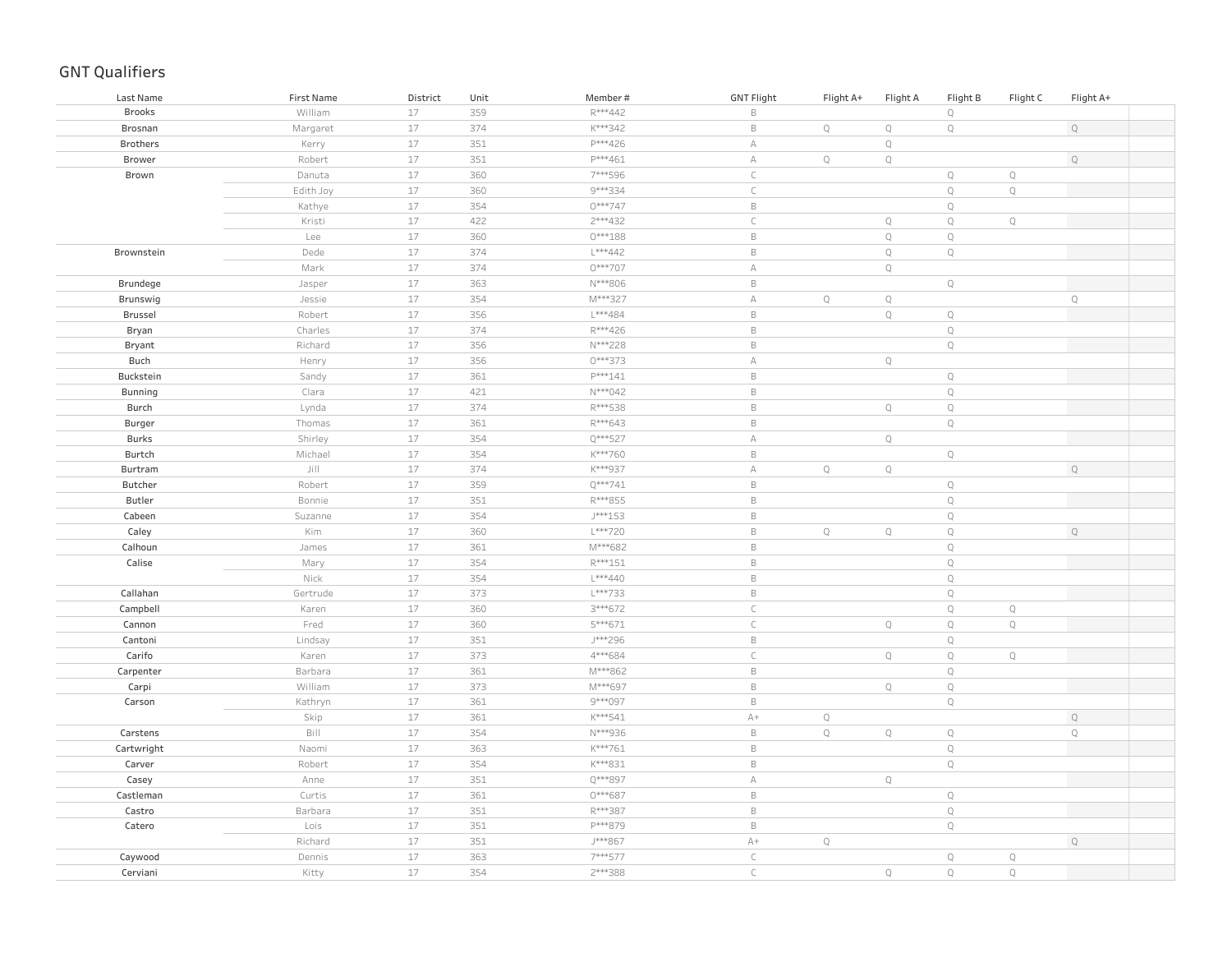| Last Name   | <b>First Name</b>  | District | Unit | Member#   | <b>GNT Flight</b> | Flight A+   | Flight A    | Flight B    | Flight C    | Flight A+   |
|-------------|--------------------|----------|------|-----------|-------------------|-------------|-------------|-------------|-------------|-------------|
| Chamness Jr | James              | 17       | 422  | 2 *** 440 | $\subset$         |             |             | $\mathbb Q$ | $\mathbb Q$ |             |
| Champion    | Chris              | 17       | 360  | J***319   | $A+$              | $\mathbb Q$ |             |             |             | $\mathbb Q$ |
| Charlton    | Gregory            | 17       | 373  | 0***725   | $\mathbb A$       |             | $\mathbb Q$ |             |             |             |
| Christensen | Dick               | 17       | 363  | 1 *** 850 | $\mathsf C$       |             |             |             | $\mathbb Q$ |             |
| Christopher | Marcia             | 17       | 363  | P***067   | $\,$ B            |             | $\mathbb Q$ | $\mathbb Q$ |             |             |
| Clancy      | Cathleen           | 17       | 354  | 4***736   | $\subset$         |             |             | $\mathbb Q$ | $\mathbb Q$ |             |
| Clark       | Grace              | $17\,$   | 359  | 7***439   | $\mathsf C$       |             |             |             | $\mathbb Q$ |             |
|             | Julie              | $17\,$   | 361  | $0***470$ | $\,$ B            |             | $\mathbb Q$ | $\mathbb Q$ |             |             |
| Clayton     | Roger              | $17\,$   | 351  | 2 *** 883 | $\mathsf{C}$      |             |             |             | $\mathbb Q$ |             |
| Clelland    | Rick               | $17\,$   | 359  | L***206   | $\mathsf B$       |             | $\mathbb Q$ | $\mathbb Q$ |             |             |
| Cline       | Susan              | 17       | 351  | 4***294   | $\mathsf{C}$      |             |             |             | $\mathbb Q$ |             |
| Coelho      | Phyllis            | $17\,$   | 359  | $J***198$ | $\,$ B            |             |             | $\mathbb Q$ |             |             |
| Coffey      | Walter             | $17\,$   | 373  | 7***792   | $\mathsf{C}$      |             |             | $\mathsf Q$ | $\mathsf Q$ |             |
| Coffman     | Penelope           | 17       | 361  | P***907   | $\mathbb A$       |             | $\mathbb Q$ |             |             |             |
| Cohen       | Gerald             | 17       | 354  | J***532   | $\,$ B            |             |             | $\mathbb Q$ |             |             |
|             | June               | 17       | 354  | 9 *** 570 | $\mathsf C$       |             |             |             | $\mathbb Q$ |             |
| Coleman     | Betty              | 17       | 356  | 3***859   | $\mathsf C$       |             |             |             | $\mathbb Q$ |             |
| Connell     | Arlene             | 17       | 363  | 3 *** 607 | $\subset$         |             |             | $\mathbb Q$ | $\mathbb Q$ |             |
| Coombs      | Walter             | 17       | 354  | N***644   | $\,$ B            | $\mathbb Q$ | $\mathbb Q$ | $\mathbb Q$ |             | $\mathbf Q$ |
| Cooper      | Wilt               | 17       | 361  | P***836   | $\,$ B            |             |             | $\mathbb Q$ |             |             |
| Corbin      | David              | 17       | 359  | J***132   | $\,$ B            |             | $\mathbb Q$ | $\mathbb Q$ |             |             |
| Cosgrove    | Sandra             | 17       | 354  | $1***155$ | $\subset$         |             |             |             | $\mathbb Q$ |             |
| Couch       | Ann                | 17       | 360  | J***670   | $\,$ B            |             | $\mathbb Q$ | $\mathbb Q$ |             |             |
| Couchman    | Doug               | 17       | 356  | M***096   | $\,$ B            |             | $\mathbb Q$ | $\mathbb Q$ |             |             |
| Coulon      | Elizabeth          | 17       | 359  | P***510   | $\mathbb A$       |             | $\mathbb Q$ |             |             |             |
| Cowan       | Elizabeth          | 17       | 354  | 9 *** 951 | $\mathsf C$       |             |             | $\mathbb Q$ | $\mathbb Q$ |             |
| Crane       | Julieen            | 17       | 354  | 3***698   | $\,$ B            |             |             | $\mathbb Q$ |             |             |
| Crawford    | Carol              | 17       | 374  | R***314   | $\forall$         | $\mathbb Q$ | $\mathbb Q$ |             |             | $\mathbb Q$ |
| Cremin      | Joan               | 17       | 354  | L***053   | $\forall$         |             | $\mathbb Q$ |             |             |             |
| Crickette   | Sandy              | 17       | 351  | 5***937   | $\subset$         |             |             |             | $\mathbb Q$ |             |
| Cron        | EllaMargaret       | 17       | 361  | K***235   | $\,$ B            |             | $\mathbb Q$ | $\mathbb Q$ |             |             |
| Crow        | Nancy              | 17       | 363  | 3 *** 193 | $\,$ B            |             |             | $\mathbb Q$ |             |             |
| Crumley     | ${\mathsf J}\circ$ | 17       | 374  | J***006   | $A+$              | $\mathbb Q$ |             |             |             | $\mathbb Q$ |
| Cruser      | Rosemary           | 17       | 356  | K***207   | $\,$ B            |             |             | $\mathbb Q$ |             |             |
| Cummings    | Vivienne           | 17       | 354  | $L***147$ | $\,$ B            |             |             | $\mathbb Q$ |             |             |
| Cuno        | Michael            | 17       | 356  | $0***315$ | $\,$ B            | $\mathbb Q$ | $\mathbb Q$ | $\mathbb Q$ |             | $\mathbb Q$ |
| Curran      | Joan               | 17       | 361  | K***807   | $\mathbb A$       | $\mathbb Q$ | $\mathbb Q$ |             |             | $\mathbb Q$ |
| Currie      | Cathrine           | 17       | 374  | 4***659   | $\subset$         |             |             | $\mathbb Q$ | $\mathbb Q$ |             |
| Curtis      | William            | 17       | 360  | L***492   | $\mathbb A$       | $\mathbb Q$ | $\mathbb Q$ |             |             | $\mathbb Q$ |
| Daling      | Janet              | 17       | 351  | Q***773   | $A+$              | $\mathbb Q$ |             |             |             | $\mathbb Q$ |
| Dallas      | Debra              | 17       | 361  | $0***055$ | $\mathbb A$       | $\mathbb Q$ | $\mathbb Q$ |             |             | $\mathbb Q$ |
| Davenport   | Daphne             | 17       | 359  | K***107   | $\,$ B            |             | $\mathbb Q$ | $\mathbb Q$ |             |             |
| Davis       | Sandra             | 17       | 363  | K***762   | $\,$ B            |             |             | $\mathbb Q$ |             |             |
| Davison     | Marieanne          | 17       | 360  | P***616   | $\,$ B            |             | $\mathbb Q$ | $\mathbb Q$ |             |             |
| De Lucia    | Lawrence Dev       | 17       | 356  | N***282   | $\mathbb A$       |             | $\mathbb Q$ |             |             |             |
| Debus       | Phil               | 17       | 361  | 0***076   | $\,$ B            |             |             | $\mathbb Q$ |             |             |
| Delaney     | Egda               | 17       | 374  | R***454   | $\,$ B            |             |             | $\mathbb Q$ |             |             |
|             | Michael            | 17       | 374  | R***317   | $\,$ B            |             |             | $\mathbb Q$ |             |             |
| Denton      | Melissa            | 17       | 351  | 7***935   | $\mathsf{C}$      |             |             |             | $\mathbb Q$ |             |
| DePesa      | Donna              | 17       | 356  | K***916   | $\mathbb A$       | $\mathbb Q$ | $\mathbb Q$ |             |             | $\mathbb Q$ |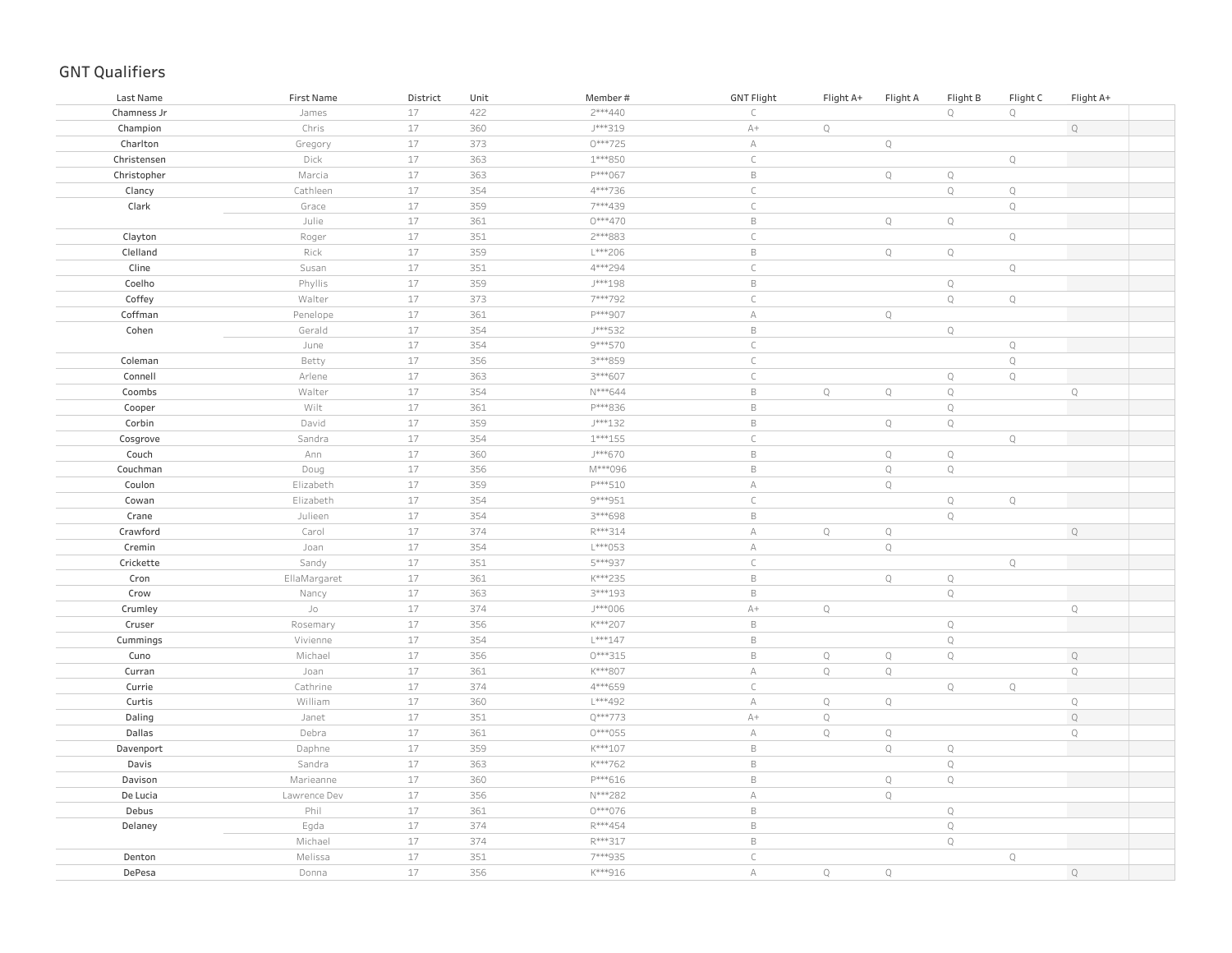| 17<br>$\mathsf B$<br>$\mathbf Q$<br>$\mathbb Q$<br>$\mathsf Q$<br>373<br>$\mathbb Q$<br>Depew<br>Darryl<br>17<br>359<br>J***461<br>$\mathsf B$<br>$\mathbb Q$<br>$\mathbb Q$<br>Desbarats<br>Denise<br>17<br>361<br>P***812<br>$\mathbb A$<br>$\mathbb Q$<br>Devere<br>Margaret<br>Dillinger<br>$17$<br>P***958<br>$\mathbb A$<br>$\mathbb Q$<br>Woody<br>359<br>17<br>354<br>L***299<br>$\mathbb A$<br>$\mathbb Q$<br>Divakaruni<br>Sudhakar<br>17<br>7***244<br>$\subset$<br>$\mathbb Q$<br>$\mathbb Q$<br>Divine<br>David<br>354<br>$17$<br>359<br>M***887<br>Laurie<br>$\forall$<br>$\mathbb Q$<br>$17$<br>374<br>$0***415$<br>$\mathsf B$<br>$\mathbb Q$<br>Doak<br>Susan<br>17<br>L***535<br>$\mathsf B$<br>$\mathbb Q$<br>373<br>Doherty<br>Emmett<br>$17$<br>$\mathsf B$<br>373<br>L***527<br>$\mathbb Q$<br>Peggy<br>$17$<br>421<br>9 *** 218<br>$\mathsf C$<br>$\mathbb Q$<br>$\mathbb Q$<br>$\mathbb Q$<br>Doll<br>Shirley Ann<br>$17\,$<br>373<br>J***822<br>$\mathbb{A}+$<br>$\mathbb Q$<br>$\mathbb Q$<br>Donn<br>Joshua<br>Bill<br>$17$<br>363<br>Q***452<br>$\mathsf B$<br>$\mathbb Q$<br>Dorin<br>$17$<br>374<br>7***069<br>$\mathsf C$<br>$\mathbb Q$<br>Q<br>Michael<br>$17$<br>K***641<br>$\mathsf B$<br>$\mathbb Q$<br>Dorton<br>Christopher<br>359<br>$17$<br>$\mathbb Q$<br>Shari<br>359<br>L***759<br>$\mathsf B$<br>$17$<br>Drake<br>354<br>J***673<br>$\mathbb{A}+$<br>$\mathbb Q$<br>$\mathbb Q$<br>George<br>$17$<br>$\mathbb Q$<br>$\mathbb Q$<br>354<br>$L***115$<br>$\mathbb{A}+$<br>Helene<br>17<br>361<br>K***552<br>$\mathsf B$<br>$\mathbb Q$<br>Drotar<br>Charlie<br>$17$<br>$\mathbb Q$<br>Dukellis<br>John<br>360<br>L***730<br>$\forall$<br>17<br>$\mathsf B$<br>$\mathbb Q$<br>361<br>K***933<br>Dulan<br>James<br>$17$<br>J***631<br>$\mathbb A$<br>$\mathbb Q$<br>373<br>Dunkley<br>Barbara<br>$17$<br>361<br>M***227<br>$\mathsf B$<br>$\mathbb Q$<br>Dunn<br>Kevin<br>$17$<br>9 *** 553<br>$\mathsf C$<br>$\mathbb Q$<br>Esther<br>373<br>$\mathbb Q$<br>$\mathbb Q$<br>Dyer<br>17<br>351<br>J***878<br>$\mathsf B$<br>$\mathbb Q$<br>Edinger<br>Judith<br>$17$<br>9***058<br>Earl<br>363<br>$\subset$<br>$\mathbb Q$<br>$\mathbb Q$<br>Edwards<br>$17$<br>351<br>Q***265<br>$\forall$<br>$\mathbb Q$<br>$\mathbb Q$<br>$\mathbb Q$<br>Roger<br>$17$<br>Ehrlich<br>354<br>N***277<br>$\mathsf B$<br>$\mathbb Q$<br>Linda<br>$17$<br>J***774<br>$\mathbb Q$<br>Eisen<br>354<br>$\mathsf B$<br>Janet<br>17<br>L***224<br>$\mathsf B$<br>$\mathbb Q$<br>$\mathbf Q$<br>$\mathbb Q$<br>351<br>$\mathbb Q$<br>Eisenhart<br>Larry<br>17<br>$N***917$<br>$\mathsf B$<br>$\mathbb{Q}$<br>$\mathbb Q$<br>$\mathbf Q$<br>$\mathsf Q$<br>351<br>Laura<br>17<br>$\mathsf B$<br>374<br>$L***603$<br>$\mathbb Q$<br>Elson<br>Marjorie J<br>17<br>$\mathsf B$<br>354<br>K***003<br>$\mathbb Q$<br>$\mathbb Q$<br>Engels<br>M Eileen<br>17<br>K***407<br>$\mathsf B$<br>$\mathbf Q$<br>Patti<br>354<br>Ensminger<br>$17$<br>354<br>L***757<br>$\mathsf B$<br>$\mathbb Q$<br>$\mathbb Q$<br>Epstein<br>Harvey<br>17<br>5***487<br>$\subset$<br>$\mathbb Q$<br>$\mathbb Q$<br>Erbes<br>Wally<br>361<br>$17\,$<br>374<br>M***895<br>$\mathbb{A}+$<br>$\mathbb Q$<br>$\mathbb Q$<br>Erickson<br>Mary<br>17<br>7***183<br>$\mathsf C$<br>$\mathbb Q$<br>Estey<br>Anita<br>359<br>17<br>Jill<br>Q***324<br>$\mathbb A$<br>$\mathbb Q$<br>$\mathbb Q$<br>$\mathbb Q$<br>Estrada<br>354<br>17<br>P***392<br>$\mathsf B$<br>$\mathbb Q$<br>$\mathbb Q$<br>Evans<br>Jan<br>374<br>17<br>$\mathbb Q$<br>M***006<br>$\mathsf B$<br>Farber<br>Matthew<br>354<br>17<br>J***451<br>$\mathbb A$<br>$\mathbb Q$<br>Farnes<br>354<br>$\mathbb Q$<br>$\mathbb Q$<br>Buzz<br>17<br>L***007<br>$\mathsf B$<br>$\mathbb Q$<br>Dan<br>356<br>Faulkner<br>$17$<br>$\mathbb Q$<br>Kathy<br>356<br>N***228<br>$\mathsf B$<br>Feeney<br>$17$<br>N***053<br>$\mathsf B$<br>$\mathbb Q$<br>Feisler<br>351<br>Douglas<br>Fickel<br>$17$<br>374<br>N***020<br>$\mathsf B$<br>$\mathbb Q$<br>Suzanne<br>$17$<br>3***449<br>$\mathsf C$<br>Field<br>Holly<br>363<br>$\mathbb Q$<br>$17$<br>$\mathbb Q$<br>Fine<br>Franklin<br>374<br>K***850<br>$\forall$<br>$\mathbb Q$<br>$\mathbb Q$<br>17<br>354<br>$1***186$<br>$\mathsf{C}$<br>$\mathbb Q$<br>Fishman<br>Rose | Last Name  | <b>First Name</b> | District | Unit | Member#   | <b>GNT Flight</b> | Flight A+ | Flight A | Flight B | Flight C | Flight A+ |
|----------------------------------------------------------------------------------------------------------------------------------------------------------------------------------------------------------------------------------------------------------------------------------------------------------------------------------------------------------------------------------------------------------------------------------------------------------------------------------------------------------------------------------------------------------------------------------------------------------------------------------------------------------------------------------------------------------------------------------------------------------------------------------------------------------------------------------------------------------------------------------------------------------------------------------------------------------------------------------------------------------------------------------------------------------------------------------------------------------------------------------------------------------------------------------------------------------------------------------------------------------------------------------------------------------------------------------------------------------------------------------------------------------------------------------------------------------------------------------------------------------------------------------------------------------------------------------------------------------------------------------------------------------------------------------------------------------------------------------------------------------------------------------------------------------------------------------------------------------------------------------------------------------------------------------------------------------------------------------------------------------------------------------------------------------------------------------------------------------------------------------------------------------------------------------------------------------------------------------------------------------------------------------------------------------------------------------------------------------------------------------------------------------------------------------------------------------------------------------------------------------------------------------------------------------------------------------------------------------------------------------------------------------------------------------------------------------------------------------------------------------------------------------------------------------------------------------------------------------------------------------------------------------------------------------------------------------------------------------------------------------------------------------------------------------------------------------------------------------------------------------------------------------------------------------------------------------------------------------------------------------------------------------------------------------------------------------------------------------------------------------------------------------------------------------------------------------------------------------------------------------------------------------------------------------------------------------------------------------------------------------------------------------------------------------------------------------------------------------------------------------------------------------------------------------------------------------------------------------------------------------------------------------------------------------------------------------------------------------------------------------------------------------------------------------------------------------------------------------------------------------------------------------------------------------------------------------------------------------------------------------------|------------|-------------------|----------|------|-----------|-------------------|-----------|----------|----------|----------|-----------|
|                                                                                                                                                                                                                                                                                                                                                                                                                                                                                                                                                                                                                                                                                                                                                                                                                                                                                                                                                                                                                                                                                                                                                                                                                                                                                                                                                                                                                                                                                                                                                                                                                                                                                                                                                                                                                                                                                                                                                                                                                                                                                                                                                                                                                                                                                                                                                                                                                                                                                                                                                                                                                                                                                                                                                                                                                                                                                                                                                                                                                                                                                                                                                                                                                                                                                                                                                                                                                                                                                                                                                                                                                                                                                                                                                                                                                                                                                                                                                                                                                                                                                                                                                                                                                                                                |            |                   |          |      | Q***779   |                   |           |          |          |          |           |
|                                                                                                                                                                                                                                                                                                                                                                                                                                                                                                                                                                                                                                                                                                                                                                                                                                                                                                                                                                                                                                                                                                                                                                                                                                                                                                                                                                                                                                                                                                                                                                                                                                                                                                                                                                                                                                                                                                                                                                                                                                                                                                                                                                                                                                                                                                                                                                                                                                                                                                                                                                                                                                                                                                                                                                                                                                                                                                                                                                                                                                                                                                                                                                                                                                                                                                                                                                                                                                                                                                                                                                                                                                                                                                                                                                                                                                                                                                                                                                                                                                                                                                                                                                                                                                                                |            |                   |          |      |           |                   |           |          |          |          |           |
|                                                                                                                                                                                                                                                                                                                                                                                                                                                                                                                                                                                                                                                                                                                                                                                                                                                                                                                                                                                                                                                                                                                                                                                                                                                                                                                                                                                                                                                                                                                                                                                                                                                                                                                                                                                                                                                                                                                                                                                                                                                                                                                                                                                                                                                                                                                                                                                                                                                                                                                                                                                                                                                                                                                                                                                                                                                                                                                                                                                                                                                                                                                                                                                                                                                                                                                                                                                                                                                                                                                                                                                                                                                                                                                                                                                                                                                                                                                                                                                                                                                                                                                                                                                                                                                                |            |                   |          |      |           |                   |           |          |          |          |           |
|                                                                                                                                                                                                                                                                                                                                                                                                                                                                                                                                                                                                                                                                                                                                                                                                                                                                                                                                                                                                                                                                                                                                                                                                                                                                                                                                                                                                                                                                                                                                                                                                                                                                                                                                                                                                                                                                                                                                                                                                                                                                                                                                                                                                                                                                                                                                                                                                                                                                                                                                                                                                                                                                                                                                                                                                                                                                                                                                                                                                                                                                                                                                                                                                                                                                                                                                                                                                                                                                                                                                                                                                                                                                                                                                                                                                                                                                                                                                                                                                                                                                                                                                                                                                                                                                |            |                   |          |      |           |                   |           |          |          |          |           |
|                                                                                                                                                                                                                                                                                                                                                                                                                                                                                                                                                                                                                                                                                                                                                                                                                                                                                                                                                                                                                                                                                                                                                                                                                                                                                                                                                                                                                                                                                                                                                                                                                                                                                                                                                                                                                                                                                                                                                                                                                                                                                                                                                                                                                                                                                                                                                                                                                                                                                                                                                                                                                                                                                                                                                                                                                                                                                                                                                                                                                                                                                                                                                                                                                                                                                                                                                                                                                                                                                                                                                                                                                                                                                                                                                                                                                                                                                                                                                                                                                                                                                                                                                                                                                                                                |            |                   |          |      |           |                   |           |          |          |          |           |
|                                                                                                                                                                                                                                                                                                                                                                                                                                                                                                                                                                                                                                                                                                                                                                                                                                                                                                                                                                                                                                                                                                                                                                                                                                                                                                                                                                                                                                                                                                                                                                                                                                                                                                                                                                                                                                                                                                                                                                                                                                                                                                                                                                                                                                                                                                                                                                                                                                                                                                                                                                                                                                                                                                                                                                                                                                                                                                                                                                                                                                                                                                                                                                                                                                                                                                                                                                                                                                                                                                                                                                                                                                                                                                                                                                                                                                                                                                                                                                                                                                                                                                                                                                                                                                                                |            |                   |          |      |           |                   |           |          |          |          |           |
|                                                                                                                                                                                                                                                                                                                                                                                                                                                                                                                                                                                                                                                                                                                                                                                                                                                                                                                                                                                                                                                                                                                                                                                                                                                                                                                                                                                                                                                                                                                                                                                                                                                                                                                                                                                                                                                                                                                                                                                                                                                                                                                                                                                                                                                                                                                                                                                                                                                                                                                                                                                                                                                                                                                                                                                                                                                                                                                                                                                                                                                                                                                                                                                                                                                                                                                                                                                                                                                                                                                                                                                                                                                                                                                                                                                                                                                                                                                                                                                                                                                                                                                                                                                                                                                                |            |                   |          |      |           |                   |           |          |          |          |           |
|                                                                                                                                                                                                                                                                                                                                                                                                                                                                                                                                                                                                                                                                                                                                                                                                                                                                                                                                                                                                                                                                                                                                                                                                                                                                                                                                                                                                                                                                                                                                                                                                                                                                                                                                                                                                                                                                                                                                                                                                                                                                                                                                                                                                                                                                                                                                                                                                                                                                                                                                                                                                                                                                                                                                                                                                                                                                                                                                                                                                                                                                                                                                                                                                                                                                                                                                                                                                                                                                                                                                                                                                                                                                                                                                                                                                                                                                                                                                                                                                                                                                                                                                                                                                                                                                |            |                   |          |      |           |                   |           |          |          |          |           |
|                                                                                                                                                                                                                                                                                                                                                                                                                                                                                                                                                                                                                                                                                                                                                                                                                                                                                                                                                                                                                                                                                                                                                                                                                                                                                                                                                                                                                                                                                                                                                                                                                                                                                                                                                                                                                                                                                                                                                                                                                                                                                                                                                                                                                                                                                                                                                                                                                                                                                                                                                                                                                                                                                                                                                                                                                                                                                                                                                                                                                                                                                                                                                                                                                                                                                                                                                                                                                                                                                                                                                                                                                                                                                                                                                                                                                                                                                                                                                                                                                                                                                                                                                                                                                                                                |            |                   |          |      |           |                   |           |          |          |          |           |
|                                                                                                                                                                                                                                                                                                                                                                                                                                                                                                                                                                                                                                                                                                                                                                                                                                                                                                                                                                                                                                                                                                                                                                                                                                                                                                                                                                                                                                                                                                                                                                                                                                                                                                                                                                                                                                                                                                                                                                                                                                                                                                                                                                                                                                                                                                                                                                                                                                                                                                                                                                                                                                                                                                                                                                                                                                                                                                                                                                                                                                                                                                                                                                                                                                                                                                                                                                                                                                                                                                                                                                                                                                                                                                                                                                                                                                                                                                                                                                                                                                                                                                                                                                                                                                                                |            |                   |          |      |           |                   |           |          |          |          |           |
|                                                                                                                                                                                                                                                                                                                                                                                                                                                                                                                                                                                                                                                                                                                                                                                                                                                                                                                                                                                                                                                                                                                                                                                                                                                                                                                                                                                                                                                                                                                                                                                                                                                                                                                                                                                                                                                                                                                                                                                                                                                                                                                                                                                                                                                                                                                                                                                                                                                                                                                                                                                                                                                                                                                                                                                                                                                                                                                                                                                                                                                                                                                                                                                                                                                                                                                                                                                                                                                                                                                                                                                                                                                                                                                                                                                                                                                                                                                                                                                                                                                                                                                                                                                                                                                                |            |                   |          |      |           |                   |           |          |          |          |           |
|                                                                                                                                                                                                                                                                                                                                                                                                                                                                                                                                                                                                                                                                                                                                                                                                                                                                                                                                                                                                                                                                                                                                                                                                                                                                                                                                                                                                                                                                                                                                                                                                                                                                                                                                                                                                                                                                                                                                                                                                                                                                                                                                                                                                                                                                                                                                                                                                                                                                                                                                                                                                                                                                                                                                                                                                                                                                                                                                                                                                                                                                                                                                                                                                                                                                                                                                                                                                                                                                                                                                                                                                                                                                                                                                                                                                                                                                                                                                                                                                                                                                                                                                                                                                                                                                |            |                   |          |      |           |                   |           |          |          |          |           |
|                                                                                                                                                                                                                                                                                                                                                                                                                                                                                                                                                                                                                                                                                                                                                                                                                                                                                                                                                                                                                                                                                                                                                                                                                                                                                                                                                                                                                                                                                                                                                                                                                                                                                                                                                                                                                                                                                                                                                                                                                                                                                                                                                                                                                                                                                                                                                                                                                                                                                                                                                                                                                                                                                                                                                                                                                                                                                                                                                                                                                                                                                                                                                                                                                                                                                                                                                                                                                                                                                                                                                                                                                                                                                                                                                                                                                                                                                                                                                                                                                                                                                                                                                                                                                                                                |            |                   |          |      |           |                   |           |          |          |          |           |
|                                                                                                                                                                                                                                                                                                                                                                                                                                                                                                                                                                                                                                                                                                                                                                                                                                                                                                                                                                                                                                                                                                                                                                                                                                                                                                                                                                                                                                                                                                                                                                                                                                                                                                                                                                                                                                                                                                                                                                                                                                                                                                                                                                                                                                                                                                                                                                                                                                                                                                                                                                                                                                                                                                                                                                                                                                                                                                                                                                                                                                                                                                                                                                                                                                                                                                                                                                                                                                                                                                                                                                                                                                                                                                                                                                                                                                                                                                                                                                                                                                                                                                                                                                                                                                                                |            |                   |          |      |           |                   |           |          |          |          |           |
|                                                                                                                                                                                                                                                                                                                                                                                                                                                                                                                                                                                                                                                                                                                                                                                                                                                                                                                                                                                                                                                                                                                                                                                                                                                                                                                                                                                                                                                                                                                                                                                                                                                                                                                                                                                                                                                                                                                                                                                                                                                                                                                                                                                                                                                                                                                                                                                                                                                                                                                                                                                                                                                                                                                                                                                                                                                                                                                                                                                                                                                                                                                                                                                                                                                                                                                                                                                                                                                                                                                                                                                                                                                                                                                                                                                                                                                                                                                                                                                                                                                                                                                                                                                                                                                                |            |                   |          |      |           |                   |           |          |          |          |           |
|                                                                                                                                                                                                                                                                                                                                                                                                                                                                                                                                                                                                                                                                                                                                                                                                                                                                                                                                                                                                                                                                                                                                                                                                                                                                                                                                                                                                                                                                                                                                                                                                                                                                                                                                                                                                                                                                                                                                                                                                                                                                                                                                                                                                                                                                                                                                                                                                                                                                                                                                                                                                                                                                                                                                                                                                                                                                                                                                                                                                                                                                                                                                                                                                                                                                                                                                                                                                                                                                                                                                                                                                                                                                                                                                                                                                                                                                                                                                                                                                                                                                                                                                                                                                                                                                |            |                   |          |      |           |                   |           |          |          |          |           |
|                                                                                                                                                                                                                                                                                                                                                                                                                                                                                                                                                                                                                                                                                                                                                                                                                                                                                                                                                                                                                                                                                                                                                                                                                                                                                                                                                                                                                                                                                                                                                                                                                                                                                                                                                                                                                                                                                                                                                                                                                                                                                                                                                                                                                                                                                                                                                                                                                                                                                                                                                                                                                                                                                                                                                                                                                                                                                                                                                                                                                                                                                                                                                                                                                                                                                                                                                                                                                                                                                                                                                                                                                                                                                                                                                                                                                                                                                                                                                                                                                                                                                                                                                                                                                                                                |            |                   |          |      |           |                   |           |          |          |          |           |
|                                                                                                                                                                                                                                                                                                                                                                                                                                                                                                                                                                                                                                                                                                                                                                                                                                                                                                                                                                                                                                                                                                                                                                                                                                                                                                                                                                                                                                                                                                                                                                                                                                                                                                                                                                                                                                                                                                                                                                                                                                                                                                                                                                                                                                                                                                                                                                                                                                                                                                                                                                                                                                                                                                                                                                                                                                                                                                                                                                                                                                                                                                                                                                                                                                                                                                                                                                                                                                                                                                                                                                                                                                                                                                                                                                                                                                                                                                                                                                                                                                                                                                                                                                                                                                                                |            |                   |          |      |           |                   |           |          |          |          |           |
|                                                                                                                                                                                                                                                                                                                                                                                                                                                                                                                                                                                                                                                                                                                                                                                                                                                                                                                                                                                                                                                                                                                                                                                                                                                                                                                                                                                                                                                                                                                                                                                                                                                                                                                                                                                                                                                                                                                                                                                                                                                                                                                                                                                                                                                                                                                                                                                                                                                                                                                                                                                                                                                                                                                                                                                                                                                                                                                                                                                                                                                                                                                                                                                                                                                                                                                                                                                                                                                                                                                                                                                                                                                                                                                                                                                                                                                                                                                                                                                                                                                                                                                                                                                                                                                                |            |                   |          |      |           |                   |           |          |          |          |           |
|                                                                                                                                                                                                                                                                                                                                                                                                                                                                                                                                                                                                                                                                                                                                                                                                                                                                                                                                                                                                                                                                                                                                                                                                                                                                                                                                                                                                                                                                                                                                                                                                                                                                                                                                                                                                                                                                                                                                                                                                                                                                                                                                                                                                                                                                                                                                                                                                                                                                                                                                                                                                                                                                                                                                                                                                                                                                                                                                                                                                                                                                                                                                                                                                                                                                                                                                                                                                                                                                                                                                                                                                                                                                                                                                                                                                                                                                                                                                                                                                                                                                                                                                                                                                                                                                |            |                   |          |      |           |                   |           |          |          |          |           |
|                                                                                                                                                                                                                                                                                                                                                                                                                                                                                                                                                                                                                                                                                                                                                                                                                                                                                                                                                                                                                                                                                                                                                                                                                                                                                                                                                                                                                                                                                                                                                                                                                                                                                                                                                                                                                                                                                                                                                                                                                                                                                                                                                                                                                                                                                                                                                                                                                                                                                                                                                                                                                                                                                                                                                                                                                                                                                                                                                                                                                                                                                                                                                                                                                                                                                                                                                                                                                                                                                                                                                                                                                                                                                                                                                                                                                                                                                                                                                                                                                                                                                                                                                                                                                                                                |            |                   |          |      |           |                   |           |          |          |          |           |
|                                                                                                                                                                                                                                                                                                                                                                                                                                                                                                                                                                                                                                                                                                                                                                                                                                                                                                                                                                                                                                                                                                                                                                                                                                                                                                                                                                                                                                                                                                                                                                                                                                                                                                                                                                                                                                                                                                                                                                                                                                                                                                                                                                                                                                                                                                                                                                                                                                                                                                                                                                                                                                                                                                                                                                                                                                                                                                                                                                                                                                                                                                                                                                                                                                                                                                                                                                                                                                                                                                                                                                                                                                                                                                                                                                                                                                                                                                                                                                                                                                                                                                                                                                                                                                                                |            |                   |          |      |           |                   |           |          |          |          |           |
|                                                                                                                                                                                                                                                                                                                                                                                                                                                                                                                                                                                                                                                                                                                                                                                                                                                                                                                                                                                                                                                                                                                                                                                                                                                                                                                                                                                                                                                                                                                                                                                                                                                                                                                                                                                                                                                                                                                                                                                                                                                                                                                                                                                                                                                                                                                                                                                                                                                                                                                                                                                                                                                                                                                                                                                                                                                                                                                                                                                                                                                                                                                                                                                                                                                                                                                                                                                                                                                                                                                                                                                                                                                                                                                                                                                                                                                                                                                                                                                                                                                                                                                                                                                                                                                                |            |                   |          |      |           |                   |           |          |          |          |           |
|                                                                                                                                                                                                                                                                                                                                                                                                                                                                                                                                                                                                                                                                                                                                                                                                                                                                                                                                                                                                                                                                                                                                                                                                                                                                                                                                                                                                                                                                                                                                                                                                                                                                                                                                                                                                                                                                                                                                                                                                                                                                                                                                                                                                                                                                                                                                                                                                                                                                                                                                                                                                                                                                                                                                                                                                                                                                                                                                                                                                                                                                                                                                                                                                                                                                                                                                                                                                                                                                                                                                                                                                                                                                                                                                                                                                                                                                                                                                                                                                                                                                                                                                                                                                                                                                |            |                   |          |      |           |                   |           |          |          |          |           |
|                                                                                                                                                                                                                                                                                                                                                                                                                                                                                                                                                                                                                                                                                                                                                                                                                                                                                                                                                                                                                                                                                                                                                                                                                                                                                                                                                                                                                                                                                                                                                                                                                                                                                                                                                                                                                                                                                                                                                                                                                                                                                                                                                                                                                                                                                                                                                                                                                                                                                                                                                                                                                                                                                                                                                                                                                                                                                                                                                                                                                                                                                                                                                                                                                                                                                                                                                                                                                                                                                                                                                                                                                                                                                                                                                                                                                                                                                                                                                                                                                                                                                                                                                                                                                                                                |            |                   |          |      |           |                   |           |          |          |          |           |
|                                                                                                                                                                                                                                                                                                                                                                                                                                                                                                                                                                                                                                                                                                                                                                                                                                                                                                                                                                                                                                                                                                                                                                                                                                                                                                                                                                                                                                                                                                                                                                                                                                                                                                                                                                                                                                                                                                                                                                                                                                                                                                                                                                                                                                                                                                                                                                                                                                                                                                                                                                                                                                                                                                                                                                                                                                                                                                                                                                                                                                                                                                                                                                                                                                                                                                                                                                                                                                                                                                                                                                                                                                                                                                                                                                                                                                                                                                                                                                                                                                                                                                                                                                                                                                                                |            |                   |          |      |           |                   |           |          |          |          |           |
|                                                                                                                                                                                                                                                                                                                                                                                                                                                                                                                                                                                                                                                                                                                                                                                                                                                                                                                                                                                                                                                                                                                                                                                                                                                                                                                                                                                                                                                                                                                                                                                                                                                                                                                                                                                                                                                                                                                                                                                                                                                                                                                                                                                                                                                                                                                                                                                                                                                                                                                                                                                                                                                                                                                                                                                                                                                                                                                                                                                                                                                                                                                                                                                                                                                                                                                                                                                                                                                                                                                                                                                                                                                                                                                                                                                                                                                                                                                                                                                                                                                                                                                                                                                                                                                                |            |                   |          |      |           |                   |           |          |          |          |           |
|                                                                                                                                                                                                                                                                                                                                                                                                                                                                                                                                                                                                                                                                                                                                                                                                                                                                                                                                                                                                                                                                                                                                                                                                                                                                                                                                                                                                                                                                                                                                                                                                                                                                                                                                                                                                                                                                                                                                                                                                                                                                                                                                                                                                                                                                                                                                                                                                                                                                                                                                                                                                                                                                                                                                                                                                                                                                                                                                                                                                                                                                                                                                                                                                                                                                                                                                                                                                                                                                                                                                                                                                                                                                                                                                                                                                                                                                                                                                                                                                                                                                                                                                                                                                                                                                |            |                   |          |      |           |                   |           |          |          |          |           |
|                                                                                                                                                                                                                                                                                                                                                                                                                                                                                                                                                                                                                                                                                                                                                                                                                                                                                                                                                                                                                                                                                                                                                                                                                                                                                                                                                                                                                                                                                                                                                                                                                                                                                                                                                                                                                                                                                                                                                                                                                                                                                                                                                                                                                                                                                                                                                                                                                                                                                                                                                                                                                                                                                                                                                                                                                                                                                                                                                                                                                                                                                                                                                                                                                                                                                                                                                                                                                                                                                                                                                                                                                                                                                                                                                                                                                                                                                                                                                                                                                                                                                                                                                                                                                                                                |            |                   |          |      |           |                   |           |          |          |          |           |
|                                                                                                                                                                                                                                                                                                                                                                                                                                                                                                                                                                                                                                                                                                                                                                                                                                                                                                                                                                                                                                                                                                                                                                                                                                                                                                                                                                                                                                                                                                                                                                                                                                                                                                                                                                                                                                                                                                                                                                                                                                                                                                                                                                                                                                                                                                                                                                                                                                                                                                                                                                                                                                                                                                                                                                                                                                                                                                                                                                                                                                                                                                                                                                                                                                                                                                                                                                                                                                                                                                                                                                                                                                                                                                                                                                                                                                                                                                                                                                                                                                                                                                                                                                                                                                                                |            |                   |          |      |           |                   |           |          |          |          |           |
|                                                                                                                                                                                                                                                                                                                                                                                                                                                                                                                                                                                                                                                                                                                                                                                                                                                                                                                                                                                                                                                                                                                                                                                                                                                                                                                                                                                                                                                                                                                                                                                                                                                                                                                                                                                                                                                                                                                                                                                                                                                                                                                                                                                                                                                                                                                                                                                                                                                                                                                                                                                                                                                                                                                                                                                                                                                                                                                                                                                                                                                                                                                                                                                                                                                                                                                                                                                                                                                                                                                                                                                                                                                                                                                                                                                                                                                                                                                                                                                                                                                                                                                                                                                                                                                                |            |                   |          |      |           |                   |           |          |          |          |           |
|                                                                                                                                                                                                                                                                                                                                                                                                                                                                                                                                                                                                                                                                                                                                                                                                                                                                                                                                                                                                                                                                                                                                                                                                                                                                                                                                                                                                                                                                                                                                                                                                                                                                                                                                                                                                                                                                                                                                                                                                                                                                                                                                                                                                                                                                                                                                                                                                                                                                                                                                                                                                                                                                                                                                                                                                                                                                                                                                                                                                                                                                                                                                                                                                                                                                                                                                                                                                                                                                                                                                                                                                                                                                                                                                                                                                                                                                                                                                                                                                                                                                                                                                                                                                                                                                |            |                   |          |      |           |                   |           |          |          |          |           |
|                                                                                                                                                                                                                                                                                                                                                                                                                                                                                                                                                                                                                                                                                                                                                                                                                                                                                                                                                                                                                                                                                                                                                                                                                                                                                                                                                                                                                                                                                                                                                                                                                                                                                                                                                                                                                                                                                                                                                                                                                                                                                                                                                                                                                                                                                                                                                                                                                                                                                                                                                                                                                                                                                                                                                                                                                                                                                                                                                                                                                                                                                                                                                                                                                                                                                                                                                                                                                                                                                                                                                                                                                                                                                                                                                                                                                                                                                                                                                                                                                                                                                                                                                                                                                                                                |            |                   |          |      |           |                   |           |          |          |          |           |
|                                                                                                                                                                                                                                                                                                                                                                                                                                                                                                                                                                                                                                                                                                                                                                                                                                                                                                                                                                                                                                                                                                                                                                                                                                                                                                                                                                                                                                                                                                                                                                                                                                                                                                                                                                                                                                                                                                                                                                                                                                                                                                                                                                                                                                                                                                                                                                                                                                                                                                                                                                                                                                                                                                                                                                                                                                                                                                                                                                                                                                                                                                                                                                                                                                                                                                                                                                                                                                                                                                                                                                                                                                                                                                                                                                                                                                                                                                                                                                                                                                                                                                                                                                                                                                                                |            |                   |          |      |           |                   |           |          |          |          |           |
|                                                                                                                                                                                                                                                                                                                                                                                                                                                                                                                                                                                                                                                                                                                                                                                                                                                                                                                                                                                                                                                                                                                                                                                                                                                                                                                                                                                                                                                                                                                                                                                                                                                                                                                                                                                                                                                                                                                                                                                                                                                                                                                                                                                                                                                                                                                                                                                                                                                                                                                                                                                                                                                                                                                                                                                                                                                                                                                                                                                                                                                                                                                                                                                                                                                                                                                                                                                                                                                                                                                                                                                                                                                                                                                                                                                                                                                                                                                                                                                                                                                                                                                                                                                                                                                                |            |                   |          |      |           |                   |           |          |          |          |           |
|                                                                                                                                                                                                                                                                                                                                                                                                                                                                                                                                                                                                                                                                                                                                                                                                                                                                                                                                                                                                                                                                                                                                                                                                                                                                                                                                                                                                                                                                                                                                                                                                                                                                                                                                                                                                                                                                                                                                                                                                                                                                                                                                                                                                                                                                                                                                                                                                                                                                                                                                                                                                                                                                                                                                                                                                                                                                                                                                                                                                                                                                                                                                                                                                                                                                                                                                                                                                                                                                                                                                                                                                                                                                                                                                                                                                                                                                                                                                                                                                                                                                                                                                                                                                                                                                |            |                   |          |      |           |                   |           |          |          |          |           |
|                                                                                                                                                                                                                                                                                                                                                                                                                                                                                                                                                                                                                                                                                                                                                                                                                                                                                                                                                                                                                                                                                                                                                                                                                                                                                                                                                                                                                                                                                                                                                                                                                                                                                                                                                                                                                                                                                                                                                                                                                                                                                                                                                                                                                                                                                                                                                                                                                                                                                                                                                                                                                                                                                                                                                                                                                                                                                                                                                                                                                                                                                                                                                                                                                                                                                                                                                                                                                                                                                                                                                                                                                                                                                                                                                                                                                                                                                                                                                                                                                                                                                                                                                                                                                                                                |            |                   |          |      |           |                   |           |          |          |          |           |
|                                                                                                                                                                                                                                                                                                                                                                                                                                                                                                                                                                                                                                                                                                                                                                                                                                                                                                                                                                                                                                                                                                                                                                                                                                                                                                                                                                                                                                                                                                                                                                                                                                                                                                                                                                                                                                                                                                                                                                                                                                                                                                                                                                                                                                                                                                                                                                                                                                                                                                                                                                                                                                                                                                                                                                                                                                                                                                                                                                                                                                                                                                                                                                                                                                                                                                                                                                                                                                                                                                                                                                                                                                                                                                                                                                                                                                                                                                                                                                                                                                                                                                                                                                                                                                                                |            |                   |          |      |           |                   |           |          |          |          |           |
|                                                                                                                                                                                                                                                                                                                                                                                                                                                                                                                                                                                                                                                                                                                                                                                                                                                                                                                                                                                                                                                                                                                                                                                                                                                                                                                                                                                                                                                                                                                                                                                                                                                                                                                                                                                                                                                                                                                                                                                                                                                                                                                                                                                                                                                                                                                                                                                                                                                                                                                                                                                                                                                                                                                                                                                                                                                                                                                                                                                                                                                                                                                                                                                                                                                                                                                                                                                                                                                                                                                                                                                                                                                                                                                                                                                                                                                                                                                                                                                                                                                                                                                                                                                                                                                                |            |                   |          |      |           |                   |           |          |          |          |           |
|                                                                                                                                                                                                                                                                                                                                                                                                                                                                                                                                                                                                                                                                                                                                                                                                                                                                                                                                                                                                                                                                                                                                                                                                                                                                                                                                                                                                                                                                                                                                                                                                                                                                                                                                                                                                                                                                                                                                                                                                                                                                                                                                                                                                                                                                                                                                                                                                                                                                                                                                                                                                                                                                                                                                                                                                                                                                                                                                                                                                                                                                                                                                                                                                                                                                                                                                                                                                                                                                                                                                                                                                                                                                                                                                                                                                                                                                                                                                                                                                                                                                                                                                                                                                                                                                |            |                   |          |      |           |                   |           |          |          |          |           |
|                                                                                                                                                                                                                                                                                                                                                                                                                                                                                                                                                                                                                                                                                                                                                                                                                                                                                                                                                                                                                                                                                                                                                                                                                                                                                                                                                                                                                                                                                                                                                                                                                                                                                                                                                                                                                                                                                                                                                                                                                                                                                                                                                                                                                                                                                                                                                                                                                                                                                                                                                                                                                                                                                                                                                                                                                                                                                                                                                                                                                                                                                                                                                                                                                                                                                                                                                                                                                                                                                                                                                                                                                                                                                                                                                                                                                                                                                                                                                                                                                                                                                                                                                                                                                                                                |            |                   |          |      |           |                   |           |          |          |          |           |
|                                                                                                                                                                                                                                                                                                                                                                                                                                                                                                                                                                                                                                                                                                                                                                                                                                                                                                                                                                                                                                                                                                                                                                                                                                                                                                                                                                                                                                                                                                                                                                                                                                                                                                                                                                                                                                                                                                                                                                                                                                                                                                                                                                                                                                                                                                                                                                                                                                                                                                                                                                                                                                                                                                                                                                                                                                                                                                                                                                                                                                                                                                                                                                                                                                                                                                                                                                                                                                                                                                                                                                                                                                                                                                                                                                                                                                                                                                                                                                                                                                                                                                                                                                                                                                                                |            |                   |          |      |           |                   |           |          |          |          |           |
|                                                                                                                                                                                                                                                                                                                                                                                                                                                                                                                                                                                                                                                                                                                                                                                                                                                                                                                                                                                                                                                                                                                                                                                                                                                                                                                                                                                                                                                                                                                                                                                                                                                                                                                                                                                                                                                                                                                                                                                                                                                                                                                                                                                                                                                                                                                                                                                                                                                                                                                                                                                                                                                                                                                                                                                                                                                                                                                                                                                                                                                                                                                                                                                                                                                                                                                                                                                                                                                                                                                                                                                                                                                                                                                                                                                                                                                                                                                                                                                                                                                                                                                                                                                                                                                                |            |                   |          |      |           |                   |           |          |          |          |           |
|                                                                                                                                                                                                                                                                                                                                                                                                                                                                                                                                                                                                                                                                                                                                                                                                                                                                                                                                                                                                                                                                                                                                                                                                                                                                                                                                                                                                                                                                                                                                                                                                                                                                                                                                                                                                                                                                                                                                                                                                                                                                                                                                                                                                                                                                                                                                                                                                                                                                                                                                                                                                                                                                                                                                                                                                                                                                                                                                                                                                                                                                                                                                                                                                                                                                                                                                                                                                                                                                                                                                                                                                                                                                                                                                                                                                                                                                                                                                                                                                                                                                                                                                                                                                                                                                |            |                   |          |      |           |                   |           |          |          |          |           |
|                                                                                                                                                                                                                                                                                                                                                                                                                                                                                                                                                                                                                                                                                                                                                                                                                                                                                                                                                                                                                                                                                                                                                                                                                                                                                                                                                                                                                                                                                                                                                                                                                                                                                                                                                                                                                                                                                                                                                                                                                                                                                                                                                                                                                                                                                                                                                                                                                                                                                                                                                                                                                                                                                                                                                                                                                                                                                                                                                                                                                                                                                                                                                                                                                                                                                                                                                                                                                                                                                                                                                                                                                                                                                                                                                                                                                                                                                                                                                                                                                                                                                                                                                                                                                                                                |            |                   |          |      |           |                   |           |          |          |          |           |
|                                                                                                                                                                                                                                                                                                                                                                                                                                                                                                                                                                                                                                                                                                                                                                                                                                                                                                                                                                                                                                                                                                                                                                                                                                                                                                                                                                                                                                                                                                                                                                                                                                                                                                                                                                                                                                                                                                                                                                                                                                                                                                                                                                                                                                                                                                                                                                                                                                                                                                                                                                                                                                                                                                                                                                                                                                                                                                                                                                                                                                                                                                                                                                                                                                                                                                                                                                                                                                                                                                                                                                                                                                                                                                                                                                                                                                                                                                                                                                                                                                                                                                                                                                                                                                                                |            |                   |          |      |           |                   |           |          |          |          |           |
|                                                                                                                                                                                                                                                                                                                                                                                                                                                                                                                                                                                                                                                                                                                                                                                                                                                                                                                                                                                                                                                                                                                                                                                                                                                                                                                                                                                                                                                                                                                                                                                                                                                                                                                                                                                                                                                                                                                                                                                                                                                                                                                                                                                                                                                                                                                                                                                                                                                                                                                                                                                                                                                                                                                                                                                                                                                                                                                                                                                                                                                                                                                                                                                                                                                                                                                                                                                                                                                                                                                                                                                                                                                                                                                                                                                                                                                                                                                                                                                                                                                                                                                                                                                                                                                                |            |                   |          |      |           |                   |           |          |          |          |           |
|                                                                                                                                                                                                                                                                                                                                                                                                                                                                                                                                                                                                                                                                                                                                                                                                                                                                                                                                                                                                                                                                                                                                                                                                                                                                                                                                                                                                                                                                                                                                                                                                                                                                                                                                                                                                                                                                                                                                                                                                                                                                                                                                                                                                                                                                                                                                                                                                                                                                                                                                                                                                                                                                                                                                                                                                                                                                                                                                                                                                                                                                                                                                                                                                                                                                                                                                                                                                                                                                                                                                                                                                                                                                                                                                                                                                                                                                                                                                                                                                                                                                                                                                                                                                                                                                |            |                   |          |      |           |                   |           |          |          |          |           |
|                                                                                                                                                                                                                                                                                                                                                                                                                                                                                                                                                                                                                                                                                                                                                                                                                                                                                                                                                                                                                                                                                                                                                                                                                                                                                                                                                                                                                                                                                                                                                                                                                                                                                                                                                                                                                                                                                                                                                                                                                                                                                                                                                                                                                                                                                                                                                                                                                                                                                                                                                                                                                                                                                                                                                                                                                                                                                                                                                                                                                                                                                                                                                                                                                                                                                                                                                                                                                                                                                                                                                                                                                                                                                                                                                                                                                                                                                                                                                                                                                                                                                                                                                                                                                                                                |            |                   |          |      |           |                   |           |          |          |          |           |
|                                                                                                                                                                                                                                                                                                                                                                                                                                                                                                                                                                                                                                                                                                                                                                                                                                                                                                                                                                                                                                                                                                                                                                                                                                                                                                                                                                                                                                                                                                                                                                                                                                                                                                                                                                                                                                                                                                                                                                                                                                                                                                                                                                                                                                                                                                                                                                                                                                                                                                                                                                                                                                                                                                                                                                                                                                                                                                                                                                                                                                                                                                                                                                                                                                                                                                                                                                                                                                                                                                                                                                                                                                                                                                                                                                                                                                                                                                                                                                                                                                                                                                                                                                                                                                                                |            |                   |          |      |           |                   |           |          |          |          |           |
| 373<br>$\mathsf{C}$<br>$\mathbb{Q}$<br>$\mathsf{Q}$                                                                                                                                                                                                                                                                                                                                                                                                                                                                                                                                                                                                                                                                                                                                                                                                                                                                                                                                                                                                                                                                                                                                                                                                                                                                                                                                                                                                                                                                                                                                                                                                                                                                                                                                                                                                                                                                                                                                                                                                                                                                                                                                                                                                                                                                                                                                                                                                                                                                                                                                                                                                                                                                                                                                                                                                                                                                                                                                                                                                                                                                                                                                                                                                                                                                                                                                                                                                                                                                                                                                                                                                                                                                                                                                                                                                                                                                                                                                                                                                                                                                                                                                                                                                            | Fitzgerald | Ingrid            | 17       |      | 9 *** 610 |                   |           |          |          |          |           |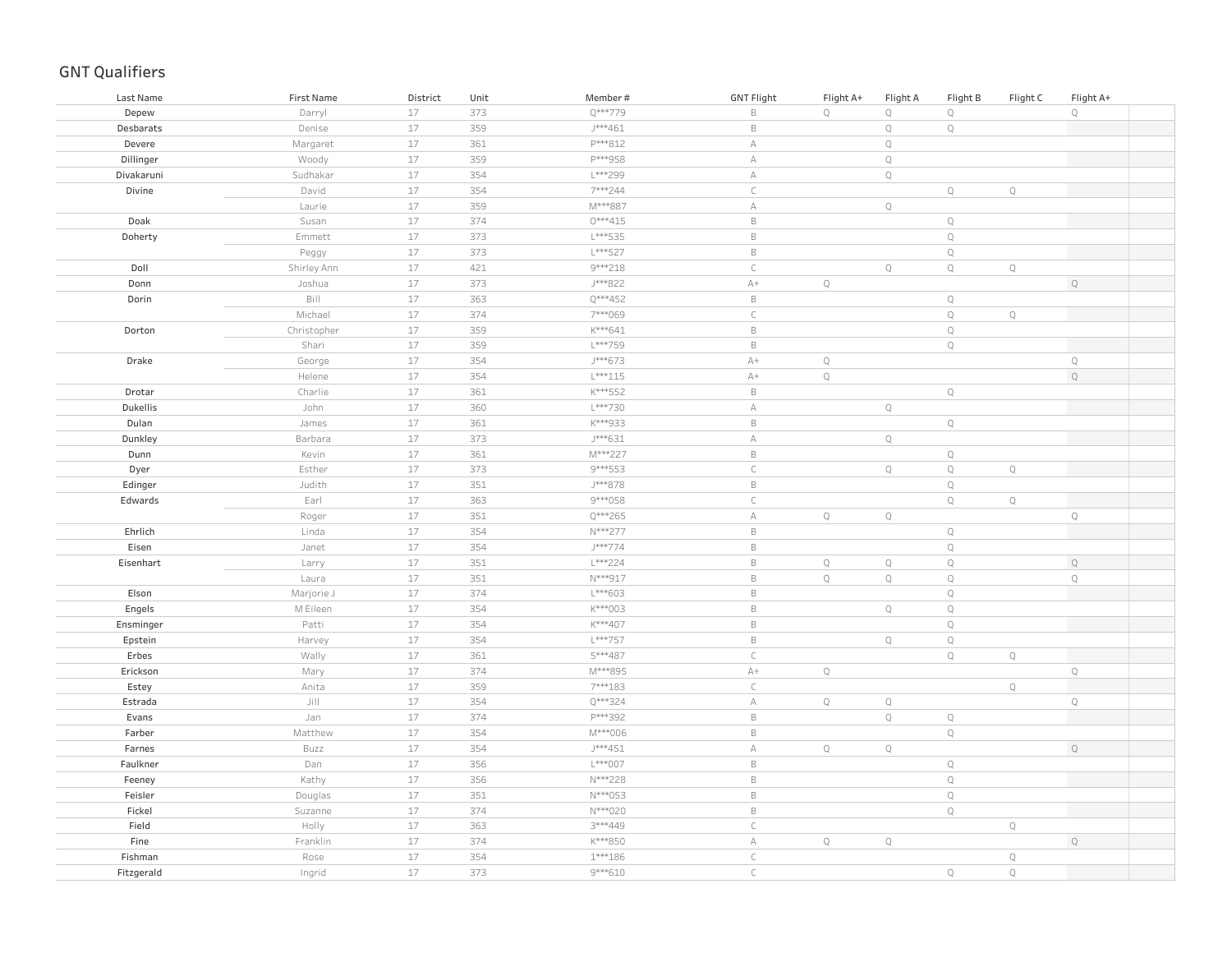| Last Name  | <b>First Name</b> | District | Unit | Member#   | <b>GNT Flight</b> | Flight A+    | Flight A    | Flight B    | Flight C    | Flight A+   |
|------------|-------------------|----------|------|-----------|-------------------|--------------|-------------|-------------|-------------|-------------|
| Fjare      | Douglas           | $17$     | 363  | L***087   | А                 |              | $\mathbb Q$ |             |             |             |
|            | Kristi            | 17       | 363  | J***892   | $\mathsf B$       |              | $\mathbb Q$ | $\mathbb Q$ |             |             |
| Flanders   | Paul              | $17$     | 359  | J***933   | $\mathbb A$       |              | $\mathsf Q$ |             |             |             |
| Foltz      | Dawn              | 17       | 363  | N***311   | $\mathbb A$       |              | $\mathbb Q$ |             |             |             |
|            | Gregory           | 17       | 363  | K***315   | $\mathbb A$       |              | $\mathbb Q$ |             |             |             |
| Fordon     | Jayann            | $17$     | 354  | 4***992   | $\subset$         |              |             | $\mathbb Q$ | $\mathbb Q$ |             |
| Francis    | Jim               | 17       | 361  | P***313   | $\,$ B            |              | $\mathbb Q$ | $\mathbb Q$ |             |             |
| Franz      | Ben               | 17       | 374  | 0***827   | $\mathbb A$       |              | $\mathbb Q$ |             |             |             |
| Freedman   | Ellen             | 17       | 359  | K***577   | $\mathbb A$       |              | $\mathbb Q$ |             |             |             |
|            | Marty             | $17\,$   | 359  | J***213   | $\mathsf B$       |              |             | $\mathbb Q$ |             |             |
| Freeseman  | Fiona             | 17       | 363  | Q***297   | $\mathsf B$       |              | $\mathbb Q$ | $\mathbb Q$ |             |             |
| Fretz      | Douglas           | $17\,$   | 373  | 0***664   | $\mathbb A$       |              | $\mathbb Q$ |             |             |             |
| Friedman   | Howard            | 17       | 374  | 0***942   | $\mathsf B$       |              | $\mathsf Q$ | $\mathbb Q$ |             |             |
|            | Richard           | $17$     | 361  | P***535   | $\mathbb A$       | $\mathbb{Q}$ | $\mathbb Q$ |             |             | $\mathbb Q$ |
| Friend     | Eileen            | 17       | 351  | Q***286   | $\mathsf B$       |              |             | $\mathbb Q$ |             |             |
| Frink      | D Larry           | $17$     | 351  | M***354   | $\mathsf B$       |              |             | $\mathbb Q$ |             |             |
| Fullbright | $\mathsf{L}^-$    | 17       | 360  | 3***042   | $\mathsf C$       |              |             | $\mathbb Q$ | $\mathbb Q$ |             |
|            | $\mathsf S$       | $17$     | 360  | 3 *** 050 | $\subset$         |              |             |             | $\mathbb Q$ |             |
| Fuller Jr  | George            | 17       | 364  | 8***233   | $\mathsf C$       |              | $\mathbb Q$ | $\mathbb Q$ | $\mathbb Q$ |             |
| Furtak     | Eleanor           | 17       | 356  | L***351   | $\mathsf B$       |              | $\mathsf Q$ | $\mathbb Q$ |             |             |
| Fusco      | Karen             | 17       | 373  | K***064   | $\mathsf B$       |              | $\mathbb Q$ | $\mathbb Q$ |             |             |
| Gaalema    | Grant             | 17       | 363  | $2***601$ | $\subset$         |              |             |             | $\mathbb Q$ |             |
| Gaer       | Jerry             | 17       | 354  | N***639   | $A+$              | $\mathbb Q$  |             |             |             | $\mathsf Q$ |
| Gallagher  | Bonnie            | 17       | 359  | 7***060   | $\mathsf C$       |              |             |             | $\mathbb Q$ |             |
| Galler     | Robert            | 17       | 354  | P***164   | $\mathsf B$       |              |             | $\mathbb Q$ |             |             |
| Galloway   | Cathie            | 17       | 354  | 9***777   | $\mathsf C$       |              |             | $\mathbb Q$ | $\mathbb Q$ |             |
| Galusha    | Gary              | $17$     | 359  | 9 *** 925 | $\mathsf C$       |              |             |             | $\mathbb Q$ |             |
|            | Terry             | 17       | 359  | 9***909   | $\mathsf C$       |              |             |             | $\mathbb Q$ |             |
| Gangel     | Charlene          | $17$     | 351  | N***279   | $\mathsf B$       |              |             | $\mathbb Q$ |             |             |
|            | Rosemary          | $17$     | 351  | $2***475$ | $\mathsf{C}$      |              |             |             | $\mathbb Q$ |             |
| Garner     | Hal               | $17$     | 363  | 4***339   | $\mathsf{C}$      |              |             |             | $\mathbb Q$ |             |
| Garretson  | Dona              | $17$     | 363  | 7***980   | $\mathsf C$       |              |             |             | $\mathbb Q$ |             |
| Gedack     | Mary              | $17$     | 361  | 2 *** 064 | $\mathsf C$       |              |             | $\mathbb Q$ | $\mathbb Q$ |             |
| Gilburne   | Jack              | 17       | 354  | 6 *** 817 | $\mathsf B$       | $\mathbb Q$  | $\mathbb Q$ | $\mathbb Q$ |             | $\mathbb Q$ |
| Gitter     | Richard           | $17$     | 354  | N***491   | $\mathbb A$       | $\mathbb Q$  | $\mathbb Q$ |             |             | $\mathsf Q$ |
| Givner     | Donna             | $17$     | 361  | K***538   | $\mathsf B$       |              | $\mathbb Q$ | $\mathbb Q$ |             |             |
| Glick      | Paul              | $17$     | 351  | M***705   | $\mathbb A$       |              | $\mathbb Q$ |             |             |             |
| Goater     | Judy              | $17\,$   | 363  | 9***849   | $\mathsf C$       |              |             |             | $\mathbb Q$ |             |
| Godfrey    | Peter             | $17$     | 356  | N***985   | $\mathsf B$       |              |             | $\mathbb Q$ |             |             |
| Goings     | Thomas            | 17       | 360  | N***366   | $\mathbb A$       | $\mathbf Q$  | $\mathbb Q$ |             |             | $\mathbb Q$ |
| Goldman    | Alan              | 17       | 374  | K***216   | $A+$              | $\mathbf Q$  |             |             |             | $\mathbb Q$ |
| Goldston   | Dena              | 17       | 354  | N***330   | $A+$              | $\mathbb Q$  |             |             |             | $\mathbb Q$ |
| Gollehon   | Mary              | 17       | 360  | $0***310$ | $\mathsf B$       |              |             | $\mathbb Q$ |             |             |
| Gorman     | Jeanne            | $17$     | 354  | 4***592   | $\mathsf C$       |              |             | $\mathbb Q$ | $\mathbb Q$ |             |
| Gormley    | Richard           | $17$     | 363  | 7***512   | $\mathsf C$       |              | $\mathbb Q$ | $\mathbb Q$ | $\mathbb Q$ |             |
| Gotfredson | Lois              | $17$     | 363  | 9 *** 197 | $\mathsf C$       |              |             |             | $\mathbb Q$ |             |
| Graef      | Jackie            | $17$     | 354  | 0***935   | $\mathsf B$       |              |             | $\mathbb Q$ |             |             |
| Grantz     | Ronald            | $17$     | 354  | N***864   | $\mathsf B$       |              |             | $\mathbb Q$ |             |             |
| Grauer     | Susan             | 17       | 361  | J***761   | $\mathbb A$       | $\mathbb Q$  | $\mathbb Q$ |             |             | $\mathsf Q$ |
| Graves     | Sharon            | 17       | 354  | 1***948   | $\mathsf{C}$      |              |             |             | $\mathbb Q$ |             |
|            |                   |          |      |           |                   |              |             |             |             |             |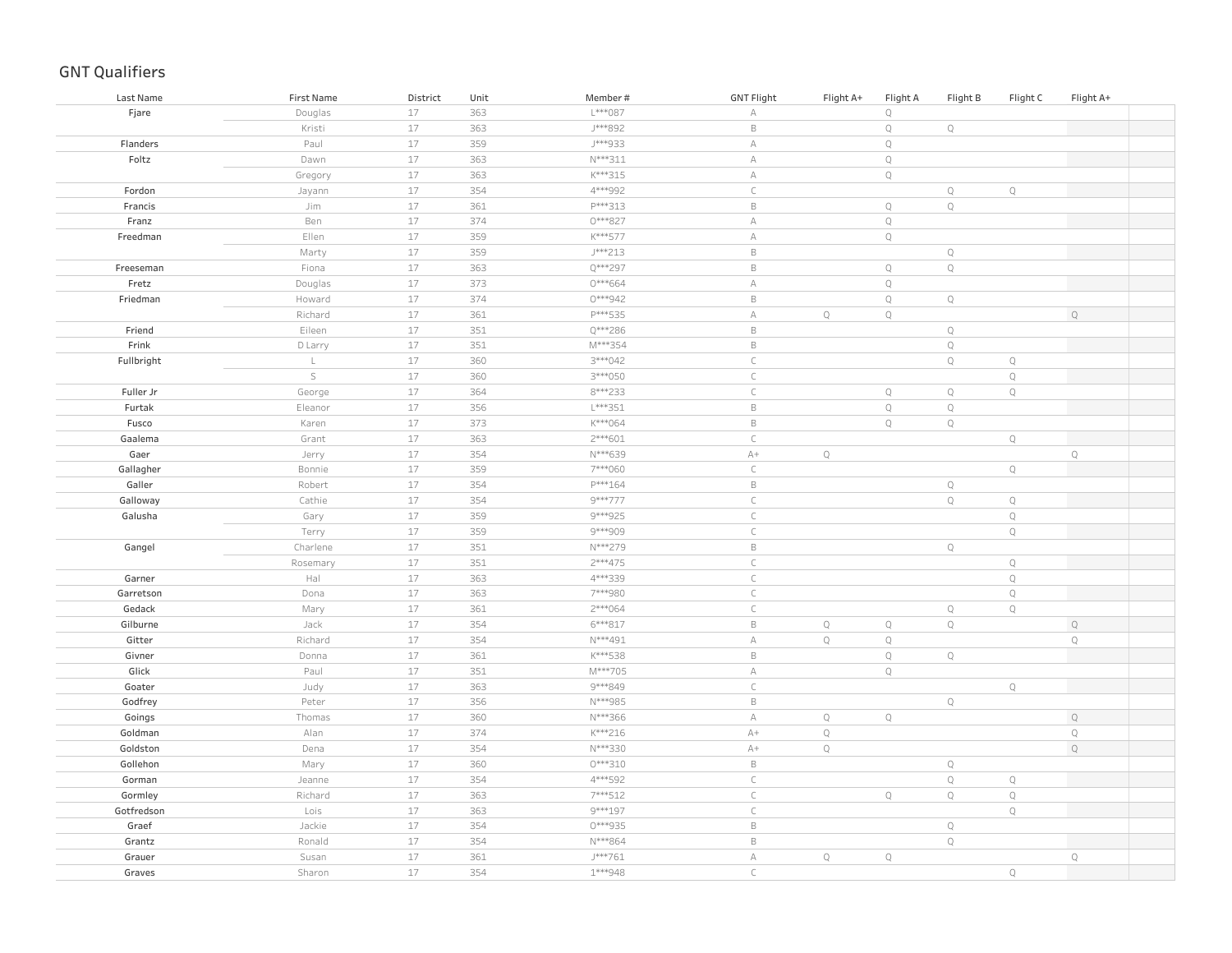| P***124<br>$\mathbb Q$<br>$17$<br>374<br>$\mathbb Q$<br>$\mathbb Q$<br>Gray<br>Michael<br>А<br>17<br>$L***406$<br>$\mathbb Q$<br>354<br>$\forall$<br>Greene<br>Monique<br>$17$<br>1***999<br>$\mathsf C$<br>$\mathbb Q$<br>354<br>$\mathbb Q$<br>Howard<br>Greenspan<br>$17$<br>Kathleen<br>354<br>7***320<br>$\subset$<br>$\mathbb Q$<br>$\mathbb Q$<br>Greenwood<br>$17$<br>$Q***157$<br>$\mathbb Q$<br>Maud<br>359<br>$\mathsf B$<br>Greer<br>$17$<br>$\mathbb Q$<br>Gross<br>Mark<br>354<br>M***223<br>$\mathsf B$<br>$\mathbb Q$<br>$\mathbb Q$<br>$\mathbb Q$<br>John<br>17<br>363<br>$L***516$<br>$\forall$<br>$\mathbb Q$<br>Grossmann<br>$\mathbb Q$<br>Grundland<br>Jill<br>17<br>354<br>P***207<br>$\mathsf B$<br>$\mathbb Q$<br>$\mathbb Q$<br>$\mathbb Q$<br>$17$<br>$\subset$<br>$\mathbb Q$<br>421<br>4***768<br>$\mathbb Q$<br>Guthrie<br>Mary<br>$17$<br>P***332<br>$\mathsf B$<br>$\mathbb Q$<br>Gutschenritter<br>363<br>$\mathbb Q$<br>Judy<br>$17$<br>P***824<br>$\mathbb A$<br>$\mathbb Q$<br>Martin<br>363<br>$17$<br>354<br>N***747<br>$\mathsf B$<br>$\mathbb Q$<br>Susan<br>Haas<br>$17$<br>361<br>M***653<br>$\mathsf B$<br>$\mathbb Q$<br>Haines<br>Ralph<br>$17$<br>373<br>4 *** 197<br>$\mathsf C$<br>$\mathbb Q$<br>Hall<br>$\mathbb Q$<br>$\mathbb Q$<br>Renee<br>$17$<br>363<br>5***412<br>$\subset$<br>$\mathbb Q$<br>Hallerman<br>Nancy<br>$17$<br>Geoff<br>373<br>R***488<br>$\mathbb{A}+$<br>$\mathbb Q$<br>$\mathbb Q$<br>Hampson<br>$17$<br>363<br>$1***318$<br>$\mathsf C$<br>$\mathbb Q$<br>Carol<br>Hannon<br>$17$<br>$\mathsf C$<br>$\mathbb Q$<br>363<br>7***715<br>Dennis<br>17<br>$\mathsf B$<br>Hansch<br>Rena<br>363<br>N***631<br>$\mathbb Q$<br>17<br>$\mathsf C$<br>Q<br>360<br>$1***847$<br>Carol<br>Hansen<br>17<br>M***750<br>$\mathsf B$<br>$\mathbb Q$<br>Karin<br>351<br>17<br>359<br>K***330<br>$\mathsf B$<br>$\mathbb Q$<br>$\mathbb Q$<br>Hardie<br>Judith<br>17<br>2 *** 632<br>$\subset$<br>354<br>$\mathbb Q$<br>Hargest<br>Nancy<br>17<br>5***479<br>$\subset$<br>$\mathbb Q$<br>S Edward<br>354<br>$17$<br>Harlow<br>Michelle<br>364<br>7***835<br>$\subset$<br>$\mathbb Q$<br>$17$<br>354<br>P***184<br>$\mathsf B$<br>Harney<br>Marilynne<br>$\mathbb Q$<br>$17$<br>354<br>P***081<br>Harrington<br>Anne Marie<br>$\mathbb A$<br>$\mathbb Q$<br>$17$<br>$\mathbb Q$<br>374<br>M***352<br>$\mathbb{A}+$<br>$\mathbb Q$<br>Harris<br>Cindy<br>$17$<br>$\mathbb Q$<br>354<br>5***940<br>$\mathsf{C}$<br>$\mathbb Q$<br>Jo<br>$17$<br>$\mathbb Q$<br>374<br>P***407<br>$\mathbb{A}+$<br>$\mathbb Q$<br>Joe<br>17<br>363<br>$1***648$<br>$\subset$<br>$\mathbb Q$<br>$\mathbb Q$<br>Leslie<br>17<br>351<br>9 *** 278<br>$\subset$<br>$\mathbb Q$<br>Peter<br>$17$<br>354<br>$2***180$<br>$\mathsf C$<br>$\mathbb Q$<br>$\mathbb Q$<br>Timothy<br>17<br>421<br>6***786<br>$\subset$<br>$\mathbb Q$<br>$\mathbb Q$<br>Harrison<br>Bonnie<br>$17$<br>363<br>9***307<br>$\mathsf C$<br>$\mathbb Q$<br>Hartman<br>Q<br>Margaret<br>17<br>360<br>Q***369<br>$\mathbb Q$<br>Harward<br>Robert<br>А<br>17<br>351<br>Q***397<br>$\mathsf B$<br>$\mathbb Q$<br>Hauth<br>Carol<br>17<br>En<br>361<br>$0***572$<br>$A+$<br>$\mathbb Q$<br>Hay<br>$\mathbb Q$<br>17<br>364<br>N***326<br>$\mathsf B$<br>$\mathsf Q$<br>$\mathbb Q$<br>Heflin<br>Joyce<br>17<br>M***891<br>$\mathsf B$<br>$\mathbb Q$<br>$\mathbb Q$<br>Heggie<br>Vivian<br>361<br>$17$<br>Mel<br>354<br>0***508<br>$\mathsf B$<br>$\mathbb Q$<br>Heitger<br>17<br>J***058<br>$A+$<br>$\mathbb Q$<br>$\mathbb Q$<br>Heitler<br>Anita<br>361<br>17<br>354<br>9***044<br>$\subset$<br>$\mathbb Q$<br>Helderman<br>Judy<br>Q<br>17<br>374<br>J***067<br>$\mathsf B$<br>$\mathbb Q$<br>Helgesen<br>Marianne<br>$17$<br>Jonathan<br>361<br>$0***253$<br>Hellman<br>А<br>$\mathbb Q$<br>$17$<br>$K***008$<br>$\mathbb Q$<br>$\mathbb Q$<br>356<br>$\forall$<br>$\mathbb Q$<br>Helpert<br>Edward<br>$17$<br>K***560<br>$\mathsf B$<br>Mark<br>361<br>$\mathbb Q$<br>Henderson<br>Bill<br>$17$<br>L***547<br>$\mathsf B$<br>$\mathbb Q$<br>359<br>Hendrick<br>$17$<br>$\subset$<br>Henke<br>Mary Ann<br>363<br>3 *** 180<br>$\mathbb Q$<br>17<br>422<br>3***725<br>$\subset$<br>$\mathbb Q$<br>$\mathbb Q$<br>Richard<br>Henry | Last Name | <b>First Name</b> | District | Unit | Member# | <b>GNT Flight</b> | Flight A+ | Flight A | Flight B | Flight C | Flight A+ |
|-----------------------------------------------------------------------------------------------------------------------------------------------------------------------------------------------------------------------------------------------------------------------------------------------------------------------------------------------------------------------------------------------------------------------------------------------------------------------------------------------------------------------------------------------------------------------------------------------------------------------------------------------------------------------------------------------------------------------------------------------------------------------------------------------------------------------------------------------------------------------------------------------------------------------------------------------------------------------------------------------------------------------------------------------------------------------------------------------------------------------------------------------------------------------------------------------------------------------------------------------------------------------------------------------------------------------------------------------------------------------------------------------------------------------------------------------------------------------------------------------------------------------------------------------------------------------------------------------------------------------------------------------------------------------------------------------------------------------------------------------------------------------------------------------------------------------------------------------------------------------------------------------------------------------------------------------------------------------------------------------------------------------------------------------------------------------------------------------------------------------------------------------------------------------------------------------------------------------------------------------------------------------------------------------------------------------------------------------------------------------------------------------------------------------------------------------------------------------------------------------------------------------------------------------------------------------------------------------------------------------------------------------------------------------------------------------------------------------------------------------------------------------------------------------------------------------------------------------------------------------------------------------------------------------------------------------------------------------------------------------------------------------------------------------------------------------------------------------------------------------------------------------------------------------------------------------------------------------------------------------------------------------------------------------------------------------------------------------------------------------------------------------------------------------------------------------------------------------------------------------------------------------------------------------------------------------------------------------------------------------------------------------------------------------------------------------------------------------------------------------------------------------------------------------------------------------------------------------------------------------------------------------------------------------------------------------------------------------------------------------------------------------------------------------------------------------------------------------------------------------------------------------------------------------------------------------------------------------------------------|-----------|-------------------|----------|------|---------|-------------------|-----------|----------|----------|----------|-----------|
|                                                                                                                                                                                                                                                                                                                                                                                                                                                                                                                                                                                                                                                                                                                                                                                                                                                                                                                                                                                                                                                                                                                                                                                                                                                                                                                                                                                                                                                                                                                                                                                                                                                                                                                                                                                                                                                                                                                                                                                                                                                                                                                                                                                                                                                                                                                                                                                                                                                                                                                                                                                                                                                                                                                                                                                                                                                                                                                                                                                                                                                                                                                                                                                                                                                                                                                                                                                                                                                                                                                                                                                                                                                                                                                                                                                                                                                                                                                                                                                                                                                                                                                                                                                                                                         |           |                   |          |      |         |                   |           |          |          |          |           |
|                                                                                                                                                                                                                                                                                                                                                                                                                                                                                                                                                                                                                                                                                                                                                                                                                                                                                                                                                                                                                                                                                                                                                                                                                                                                                                                                                                                                                                                                                                                                                                                                                                                                                                                                                                                                                                                                                                                                                                                                                                                                                                                                                                                                                                                                                                                                                                                                                                                                                                                                                                                                                                                                                                                                                                                                                                                                                                                                                                                                                                                                                                                                                                                                                                                                                                                                                                                                                                                                                                                                                                                                                                                                                                                                                                                                                                                                                                                                                                                                                                                                                                                                                                                                                                         |           |                   |          |      |         |                   |           |          |          |          |           |
|                                                                                                                                                                                                                                                                                                                                                                                                                                                                                                                                                                                                                                                                                                                                                                                                                                                                                                                                                                                                                                                                                                                                                                                                                                                                                                                                                                                                                                                                                                                                                                                                                                                                                                                                                                                                                                                                                                                                                                                                                                                                                                                                                                                                                                                                                                                                                                                                                                                                                                                                                                                                                                                                                                                                                                                                                                                                                                                                                                                                                                                                                                                                                                                                                                                                                                                                                                                                                                                                                                                                                                                                                                                                                                                                                                                                                                                                                                                                                                                                                                                                                                                                                                                                                                         |           |                   |          |      |         |                   |           |          |          |          |           |
|                                                                                                                                                                                                                                                                                                                                                                                                                                                                                                                                                                                                                                                                                                                                                                                                                                                                                                                                                                                                                                                                                                                                                                                                                                                                                                                                                                                                                                                                                                                                                                                                                                                                                                                                                                                                                                                                                                                                                                                                                                                                                                                                                                                                                                                                                                                                                                                                                                                                                                                                                                                                                                                                                                                                                                                                                                                                                                                                                                                                                                                                                                                                                                                                                                                                                                                                                                                                                                                                                                                                                                                                                                                                                                                                                                                                                                                                                                                                                                                                                                                                                                                                                                                                                                         |           |                   |          |      |         |                   |           |          |          |          |           |
|                                                                                                                                                                                                                                                                                                                                                                                                                                                                                                                                                                                                                                                                                                                                                                                                                                                                                                                                                                                                                                                                                                                                                                                                                                                                                                                                                                                                                                                                                                                                                                                                                                                                                                                                                                                                                                                                                                                                                                                                                                                                                                                                                                                                                                                                                                                                                                                                                                                                                                                                                                                                                                                                                                                                                                                                                                                                                                                                                                                                                                                                                                                                                                                                                                                                                                                                                                                                                                                                                                                                                                                                                                                                                                                                                                                                                                                                                                                                                                                                                                                                                                                                                                                                                                         |           |                   |          |      |         |                   |           |          |          |          |           |
|                                                                                                                                                                                                                                                                                                                                                                                                                                                                                                                                                                                                                                                                                                                                                                                                                                                                                                                                                                                                                                                                                                                                                                                                                                                                                                                                                                                                                                                                                                                                                                                                                                                                                                                                                                                                                                                                                                                                                                                                                                                                                                                                                                                                                                                                                                                                                                                                                                                                                                                                                                                                                                                                                                                                                                                                                                                                                                                                                                                                                                                                                                                                                                                                                                                                                                                                                                                                                                                                                                                                                                                                                                                                                                                                                                                                                                                                                                                                                                                                                                                                                                                                                                                                                                         |           |                   |          |      |         |                   |           |          |          |          |           |
|                                                                                                                                                                                                                                                                                                                                                                                                                                                                                                                                                                                                                                                                                                                                                                                                                                                                                                                                                                                                                                                                                                                                                                                                                                                                                                                                                                                                                                                                                                                                                                                                                                                                                                                                                                                                                                                                                                                                                                                                                                                                                                                                                                                                                                                                                                                                                                                                                                                                                                                                                                                                                                                                                                                                                                                                                                                                                                                                                                                                                                                                                                                                                                                                                                                                                                                                                                                                                                                                                                                                                                                                                                                                                                                                                                                                                                                                                                                                                                                                                                                                                                                                                                                                                                         |           |                   |          |      |         |                   |           |          |          |          |           |
|                                                                                                                                                                                                                                                                                                                                                                                                                                                                                                                                                                                                                                                                                                                                                                                                                                                                                                                                                                                                                                                                                                                                                                                                                                                                                                                                                                                                                                                                                                                                                                                                                                                                                                                                                                                                                                                                                                                                                                                                                                                                                                                                                                                                                                                                                                                                                                                                                                                                                                                                                                                                                                                                                                                                                                                                                                                                                                                                                                                                                                                                                                                                                                                                                                                                                                                                                                                                                                                                                                                                                                                                                                                                                                                                                                                                                                                                                                                                                                                                                                                                                                                                                                                                                                         |           |                   |          |      |         |                   |           |          |          |          |           |
|                                                                                                                                                                                                                                                                                                                                                                                                                                                                                                                                                                                                                                                                                                                                                                                                                                                                                                                                                                                                                                                                                                                                                                                                                                                                                                                                                                                                                                                                                                                                                                                                                                                                                                                                                                                                                                                                                                                                                                                                                                                                                                                                                                                                                                                                                                                                                                                                                                                                                                                                                                                                                                                                                                                                                                                                                                                                                                                                                                                                                                                                                                                                                                                                                                                                                                                                                                                                                                                                                                                                                                                                                                                                                                                                                                                                                                                                                                                                                                                                                                                                                                                                                                                                                                         |           |                   |          |      |         |                   |           |          |          |          |           |
|                                                                                                                                                                                                                                                                                                                                                                                                                                                                                                                                                                                                                                                                                                                                                                                                                                                                                                                                                                                                                                                                                                                                                                                                                                                                                                                                                                                                                                                                                                                                                                                                                                                                                                                                                                                                                                                                                                                                                                                                                                                                                                                                                                                                                                                                                                                                                                                                                                                                                                                                                                                                                                                                                                                                                                                                                                                                                                                                                                                                                                                                                                                                                                                                                                                                                                                                                                                                                                                                                                                                                                                                                                                                                                                                                                                                                                                                                                                                                                                                                                                                                                                                                                                                                                         |           |                   |          |      |         |                   |           |          |          |          |           |
|                                                                                                                                                                                                                                                                                                                                                                                                                                                                                                                                                                                                                                                                                                                                                                                                                                                                                                                                                                                                                                                                                                                                                                                                                                                                                                                                                                                                                                                                                                                                                                                                                                                                                                                                                                                                                                                                                                                                                                                                                                                                                                                                                                                                                                                                                                                                                                                                                                                                                                                                                                                                                                                                                                                                                                                                                                                                                                                                                                                                                                                                                                                                                                                                                                                                                                                                                                                                                                                                                                                                                                                                                                                                                                                                                                                                                                                                                                                                                                                                                                                                                                                                                                                                                                         |           |                   |          |      |         |                   |           |          |          |          |           |
|                                                                                                                                                                                                                                                                                                                                                                                                                                                                                                                                                                                                                                                                                                                                                                                                                                                                                                                                                                                                                                                                                                                                                                                                                                                                                                                                                                                                                                                                                                                                                                                                                                                                                                                                                                                                                                                                                                                                                                                                                                                                                                                                                                                                                                                                                                                                                                                                                                                                                                                                                                                                                                                                                                                                                                                                                                                                                                                                                                                                                                                                                                                                                                                                                                                                                                                                                                                                                                                                                                                                                                                                                                                                                                                                                                                                                                                                                                                                                                                                                                                                                                                                                                                                                                         |           |                   |          |      |         |                   |           |          |          |          |           |
|                                                                                                                                                                                                                                                                                                                                                                                                                                                                                                                                                                                                                                                                                                                                                                                                                                                                                                                                                                                                                                                                                                                                                                                                                                                                                                                                                                                                                                                                                                                                                                                                                                                                                                                                                                                                                                                                                                                                                                                                                                                                                                                                                                                                                                                                                                                                                                                                                                                                                                                                                                                                                                                                                                                                                                                                                                                                                                                                                                                                                                                                                                                                                                                                                                                                                                                                                                                                                                                                                                                                                                                                                                                                                                                                                                                                                                                                                                                                                                                                                                                                                                                                                                                                                                         |           |                   |          |      |         |                   |           |          |          |          |           |
|                                                                                                                                                                                                                                                                                                                                                                                                                                                                                                                                                                                                                                                                                                                                                                                                                                                                                                                                                                                                                                                                                                                                                                                                                                                                                                                                                                                                                                                                                                                                                                                                                                                                                                                                                                                                                                                                                                                                                                                                                                                                                                                                                                                                                                                                                                                                                                                                                                                                                                                                                                                                                                                                                                                                                                                                                                                                                                                                                                                                                                                                                                                                                                                                                                                                                                                                                                                                                                                                                                                                                                                                                                                                                                                                                                                                                                                                                                                                                                                                                                                                                                                                                                                                                                         |           |                   |          |      |         |                   |           |          |          |          |           |
|                                                                                                                                                                                                                                                                                                                                                                                                                                                                                                                                                                                                                                                                                                                                                                                                                                                                                                                                                                                                                                                                                                                                                                                                                                                                                                                                                                                                                                                                                                                                                                                                                                                                                                                                                                                                                                                                                                                                                                                                                                                                                                                                                                                                                                                                                                                                                                                                                                                                                                                                                                                                                                                                                                                                                                                                                                                                                                                                                                                                                                                                                                                                                                                                                                                                                                                                                                                                                                                                                                                                                                                                                                                                                                                                                                                                                                                                                                                                                                                                                                                                                                                                                                                                                                         |           |                   |          |      |         |                   |           |          |          |          |           |
|                                                                                                                                                                                                                                                                                                                                                                                                                                                                                                                                                                                                                                                                                                                                                                                                                                                                                                                                                                                                                                                                                                                                                                                                                                                                                                                                                                                                                                                                                                                                                                                                                                                                                                                                                                                                                                                                                                                                                                                                                                                                                                                                                                                                                                                                                                                                                                                                                                                                                                                                                                                                                                                                                                                                                                                                                                                                                                                                                                                                                                                                                                                                                                                                                                                                                                                                                                                                                                                                                                                                                                                                                                                                                                                                                                                                                                                                                                                                                                                                                                                                                                                                                                                                                                         |           |                   |          |      |         |                   |           |          |          |          |           |
|                                                                                                                                                                                                                                                                                                                                                                                                                                                                                                                                                                                                                                                                                                                                                                                                                                                                                                                                                                                                                                                                                                                                                                                                                                                                                                                                                                                                                                                                                                                                                                                                                                                                                                                                                                                                                                                                                                                                                                                                                                                                                                                                                                                                                                                                                                                                                                                                                                                                                                                                                                                                                                                                                                                                                                                                                                                                                                                                                                                                                                                                                                                                                                                                                                                                                                                                                                                                                                                                                                                                                                                                                                                                                                                                                                                                                                                                                                                                                                                                                                                                                                                                                                                                                                         |           |                   |          |      |         |                   |           |          |          |          |           |
|                                                                                                                                                                                                                                                                                                                                                                                                                                                                                                                                                                                                                                                                                                                                                                                                                                                                                                                                                                                                                                                                                                                                                                                                                                                                                                                                                                                                                                                                                                                                                                                                                                                                                                                                                                                                                                                                                                                                                                                                                                                                                                                                                                                                                                                                                                                                                                                                                                                                                                                                                                                                                                                                                                                                                                                                                                                                                                                                                                                                                                                                                                                                                                                                                                                                                                                                                                                                                                                                                                                                                                                                                                                                                                                                                                                                                                                                                                                                                                                                                                                                                                                                                                                                                                         |           |                   |          |      |         |                   |           |          |          |          |           |
|                                                                                                                                                                                                                                                                                                                                                                                                                                                                                                                                                                                                                                                                                                                                                                                                                                                                                                                                                                                                                                                                                                                                                                                                                                                                                                                                                                                                                                                                                                                                                                                                                                                                                                                                                                                                                                                                                                                                                                                                                                                                                                                                                                                                                                                                                                                                                                                                                                                                                                                                                                                                                                                                                                                                                                                                                                                                                                                                                                                                                                                                                                                                                                                                                                                                                                                                                                                                                                                                                                                                                                                                                                                                                                                                                                                                                                                                                                                                                                                                                                                                                                                                                                                                                                         |           |                   |          |      |         |                   |           |          |          |          |           |
|                                                                                                                                                                                                                                                                                                                                                                                                                                                                                                                                                                                                                                                                                                                                                                                                                                                                                                                                                                                                                                                                                                                                                                                                                                                                                                                                                                                                                                                                                                                                                                                                                                                                                                                                                                                                                                                                                                                                                                                                                                                                                                                                                                                                                                                                                                                                                                                                                                                                                                                                                                                                                                                                                                                                                                                                                                                                                                                                                                                                                                                                                                                                                                                                                                                                                                                                                                                                                                                                                                                                                                                                                                                                                                                                                                                                                                                                                                                                                                                                                                                                                                                                                                                                                                         |           |                   |          |      |         |                   |           |          |          |          |           |
|                                                                                                                                                                                                                                                                                                                                                                                                                                                                                                                                                                                                                                                                                                                                                                                                                                                                                                                                                                                                                                                                                                                                                                                                                                                                                                                                                                                                                                                                                                                                                                                                                                                                                                                                                                                                                                                                                                                                                                                                                                                                                                                                                                                                                                                                                                                                                                                                                                                                                                                                                                                                                                                                                                                                                                                                                                                                                                                                                                                                                                                                                                                                                                                                                                                                                                                                                                                                                                                                                                                                                                                                                                                                                                                                                                                                                                                                                                                                                                                                                                                                                                                                                                                                                                         |           |                   |          |      |         |                   |           |          |          |          |           |
|                                                                                                                                                                                                                                                                                                                                                                                                                                                                                                                                                                                                                                                                                                                                                                                                                                                                                                                                                                                                                                                                                                                                                                                                                                                                                                                                                                                                                                                                                                                                                                                                                                                                                                                                                                                                                                                                                                                                                                                                                                                                                                                                                                                                                                                                                                                                                                                                                                                                                                                                                                                                                                                                                                                                                                                                                                                                                                                                                                                                                                                                                                                                                                                                                                                                                                                                                                                                                                                                                                                                                                                                                                                                                                                                                                                                                                                                                                                                                                                                                                                                                                                                                                                                                                         |           |                   |          |      |         |                   |           |          |          |          |           |
|                                                                                                                                                                                                                                                                                                                                                                                                                                                                                                                                                                                                                                                                                                                                                                                                                                                                                                                                                                                                                                                                                                                                                                                                                                                                                                                                                                                                                                                                                                                                                                                                                                                                                                                                                                                                                                                                                                                                                                                                                                                                                                                                                                                                                                                                                                                                                                                                                                                                                                                                                                                                                                                                                                                                                                                                                                                                                                                                                                                                                                                                                                                                                                                                                                                                                                                                                                                                                                                                                                                                                                                                                                                                                                                                                                                                                                                                                                                                                                                                                                                                                                                                                                                                                                         |           |                   |          |      |         |                   |           |          |          |          |           |
|                                                                                                                                                                                                                                                                                                                                                                                                                                                                                                                                                                                                                                                                                                                                                                                                                                                                                                                                                                                                                                                                                                                                                                                                                                                                                                                                                                                                                                                                                                                                                                                                                                                                                                                                                                                                                                                                                                                                                                                                                                                                                                                                                                                                                                                                                                                                                                                                                                                                                                                                                                                                                                                                                                                                                                                                                                                                                                                                                                                                                                                                                                                                                                                                                                                                                                                                                                                                                                                                                                                                                                                                                                                                                                                                                                                                                                                                                                                                                                                                                                                                                                                                                                                                                                         |           |                   |          |      |         |                   |           |          |          |          |           |
|                                                                                                                                                                                                                                                                                                                                                                                                                                                                                                                                                                                                                                                                                                                                                                                                                                                                                                                                                                                                                                                                                                                                                                                                                                                                                                                                                                                                                                                                                                                                                                                                                                                                                                                                                                                                                                                                                                                                                                                                                                                                                                                                                                                                                                                                                                                                                                                                                                                                                                                                                                                                                                                                                                                                                                                                                                                                                                                                                                                                                                                                                                                                                                                                                                                                                                                                                                                                                                                                                                                                                                                                                                                                                                                                                                                                                                                                                                                                                                                                                                                                                                                                                                                                                                         |           |                   |          |      |         |                   |           |          |          |          |           |
|                                                                                                                                                                                                                                                                                                                                                                                                                                                                                                                                                                                                                                                                                                                                                                                                                                                                                                                                                                                                                                                                                                                                                                                                                                                                                                                                                                                                                                                                                                                                                                                                                                                                                                                                                                                                                                                                                                                                                                                                                                                                                                                                                                                                                                                                                                                                                                                                                                                                                                                                                                                                                                                                                                                                                                                                                                                                                                                                                                                                                                                                                                                                                                                                                                                                                                                                                                                                                                                                                                                                                                                                                                                                                                                                                                                                                                                                                                                                                                                                                                                                                                                                                                                                                                         |           |                   |          |      |         |                   |           |          |          |          |           |
|                                                                                                                                                                                                                                                                                                                                                                                                                                                                                                                                                                                                                                                                                                                                                                                                                                                                                                                                                                                                                                                                                                                                                                                                                                                                                                                                                                                                                                                                                                                                                                                                                                                                                                                                                                                                                                                                                                                                                                                                                                                                                                                                                                                                                                                                                                                                                                                                                                                                                                                                                                                                                                                                                                                                                                                                                                                                                                                                                                                                                                                                                                                                                                                                                                                                                                                                                                                                                                                                                                                                                                                                                                                                                                                                                                                                                                                                                                                                                                                                                                                                                                                                                                                                                                         |           |                   |          |      |         |                   |           |          |          |          |           |
|                                                                                                                                                                                                                                                                                                                                                                                                                                                                                                                                                                                                                                                                                                                                                                                                                                                                                                                                                                                                                                                                                                                                                                                                                                                                                                                                                                                                                                                                                                                                                                                                                                                                                                                                                                                                                                                                                                                                                                                                                                                                                                                                                                                                                                                                                                                                                                                                                                                                                                                                                                                                                                                                                                                                                                                                                                                                                                                                                                                                                                                                                                                                                                                                                                                                                                                                                                                                                                                                                                                                                                                                                                                                                                                                                                                                                                                                                                                                                                                                                                                                                                                                                                                                                                         |           |                   |          |      |         |                   |           |          |          |          |           |
|                                                                                                                                                                                                                                                                                                                                                                                                                                                                                                                                                                                                                                                                                                                                                                                                                                                                                                                                                                                                                                                                                                                                                                                                                                                                                                                                                                                                                                                                                                                                                                                                                                                                                                                                                                                                                                                                                                                                                                                                                                                                                                                                                                                                                                                                                                                                                                                                                                                                                                                                                                                                                                                                                                                                                                                                                                                                                                                                                                                                                                                                                                                                                                                                                                                                                                                                                                                                                                                                                                                                                                                                                                                                                                                                                                                                                                                                                                                                                                                                                                                                                                                                                                                                                                         |           |                   |          |      |         |                   |           |          |          |          |           |
|                                                                                                                                                                                                                                                                                                                                                                                                                                                                                                                                                                                                                                                                                                                                                                                                                                                                                                                                                                                                                                                                                                                                                                                                                                                                                                                                                                                                                                                                                                                                                                                                                                                                                                                                                                                                                                                                                                                                                                                                                                                                                                                                                                                                                                                                                                                                                                                                                                                                                                                                                                                                                                                                                                                                                                                                                                                                                                                                                                                                                                                                                                                                                                                                                                                                                                                                                                                                                                                                                                                                                                                                                                                                                                                                                                                                                                                                                                                                                                                                                                                                                                                                                                                                                                         |           |                   |          |      |         |                   |           |          |          |          |           |
|                                                                                                                                                                                                                                                                                                                                                                                                                                                                                                                                                                                                                                                                                                                                                                                                                                                                                                                                                                                                                                                                                                                                                                                                                                                                                                                                                                                                                                                                                                                                                                                                                                                                                                                                                                                                                                                                                                                                                                                                                                                                                                                                                                                                                                                                                                                                                                                                                                                                                                                                                                                                                                                                                                                                                                                                                                                                                                                                                                                                                                                                                                                                                                                                                                                                                                                                                                                                                                                                                                                                                                                                                                                                                                                                                                                                                                                                                                                                                                                                                                                                                                                                                                                                                                         |           |                   |          |      |         |                   |           |          |          |          |           |
|                                                                                                                                                                                                                                                                                                                                                                                                                                                                                                                                                                                                                                                                                                                                                                                                                                                                                                                                                                                                                                                                                                                                                                                                                                                                                                                                                                                                                                                                                                                                                                                                                                                                                                                                                                                                                                                                                                                                                                                                                                                                                                                                                                                                                                                                                                                                                                                                                                                                                                                                                                                                                                                                                                                                                                                                                                                                                                                                                                                                                                                                                                                                                                                                                                                                                                                                                                                                                                                                                                                                                                                                                                                                                                                                                                                                                                                                                                                                                                                                                                                                                                                                                                                                                                         |           |                   |          |      |         |                   |           |          |          |          |           |
|                                                                                                                                                                                                                                                                                                                                                                                                                                                                                                                                                                                                                                                                                                                                                                                                                                                                                                                                                                                                                                                                                                                                                                                                                                                                                                                                                                                                                                                                                                                                                                                                                                                                                                                                                                                                                                                                                                                                                                                                                                                                                                                                                                                                                                                                                                                                                                                                                                                                                                                                                                                                                                                                                                                                                                                                                                                                                                                                                                                                                                                                                                                                                                                                                                                                                                                                                                                                                                                                                                                                                                                                                                                                                                                                                                                                                                                                                                                                                                                                                                                                                                                                                                                                                                         |           |                   |          |      |         |                   |           |          |          |          |           |
|                                                                                                                                                                                                                                                                                                                                                                                                                                                                                                                                                                                                                                                                                                                                                                                                                                                                                                                                                                                                                                                                                                                                                                                                                                                                                                                                                                                                                                                                                                                                                                                                                                                                                                                                                                                                                                                                                                                                                                                                                                                                                                                                                                                                                                                                                                                                                                                                                                                                                                                                                                                                                                                                                                                                                                                                                                                                                                                                                                                                                                                                                                                                                                                                                                                                                                                                                                                                                                                                                                                                                                                                                                                                                                                                                                                                                                                                                                                                                                                                                                                                                                                                                                                                                                         |           |                   |          |      |         |                   |           |          |          |          |           |
|                                                                                                                                                                                                                                                                                                                                                                                                                                                                                                                                                                                                                                                                                                                                                                                                                                                                                                                                                                                                                                                                                                                                                                                                                                                                                                                                                                                                                                                                                                                                                                                                                                                                                                                                                                                                                                                                                                                                                                                                                                                                                                                                                                                                                                                                                                                                                                                                                                                                                                                                                                                                                                                                                                                                                                                                                                                                                                                                                                                                                                                                                                                                                                                                                                                                                                                                                                                                                                                                                                                                                                                                                                                                                                                                                                                                                                                                                                                                                                                                                                                                                                                                                                                                                                         |           |                   |          |      |         |                   |           |          |          |          |           |
|                                                                                                                                                                                                                                                                                                                                                                                                                                                                                                                                                                                                                                                                                                                                                                                                                                                                                                                                                                                                                                                                                                                                                                                                                                                                                                                                                                                                                                                                                                                                                                                                                                                                                                                                                                                                                                                                                                                                                                                                                                                                                                                                                                                                                                                                                                                                                                                                                                                                                                                                                                                                                                                                                                                                                                                                                                                                                                                                                                                                                                                                                                                                                                                                                                                                                                                                                                                                                                                                                                                                                                                                                                                                                                                                                                                                                                                                                                                                                                                                                                                                                                                                                                                                                                         |           |                   |          |      |         |                   |           |          |          |          |           |
|                                                                                                                                                                                                                                                                                                                                                                                                                                                                                                                                                                                                                                                                                                                                                                                                                                                                                                                                                                                                                                                                                                                                                                                                                                                                                                                                                                                                                                                                                                                                                                                                                                                                                                                                                                                                                                                                                                                                                                                                                                                                                                                                                                                                                                                                                                                                                                                                                                                                                                                                                                                                                                                                                                                                                                                                                                                                                                                                                                                                                                                                                                                                                                                                                                                                                                                                                                                                                                                                                                                                                                                                                                                                                                                                                                                                                                                                                                                                                                                                                                                                                                                                                                                                                                         |           |                   |          |      |         |                   |           |          |          |          |           |
|                                                                                                                                                                                                                                                                                                                                                                                                                                                                                                                                                                                                                                                                                                                                                                                                                                                                                                                                                                                                                                                                                                                                                                                                                                                                                                                                                                                                                                                                                                                                                                                                                                                                                                                                                                                                                                                                                                                                                                                                                                                                                                                                                                                                                                                                                                                                                                                                                                                                                                                                                                                                                                                                                                                                                                                                                                                                                                                                                                                                                                                                                                                                                                                                                                                                                                                                                                                                                                                                                                                                                                                                                                                                                                                                                                                                                                                                                                                                                                                                                                                                                                                                                                                                                                         |           |                   |          |      |         |                   |           |          |          |          |           |
|                                                                                                                                                                                                                                                                                                                                                                                                                                                                                                                                                                                                                                                                                                                                                                                                                                                                                                                                                                                                                                                                                                                                                                                                                                                                                                                                                                                                                                                                                                                                                                                                                                                                                                                                                                                                                                                                                                                                                                                                                                                                                                                                                                                                                                                                                                                                                                                                                                                                                                                                                                                                                                                                                                                                                                                                                                                                                                                                                                                                                                                                                                                                                                                                                                                                                                                                                                                                                                                                                                                                                                                                                                                                                                                                                                                                                                                                                                                                                                                                                                                                                                                                                                                                                                         |           |                   |          |      |         |                   |           |          |          |          |           |
|                                                                                                                                                                                                                                                                                                                                                                                                                                                                                                                                                                                                                                                                                                                                                                                                                                                                                                                                                                                                                                                                                                                                                                                                                                                                                                                                                                                                                                                                                                                                                                                                                                                                                                                                                                                                                                                                                                                                                                                                                                                                                                                                                                                                                                                                                                                                                                                                                                                                                                                                                                                                                                                                                                                                                                                                                                                                                                                                                                                                                                                                                                                                                                                                                                                                                                                                                                                                                                                                                                                                                                                                                                                                                                                                                                                                                                                                                                                                                                                                                                                                                                                                                                                                                                         |           |                   |          |      |         |                   |           |          |          |          |           |
|                                                                                                                                                                                                                                                                                                                                                                                                                                                                                                                                                                                                                                                                                                                                                                                                                                                                                                                                                                                                                                                                                                                                                                                                                                                                                                                                                                                                                                                                                                                                                                                                                                                                                                                                                                                                                                                                                                                                                                                                                                                                                                                                                                                                                                                                                                                                                                                                                                                                                                                                                                                                                                                                                                                                                                                                                                                                                                                                                                                                                                                                                                                                                                                                                                                                                                                                                                                                                                                                                                                                                                                                                                                                                                                                                                                                                                                                                                                                                                                                                                                                                                                                                                                                                                         |           |                   |          |      |         |                   |           |          |          |          |           |
|                                                                                                                                                                                                                                                                                                                                                                                                                                                                                                                                                                                                                                                                                                                                                                                                                                                                                                                                                                                                                                                                                                                                                                                                                                                                                                                                                                                                                                                                                                                                                                                                                                                                                                                                                                                                                                                                                                                                                                                                                                                                                                                                                                                                                                                                                                                                                                                                                                                                                                                                                                                                                                                                                                                                                                                                                                                                                                                                                                                                                                                                                                                                                                                                                                                                                                                                                                                                                                                                                                                                                                                                                                                                                                                                                                                                                                                                                                                                                                                                                                                                                                                                                                                                                                         |           |                   |          |      |         |                   |           |          |          |          |           |
|                                                                                                                                                                                                                                                                                                                                                                                                                                                                                                                                                                                                                                                                                                                                                                                                                                                                                                                                                                                                                                                                                                                                                                                                                                                                                                                                                                                                                                                                                                                                                                                                                                                                                                                                                                                                                                                                                                                                                                                                                                                                                                                                                                                                                                                                                                                                                                                                                                                                                                                                                                                                                                                                                                                                                                                                                                                                                                                                                                                                                                                                                                                                                                                                                                                                                                                                                                                                                                                                                                                                                                                                                                                                                                                                                                                                                                                                                                                                                                                                                                                                                                                                                                                                                                         |           |                   |          |      |         |                   |           |          |          |          |           |
|                                                                                                                                                                                                                                                                                                                                                                                                                                                                                                                                                                                                                                                                                                                                                                                                                                                                                                                                                                                                                                                                                                                                                                                                                                                                                                                                                                                                                                                                                                                                                                                                                                                                                                                                                                                                                                                                                                                                                                                                                                                                                                                                                                                                                                                                                                                                                                                                                                                                                                                                                                                                                                                                                                                                                                                                                                                                                                                                                                                                                                                                                                                                                                                                                                                                                                                                                                                                                                                                                                                                                                                                                                                                                                                                                                                                                                                                                                                                                                                                                                                                                                                                                                                                                                         |           |                   |          |      |         |                   |           |          |          |          |           |
|                                                                                                                                                                                                                                                                                                                                                                                                                                                                                                                                                                                                                                                                                                                                                                                                                                                                                                                                                                                                                                                                                                                                                                                                                                                                                                                                                                                                                                                                                                                                                                                                                                                                                                                                                                                                                                                                                                                                                                                                                                                                                                                                                                                                                                                                                                                                                                                                                                                                                                                                                                                                                                                                                                                                                                                                                                                                                                                                                                                                                                                                                                                                                                                                                                                                                                                                                                                                                                                                                                                                                                                                                                                                                                                                                                                                                                                                                                                                                                                                                                                                                                                                                                                                                                         |           |                   |          |      |         |                   |           |          |          |          |           |
|                                                                                                                                                                                                                                                                                                                                                                                                                                                                                                                                                                                                                                                                                                                                                                                                                                                                                                                                                                                                                                                                                                                                                                                                                                                                                                                                                                                                                                                                                                                                                                                                                                                                                                                                                                                                                                                                                                                                                                                                                                                                                                                                                                                                                                                                                                                                                                                                                                                                                                                                                                                                                                                                                                                                                                                                                                                                                                                                                                                                                                                                                                                                                                                                                                                                                                                                                                                                                                                                                                                                                                                                                                                                                                                                                                                                                                                                                                                                                                                                                                                                                                                                                                                                                                         |           |                   |          |      |         |                   |           |          |          |          |           |
|                                                                                                                                                                                                                                                                                                                                                                                                                                                                                                                                                                                                                                                                                                                                                                                                                                                                                                                                                                                                                                                                                                                                                                                                                                                                                                                                                                                                                                                                                                                                                                                                                                                                                                                                                                                                                                                                                                                                                                                                                                                                                                                                                                                                                                                                                                                                                                                                                                                                                                                                                                                                                                                                                                                                                                                                                                                                                                                                                                                                                                                                                                                                                                                                                                                                                                                                                                                                                                                                                                                                                                                                                                                                                                                                                                                                                                                                                                                                                                                                                                                                                                                                                                                                                                         |           |                   |          |      |         |                   |           |          |          |          |           |
|                                                                                                                                                                                                                                                                                                                                                                                                                                                                                                                                                                                                                                                                                                                                                                                                                                                                                                                                                                                                                                                                                                                                                                                                                                                                                                                                                                                                                                                                                                                                                                                                                                                                                                                                                                                                                                                                                                                                                                                                                                                                                                                                                                                                                                                                                                                                                                                                                                                                                                                                                                                                                                                                                                                                                                                                                                                                                                                                                                                                                                                                                                                                                                                                                                                                                                                                                                                                                                                                                                                                                                                                                                                                                                                                                                                                                                                                                                                                                                                                                                                                                                                                                                                                                                         |           |                   |          |      |         |                   |           |          |          |          |           |
|                                                                                                                                                                                                                                                                                                                                                                                                                                                                                                                                                                                                                                                                                                                                                                                                                                                                                                                                                                                                                                                                                                                                                                                                                                                                                                                                                                                                                                                                                                                                                                                                                                                                                                                                                                                                                                                                                                                                                                                                                                                                                                                                                                                                                                                                                                                                                                                                                                                                                                                                                                                                                                                                                                                                                                                                                                                                                                                                                                                                                                                                                                                                                                                                                                                                                                                                                                                                                                                                                                                                                                                                                                                                                                                                                                                                                                                                                                                                                                                                                                                                                                                                                                                                                                         |           |                   |          |      |         |                   |           |          |          |          |           |
|                                                                                                                                                                                                                                                                                                                                                                                                                                                                                                                                                                                                                                                                                                                                                                                                                                                                                                                                                                                                                                                                                                                                                                                                                                                                                                                                                                                                                                                                                                                                                                                                                                                                                                                                                                                                                                                                                                                                                                                                                                                                                                                                                                                                                                                                                                                                                                                                                                                                                                                                                                                                                                                                                                                                                                                                                                                                                                                                                                                                                                                                                                                                                                                                                                                                                                                                                                                                                                                                                                                                                                                                                                                                                                                                                                                                                                                                                                                                                                                                                                                                                                                                                                                                                                         |           |                   |          |      |         |                   |           |          |          |          |           |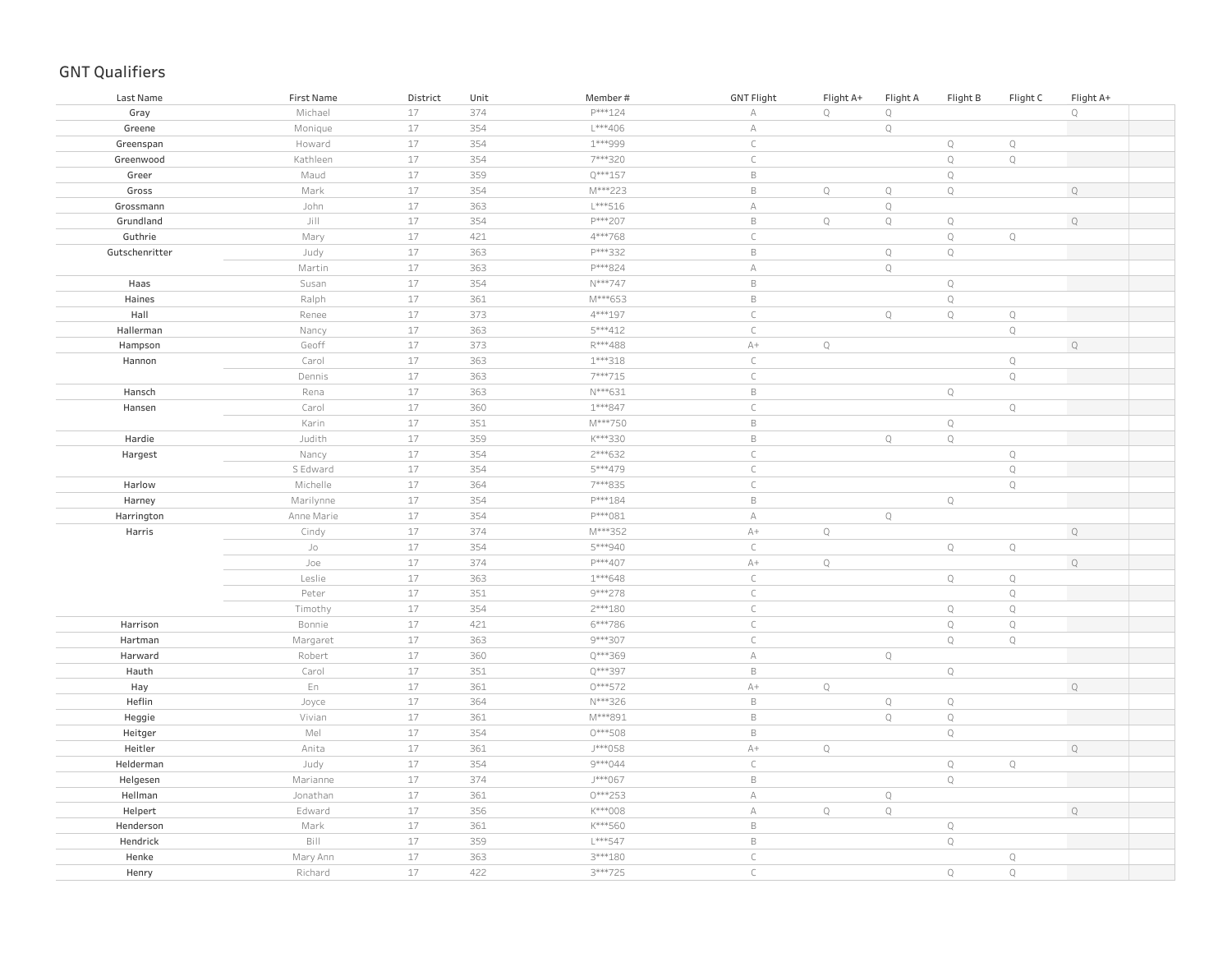| Last Name   | First Name | District | Unit | Member#   | <b>GNT Flight</b> | Flight A+   | Flight A    | Flight B     | Flight C    | Flight A+    |  |
|-------------|------------|----------|------|-----------|-------------------|-------------|-------------|--------------|-------------|--------------|--|
| Hepburn     | Catherine  | $17$     | 351  | $1***266$ | $\subset$         |             |             |              | $\mathbb Q$ |              |  |
|             | Michael    | $17$     | 351  | $1***513$ | $\subset$         |             |             |              | $\mathbb Q$ |              |  |
| Herman      | Linda      | $17$     | 354  | 4***294   | $\subset$         |             |             | $\mathbb Q$  | $\mathbb Q$ |              |  |
| Herz        | Karen      | $17$     | 359  | Q***579   | $\,$ B            |             | $\mathbb Q$ | $\mathbb Q$  |             |              |  |
| Hewitt      | Elizabeth  | $17$     | 363  | 6***070   | $\subset$         |             |             |              | $\mathbb Q$ |              |  |
| Hiebert     | Ruth       | $17$     | 361  | 3***974   | $\subset$         |             |             |              | $\mathbb Q$ |              |  |
| Higdem      | Dennis     | $17$     | 354  | K***157   | $\,$ B            | $\mathbb Q$ | $\mathbb Q$ | $\mathbb Q$  |             | $\mathsf Q$  |  |
| Hillenbrand | Amy        | $17$     | 422  | 7***312   | $\mathsf C$       |             |             | $\mathbb Q$  | $\mathbb Q$ |              |  |
| Hilton      | Tami       | $17$     | 360  | $N***044$ | $\mathbb A$       | $\mathbb Q$ | $\mathbb Q$ |              |             | $\mathbb Q$  |  |
| Hilzendeger | Keith      | $17$     | 354  | $M***108$ | $\,$ B            |             |             | $\mathbb Q$  |             |              |  |
| Himes       | Jerry      | $17$     | 374  | $0***162$ | $\mathbb A$       |             | $\mathbb Q$ |              |             |              |  |
|             | Pam        | $17\,$   | 374  | Q***333   | $\forall$         |             | $\mathbb Q$ |              |             |              |  |
| Hines       | W 'Lakin'  | $17$     | 351  | L***986   | $\mathsf B$       |             |             | $\mathbb Q$  |             |              |  |
| Hobbs       | Nila       | $17\,$   | 363  | K***076   | $\,$ B            |             |             | $\mathbb Q$  |             |              |  |
| Hodes       | Phil       | $17$     | 354  | 5***460   | $\mathsf C$       |             |             | $\mathbb Q$  | $\mathbb Q$ |              |  |
|             | Victoria   | $17$     | 373  | 5***291   | $\subset$         |             |             | $\mathbb Q$  | $\mathbb Q$ |              |  |
| Hoerlein    | Jim        | $17$     | 359  | P***932   | $\mathbb A$       |             | $\mathbb Q$ |              |             |              |  |
| Hofer       | Donna      | $17$     | 351  | R***529   | $\mathsf B$       |             |             | $\mathbb Q$  |             |              |  |
| Hofkin      | Tad        | $17$     | 354  | N***639   | $\,$ B            |             |             | $\mathbb Q$  |             |              |  |
| Hollander   | Audrey     | $17$     | 354  | 6***602   | $\subset$         |             |             | $\mathbb Q$  | $\mathbb Q$ |              |  |
| Holle       | Janis      | $17$     | 351  | P***432   | $\mathsf B$       |             |             | $\mathbf Q$  |             |              |  |
| Holmes      | David      | $17$     | 354  | 9***886   | $\subset$         |             |             | $\mathbb Q$  | $\mathbb Q$ |              |  |
|             | Lynne      | $17$     | 354  | 3***453   | $\subset$         | $\mathbb Q$ | $\mathbb Q$ | $\mathbb Q$  | $\mathbb Q$ | $\mathbb Q$  |  |
|             | Sandy      | $17$     | 364  | 7***675   | $\subset$         |             |             | $\mathbb Q$  | $\mathbb Q$ |              |  |
| Holstad     | Craig      | $17$     | 351  | 9 *** 184 | $\subset$         |             |             |              | $\mathbb Q$ |              |  |
| Honea       | joyce      | $17$     | 363  | 7***759   | $\subset$         |             |             |              | $\mathbb Q$ |              |  |
| Hoover      | Polly      | $17$     | 356  | 0***035   | $\forall$         |             | $\mathbb Q$ |              |             |              |  |
|             | Vernon     | $17$     | 351  | 0***377   | $\mathbb A$       |             | $\mathbb Q$ |              |             |              |  |
| Horton      | Jim        | $17$     | 351  | K***643   | $\,$ B            |             |             | $\mathbb Q$  |             |              |  |
| Houlik      | Michael    | $17$     | 359  | R***497   | $\,$ B            |             |             | $\mathbb Q$  |             |              |  |
| Houston     | Rodney     | $17$     | 354  | 5***226   | $\mathsf C$       |             |             |              | $\mathbb Q$ |              |  |
| Howell      | Sarah      | $17$     | 360  | 6***024   | $\mathsf C$       |             |             |              | $\mathbb Q$ |              |  |
| Hoy         | Timothy    | $17$     | 373  | $N***117$ | $\,$ B            |             | $\mathbb Q$ | $\mathbb Q$  |             |              |  |
| Huang       | Andrew     | $17$     | 354  | K***802   | $\,$ B            |             |             | $\mathbb Q$  |             |              |  |
| Hulet       | Brett      | $17$     | 360  | 5***539   | $\subset$         |             |             | $\mathbb Q$  | $\mathbb Q$ |              |  |
| Hulse       | Larry      | $17$     | 363  | K***642   | $\,$ B            |             | $\mathbb Q$ | $\mathbb Q$  |             |              |  |
| Human       | Cheri      | $17$     | 354  | 7***027   | $\subset$         |             |             | $\mathbb Q$  | $\mathbb Q$ |              |  |
| Hummel      | Judy       | $17$     | 360  | J***584   | $\mathbb{A}+$     | $\mathbb Q$ |             |              |             | $\mathbb Q$  |  |
| Hunt        | John       | $17$     | 363  | 6***876   | $\subset$         |             |             |              | $\mathbb Q$ |              |  |
| Hupka       | Jean       | $17$     | 359  | $0***488$ | $\,$ B            |             | $\mathbb Q$ | $\mathbf Q$  |             |              |  |
|             | Michael    | $17$     | 359  | R***314   | $\mathsf B$       |             |             | $\mathbf Q$  |             |              |  |
| Hyatt       | Debra      | 17       | 361  | N***972   | $\mathbb A$       | $\mathbb Q$ | $\mathbb Q$ |              |             | $\mathbb Q$  |  |
| Hyden       | Dorothy    | $17$     | 360  | K***194   | $\,$ B            |             | $\mathbb Q$ | $\mathbb Q$  |             |              |  |
| Hysner      | Gene       | $17$     | 374  | 9 *** 017 | $\mathsf C$       |             |             | $\mathbb Q$  | $\mathbb Q$ |              |  |
| Imig        | Sarah      | $17$     | 354  | K***976   | $\mathbb{A}+$     | $\mathbb Q$ |             |              |             | $\mathsf{Q}$ |  |
| Ince        | Shelly     | $17$     | 351  | M***728   | $\,$ B            |             |             | $\mathbb Q$  |             |              |  |
| Ivey        | Ernie      | $17$     | 354  | R***047   | $\mathbb{A}+$     | $\mathbb Q$ |             |              |             | $\mathbb Q$  |  |
|             | Joan       | $17$     | 354  | J***399   | $\mathbb{A}+$     | $\mathbb Q$ |             |              |             | $\mathbb Q$  |  |
| Jalving     | Michael    | $17$     | 361  | Q***228   | $\,$ B            |             |             | $\mathbb Q$  |             |              |  |
| Jeffers     | William    | 17       | 359  | K***560   | $\,$ B            |             |             | $\mathbb{Q}$ |             |              |  |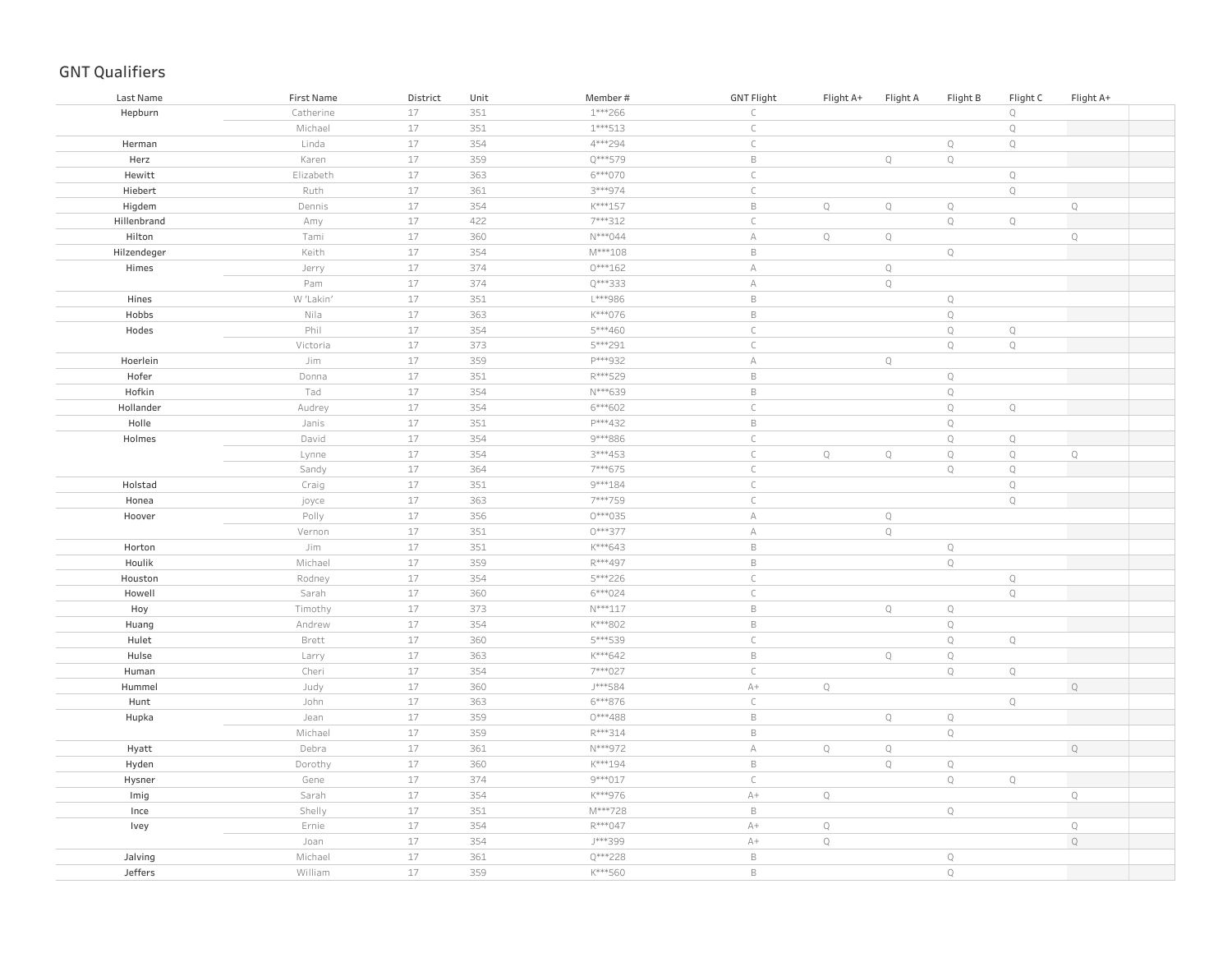| Last Name       | <b>First Name</b> | District | Unit | Member#   | <b>GNT Flight</b> | Flight A+   | Flight A    | Flight B     | Flight C    | Flight A+   |
|-----------------|-------------------|----------|------|-----------|-------------------|-------------|-------------|--------------|-------------|-------------|
| Jenkins         | Joe               | 17       | 361  | M***228   | А                 | $\mathbb Q$ | $\mathbb Q$ |              |             | $\mathbb Q$ |
| Johansen        | Pepita            | 17       | 354  | 9***428   | $\subset$         |             |             |              | $\mathbb Q$ |             |
| Johns           | Carol             | 17       | 354  | 0***727   | $\,$ B            |             |             | $\mathbb Q$  |             |             |
| Johnson         | Eva               | 17       | 360  | J***301   | $\,$ B            |             | $\mathbb Q$ | $\mathbb Q$  |             |             |
|                 | Jim               | $17\,$   | 359  | P***289   | $\mathsf B$       |             | $\mathbb Q$ | $\mathbb Q$  |             |             |
|                 | Sandra            | $17\,$   | 359  | 5***056   | $\mathsf C$       |             |             |              | $\mathbb Q$ |             |
| Jones           | Beulah            | 17       | 421  | K***553   | $\mathsf B$       |             |             | $\mathbb Q$  |             |             |
|                 | Jane              | 17       | 359  | 9 *** 305 | $\mathsf C$       |             |             |              | $\mathbb Q$ |             |
|                 | Kent              | $17\,$   | 374  | N***881   | $\mathsf B$       |             |             | $\mathbb Q$  |             |             |
| Joselit-Bartick | Harriet           | $17\,$   | 354  | 8 *** 451 | $\,$ B            | $\mathbb Q$ | $\mathbb Q$ | $\mathbb Q$  |             | $\mathbb Q$ |
| Kaiser          | Barbara           | $17\,$   | 360  | 9 *** 055 | $\mathsf B$       |             |             | $\mathbb Q$  |             |             |
|                 | Mark              | 17       | 351  | 2 *** 031 | $\mathsf{C}$      |             |             |              | $\mathbb Q$ |             |
| Kale            | Dattatraya        | $17\,$   | 354  | Q***398   | $\mathsf B$       | $\mathbb Q$ | $\mathbb Q$ | $\mathbb Q$  |             | $\mathbb Q$ |
| Kalender        | Howard            | 17       | 354  | Q***393   | $\mathsf B$       |             |             | $\mathbb Q$  |             |             |
| Kane            | Allen             | $17\,$   | 361  | P***505   | $\mathbb{A}+$     | $\mathbb Q$ |             |              |             | $\mathbb Q$ |
| Kasle           | Barbara           | 17       | 354  | Q***366   | $\mathbb{A}+$     | $\mathbb Q$ |             |              |             | $\mathbb Q$ |
| Kaspar          | Barbara           | $17\,$   | 374  | K***297   | $\mathsf B$       | $\mathbb Q$ | $\mathbb Q$ | $\mathbb Q$  |             | $\mathbb Q$ |
| Kass            | William           | 17       | 374  | M***565   | $\mathbb{A}+$     | $\mathbb Q$ |             |              |             | $\mathbb Q$ |
| Katten          | Edwin             | $17\,$   | 354  | N***849   | $\mathbb A$       | $\mathbb Q$ | $\mathbb Q$ |              |             | $\mathbf Q$ |
| Katz            | Charlotte         | 17       | 351  | L***013   | А                 | $\mathbb Q$ | $\mathbb Q$ |              |             | $\mathbb Q$ |
|                 | Eric              | $17\,$   | 354  | 1***009   | $\subset$         |             |             | $\mathbb Q$  | $\mathbb Q$ |             |
|                 | Richard           | 17       | 351  | N***932   | $\mathbb A$       | $\mathbb Q$ | $\mathbb Q$ |              |             | $\mathbb Q$ |
| Keck            | John              | $17\,$   | 374  | 4***587   | $\subset$         |             | $\mathbb Q$ | $\mathbb Q$  | $\mathbb Q$ |             |
| Keeran          | Jerry             | $17\,$   | 374  | Q***550   | $\mathsf B$       |             | $\mathbb Q$ | $\mathbb Q$  |             |             |
| Keller          | Courtney          | 17       | 364  | R***676   | $\,$ B            |             |             | $\mathbb Q$  |             |             |
| Kelly           | Athena            | $17\,$   | 374  | L***407   | $\,$ B            |             |             | $\mathbb Q$  |             |             |
|                 | Kathleen          | 17       | 361  | $L***798$ | $\mathbb A$       |             | $\mathbb Q$ |              |             |             |
|                 | Laura             | $17\,$   | 360  | 3***779   | $\mathsf C$       |             |             | $\mathbb Q$  | $\mathbb Q$ |             |
| Kemps           | James             | $17\,$   | 351  | 9 *** 573 | $\mathsf C$       |             |             |              | $\mathbb Q$ |             |
| Kennedy         | Kay               | $17\,$   | 351  | 9***935   | $\mathsf C$       |             |             |              | $\mathbb Q$ |             |
| Kennedy-Stefana | Trish             | $17\,$   | 354  | 1 *** 331 | $\mathsf C$       |             |             |              | $\mathbb Q$ |             |
| Kerwin          | Rosemary          | $17\,$   | 354  | N***297   | $\mathsf B$       |             |             | $\mathbb Q$  |             |             |
| Kessel          | Lynn              | $17\,$   | 351  | 9 *** 265 | $\subset$         |             |             |              | $\mathbb Q$ |             |
| Kilbreath       | Terrance          | $17\,$   | 351  | $1***472$ | $\mathsf B$       |             |             | $\mathbb Q$  |             |             |
| Kingsley        | Robert            | $17\,$   | 374  | 7***928   | $\mathsf C$       | $\mathbb Q$ | $\mathbb Q$ | $\mathbb Q$  | $\mathbb Q$ | $\mathbb Q$ |
|                 | Toni              | $17\,$   | 374  | 7***936   | $\subset$         | $\mathbb Q$ | $\mathbb Q$ | $\mathbb Q$  | $\mathbb Q$ | $\mathbb Q$ |
| Kinningham      | Alice             | 17       | 361  | K***332   | А                 | $\mathbb Q$ | $\mathbb Q$ |              |             | $\mathbf Q$ |
| Kippels         | Craig             | $17\,$   | 374  | R***658   | $\mathsf B$       | $\mathbb Q$ | $\mathbb Q$ | $\mathbb Q$  |             | $\mathbf Q$ |
| Kirkendall      | Debra             | 17       | 354  | 5***262   | $\subset$         |             |             | $\mathbb Q$  | $\mathbb Q$ |             |
| Klauer          | Nick              | 17       | 351  | 3***467   | $\subset$         |             |             |              | $\mathbb Q$ |             |
| Klein           | Denise            | 17       | 361  | 9 *** 562 | $\mathsf B$       |             |             | $\mathbb Q$  |             |             |
|                 | Kenneth           | $17\,$   | 354  | Q***094   | $\mathbb{A}+$     | $\mathbb Q$ |             |              |             | $\mathbb Q$ |
| Kobelt          | Lynn              | $17\,$   | 359  | N***633   | $\mathsf B$       |             |             | $\mathbb Q$  |             |             |
| Koblick         | Brenda            | 17       | 354  | 7***464   | $\subset$         | $\mathbb Q$ | $\mathbb Q$ | $\mathbb Q$  | $\mathbb Q$ | $\mathbb Q$ |
| Kommrusch       | Richard           | $17\,$   | 363  | $M***110$ | $\,$ B            |             |             | $\mathbb Q$  |             |             |
| Korbel          | Daniel            | $17\,$   | 373  | $J***175$ | $A+$              | $\mathbb Q$ |             |              |             | $\mathbb Q$ |
| Kosley          | Helen             | $17\,$   | 360  | 2 *** 523 | $\mathsf B$       |             |             | $\mathbb Q$  |             |             |
| Kraght          | Susan             | $17\,$   | 351  | Q***870   | $\,$ B            |             | $\mathbb Q$ | $\mathbb Q$  |             |             |
| Kratter         | Marilyn           | $17\,$   | 354  | $6***466$ | $\subset$         | $\mathbb Q$ | $\mathbb Q$ | $\mathbb Q$  | $\mathbb Q$ | $\mathbb Q$ |
| Kreutzer        | Robert            | 17       | 354  | K***052   | $\mathsf B$       |             |             | $\mathbb{Q}$ |             |             |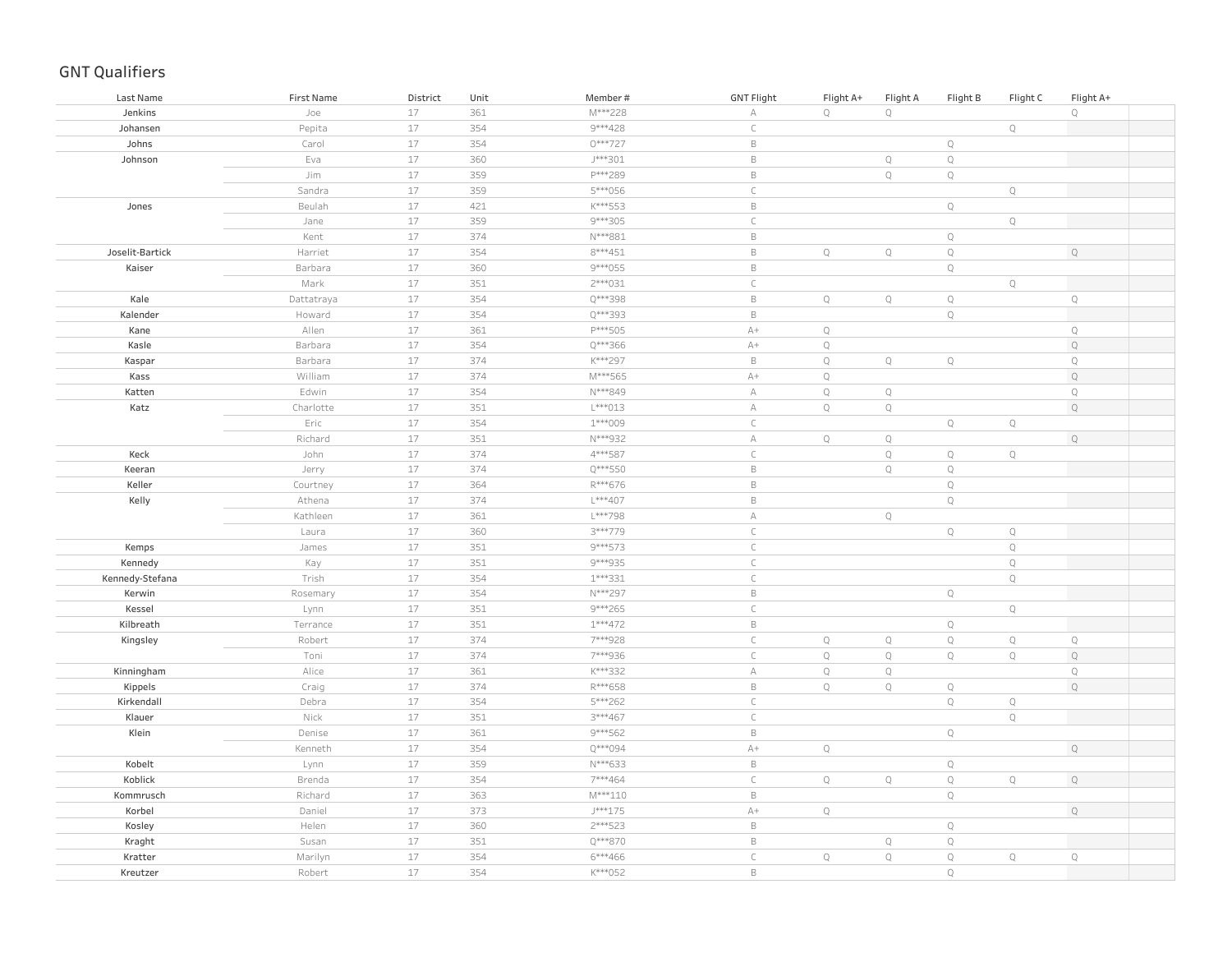| Last Name   | <b>First Name</b>                            | District | Unit | Member#   | <b>GNT Flight</b> | Flight A+    | Flight A    | Flight B    | Flight C    | Flight A+   |
|-------------|----------------------------------------------|----------|------|-----------|-------------------|--------------|-------------|-------------|-------------|-------------|
| Krisak      | Pamela                                       | 17       | 356  | J***319   | $\mathsf B$       |              |             | $\mathbb Q$ |             |             |
| Kristinsson | Bjorgvin                                     | 17       | 351  | R***939   | $\mathbb{A}+$     | $\mathbb Q$  |             |             |             | $\mathbb Q$ |
| Krueger     | John                                         | $17\,$   | 363  | R***661   | $\mathsf B$       |              |             | $\mathbb Q$ |             |             |
| Kruse       | Sharon                                       | 17       | 360  | $L***744$ | $\,$ B            |              |             | $\mathbb Q$ |             |             |
| Kuchta      | Lucy                                         | 17       | 359  | 9 *** 177 | $\subset$         |              |             | $\mathbb Q$ | $\mathbb Q$ |             |
|             | Robert                                       | 17       | 359  | 4***918   | $\mathsf C$       |              |             | $\mathbb Q$ | $\mathbb Q$ |             |
| Kulbitski   | Lee                                          | 17       | 360  | P***249   | $\,$ B            |              |             | $\mathbb Q$ |             |             |
| Kushner     | Joan                                         | 17       | 361  | 0***882   | $\,$ B            |              |             | $\mathbb Q$ |             |             |
| Kutscher    | William                                      | 17       | 361  | L***499   | $\,$ B            |              | $\mathbb Q$ | $\mathbb Q$ |             |             |
| Landers     | Cheryl                                       | 17       | 421  | N***425   | $\,$ B            |              | $\mathbb Q$ | $\mathbb Q$ |             |             |
| Langer      | Linda W                                      | 17       | 356  | 3***445   | $\,$ B            |              |             | $\mathbb Q$ |             |             |
| Lanthier    | $\mathop{\mathsf{F}}\nolimits _{\mathsf{O}}$ | 17       | 354  | 6***020   | $\mathsf C$       |              |             | $\mathbb Q$ | $\mathbb Q$ |             |
| Larson      | Eleanor                                      | 17       | 361  | P***707   | $\,$ B            |              |             | $\mathbb Q$ |             |             |
|             | Eric                                         | 17       | 351  | J***242   | $\,$ B            |              |             | $\mathbb Q$ |             |             |
|             |                                              |          | 364  | 1***809   | $\mathsf C$       |              |             | $\mathbb Q$ | $\mathbb Q$ |             |
|             | Kitty                                        | $17$     | 351  | P***198   | $\,$ B            |              |             | $\mathbb Q$ |             |             |
| Law         | Susan                                        | 17       | 374  | R***452   | $\mathbb A$       | $\mathbb Q$  | $\mathbb Q$ |             |             | $\mathbb Q$ |
| Leach       | Bradley                                      | $17\,$   | 356  | Q***726   | $\mathsf B$       |              |             | $\mathbb Q$ |             |             |
| Leanza      | Wayne                                        | 17       | 359  | 4***630   | $\subset$         |              | $\mathbb Q$ | $\mathbb Q$ | $\mathbb Q$ |             |
| Leavitt     | Barbara C                                    | 17       | 354  | 7***328   | $\mathsf B$       |              |             | $\mathbb Q$ |             |             |
| Lee         | Martha                                       | 17       | 363  | 8***600   | $\subset$         |              |             |             | $\mathbb Q$ |             |
|             | Roger                                        | 17       | 373  | $K***116$ | $\mathbb{A}+$     | $\mathbb Q$  |             |             |             | $\mathbb Q$ |
|             | Susan                                        | 17       | 421  | $N***113$ | $\mathbb A$       |              | $\mathbb Q$ |             |             |             |
| Lehigh      | Anne                                         | 17       | 361  | 8***336   | $\subset$         |              |             |             | $\mathbb Q$ |             |
| Leibole     | Linda                                        | 17       | 351  | 9 *** 476 | $\subset$         |              |             |             | $\mathbb Q$ |             |
|             | Ted                                          | 17       | 351  | 9 *** 109 | $\subset$         |              |             |             | $\mathbb Q$ |             |
| Leming      | Robyn                                        | 17       | 363  | J***602   | $\,$ B            |              |             | $\mathbb Q$ |             |             |
| Lenertz     | Jim                                          | 17       | 354  | P***935   | $\mathbb A$       | $\mathbb Q$  | $\mathbb Q$ |             |             | $\mathbb Q$ |
| Lesser      | Jeffrey                                      | 17       | 356  | $0***713$ | $\mathbb{A}+$     | $\mathbb Q$  |             |             |             | $\mathbb Q$ |
|             | Sheila                                       | 17       | 356  | 0***798   | $\mathbb A$       | $\mathbb Q$  | $\mathbb Q$ |             |             | $\mathbb Q$ |
| Levine      | Melvin                                       | 17       | 360  | R***270   | $\mathbb A$       | $\mathbb Q$  | $\mathbb Q$ |             |             | Q           |
| Levy        | Pamela                                       | 17       | 354  | 3***882   | $\mathsf C$       |              | $\mathbb Q$ | $\mathbb Q$ | $\mathbb Q$ |             |
| Lewis       | Charles                                      | $17$     | 360  | 4***563   | $\mathsf C$       | $\mathbb Q$  | $\mathbb Q$ | $\mathbb Q$ | $\mathbb Q$ | $\mathbb Q$ |
| Libby       | James                                        | 17       | 351  | 8 *** 137 | $\mathsf C$       |              |             |             | $\mathbb Q$ |             |
| Liddle      | Patricia                                     | 17       | 351  | L***842   | $\,$ B            |              |             | $\mathbb Q$ |             |             |
| Lightfoot   | Linda                                        | 17       | 354  | 7***189   | $\subset$         |              |             | $\mathbb Q$ | $\mathbb Q$ |             |
| Lilly       | Judith                                       | $17\,$   | 363  | 1***224   | $\mathsf C$       |              |             |             | $\mathbb Q$ |             |
| Limbocker   | Max                                          | 17       | 356  | Q***050   | $\mathbb A$       | $\mathbb Q$  | $\mathbb Q$ |             |             | $\mathbb Q$ |
| Lindamood   | Jo                                           | 17       | 354  | M***086   | $\mathsf B$       |              |             | $\mathbb Q$ |             |             |
| Link        | Bob                                          | 17       | 363  | 0***341   | $\mathsf B$       |              |             | $\mathbb Q$ |             |             |
| Linville    | Pat                                          | 17       | 354  | $Q***510$ | $\,$ B            |              |             | $\mathbb Q$ |             |             |
| Litterman   | Kathy                                        | 17       | 354  | N***321   | $A+$              | $\mathbb Q$  |             |             |             | $\mathbb Q$ |
|             | Mark                                         | 17       | 354  | N***828   | $A+$              | $\mathbb Q$  |             |             |             | $\mathbb Q$ |
| Logan       | James                                        | 17       | 373  | L***913   | $\,$ B            |              | $\mathbb Q$ | $\mathbb Q$ |             |             |
| Long        | Joan                                         | 17       | 351  | K***679   | $\,$ B            |              |             | $\mathbb Q$ |             |             |
| Lott        | Denise                                       | 17       | 351  | 4***714   | $\subset$         |              |             |             | $\mathbb Q$ |             |
| Lowe        | Harvey                                       | 17       | 351  | N***610   | $\,$ B            |              |             | $\mathbb Q$ |             |             |
| Lucas       | Mike                                         | 17       | 373  | N***364   | $\mathbb{A}+$     | $\mathbb Q$  |             |             |             | $\mathbb Q$ |
| Ludlow      | Elizabeth                                    | 17       | 422  | 2 *** 047 | $\,$ B            |              | $\mathbb Q$ | $\mathbb Q$ |             |             |
| Luk         | Joe                                          | 17       | 360  | M***938   | $A+$              | $\mathbb{Q}$ |             |             |             | $\mathbb Q$ |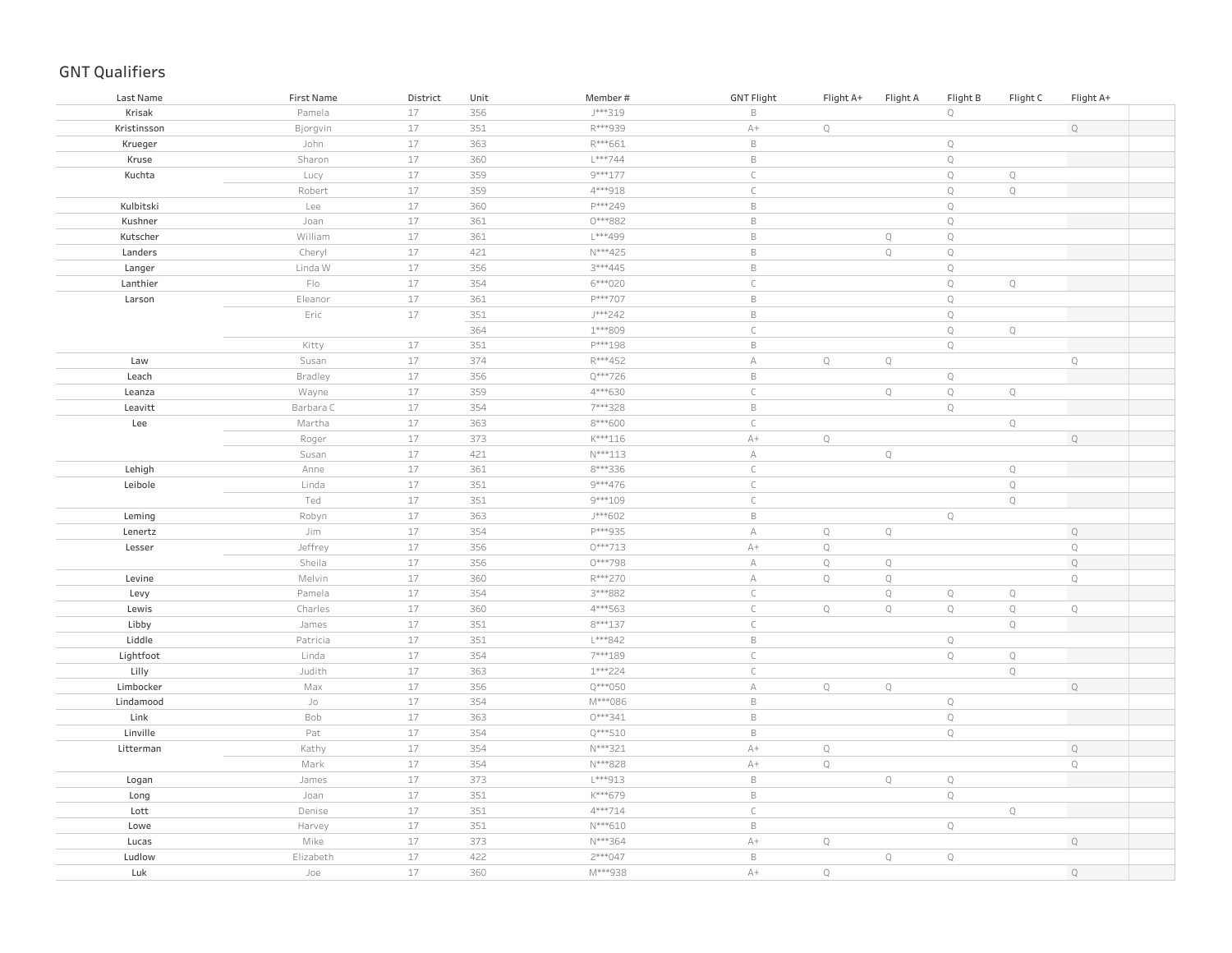| $\mathbb Q$<br>17<br>361<br>K***085<br>$\mathbb Q$<br>$\mathbb Q$<br>Robert<br>А<br>Lupton<br>17<br>9***036<br>$\mathsf C$<br>Ruth<br>354<br>$\mathbb{Q}$<br>Lusby<br>$17$<br>$\mathsf B$<br>Michael<br>364<br>N***456<br>$\mathbb Q$<br>Lynch<br>17<br>356<br>M***443<br>$\mathsf B$<br>$\mathbb Q$<br>$\mathbb Q$<br>MacDonell<br>Duncan<br>17<br>361<br>R***541<br>$\mathsf B$<br>$\mathbb Q$<br>$\mathbb Q$<br>Mach<br>Leah<br>17<br>R***880<br>$\mathsf B$<br>$\mathbb Q$<br>Kay<br>360<br>Malowney<br>$17\,$<br>356<br>Q***622<br>$A+$<br>$\mathbb Q$<br>$\mathbb Q$<br>Maltzman<br>Stephen<br>17<br>L***222<br>$\mathbb A$<br>$\mathbb Q$<br>Marfell<br>Connie<br>359<br>17<br>354<br>J***228<br>$\mathbb Q$<br>Marsh<br>Bud<br>$A+$<br>$\mathbb Q$<br>$17\,$<br>361<br>K***866<br>$\mathbb Q$<br>$\mathbb Q$<br>Marthaler Jr<br>Dan<br>$A+$<br>$17\,$<br>$R***322$<br>$\mathsf B$<br>359<br>$\mathsf Q$<br>$\mathbb Q$<br>Martin<br>Jane<br>17<br>$0***737$<br>$\mathsf B$<br>$\mathbf Q$<br>354<br>Sheri<br>17<br>$J***108$<br>Sheryl<br>354<br>$\mathbb A$<br>$\mathbb Q$<br>17<br>351<br>3 *** 235<br>$\subset$<br>$\mathsf{Q}$<br>Marucchi-Soos<br>Elise<br>17<br>Q***434<br>$\mathsf B$<br>363<br>$\mathbb Q$<br>$\mathbb Q$<br>Mason<br>Larry<br>17<br>363<br>M***913<br>$\mathbb A$<br>$\mathbb Q$<br>Matheny<br>Larry<br>17<br>354<br>$L***157$<br>$\mathsf B$<br>$\mathbb Q$<br>Mathias<br>Cheryl<br>$17$<br>$\mathsf B$<br>$\mathbb Q$<br>$\mathbb Q$<br>Mattson<br>Mecha<br>354<br>K***489<br>17<br>356<br>$0***261$<br>$\mathbb Q$<br>$\mathbb Q$<br>$\mathbb Q$<br>Mayfield<br>Arlene<br>А<br>$17\,$<br>$\mathbb Q$<br>John<br>356<br>0***288<br>$\mathbb Q$<br>$A+$<br>17<br>2 *** 498<br>$\mathsf B$<br>$\mathbb Q$<br>McAnelly<br>Claudine<br>374<br>17<br>$\mathsf B$<br>$\mathbb Q$<br>McCalden<br>Marcia<br>364<br>K***186<br>17<br>R***117<br>$\mathsf B$<br>$\mathbb Q$<br>364<br>Thomas<br>Mike<br>17<br>K***213<br>$\mathsf B$<br>$\mathbb Q$<br>McClain<br>373<br>$17$<br>5***456<br>$\subset$<br>$\mathbb Q$<br>McClintock<br>Anita<br>354<br>$\mathbb Q$<br>$17$<br>1***093<br>$\subset$<br>$\mathbb Q$<br>McCormick<br>Linda<br>354<br>$\mathbb Q$<br>$\mathbb Q$<br>17<br>R***200<br>$\mathbb A$<br>$\mathbb Q$<br>McCullough<br>354<br>Jean<br>$17$<br>7***627<br>McFadden<br>Patrick<br>363<br>$\mathsf C$<br>$\mathbb Q$<br>$\mathbb Q$<br>$17$<br>$L***081$<br>$\mathsf B$<br>$\mathbb Q$<br>$\mathbb Q$<br>McGough<br>Gary<br>373<br>$\mathsf B$<br>17<br>363<br>K***766<br>$\mathbb Q$<br>McGregor<br>Beth<br>17<br>356<br>K***450<br>$\mathbb A$<br>$\mathbb Q$<br>McHaffie<br>Art<br>17<br>383<br>K***469<br>$\mathbb A$<br>$\mathbb Q$<br>Joy<br>$17$<br>$\mathsf C$<br>364<br>9 *** 540<br>$\mathbb Q$<br>$\mathbb Q$<br>Kathleen<br>McKeeta<br>$\mathsf B$<br>17<br>356<br>P***031<br>$\mathbb Q$<br>McKethen<br>John<br>$17$<br>421<br>4***090<br>$\subset$<br>$\mathbb Q$<br>Q<br>Diane<br>McKillip<br>$17$<br>2 *** 345<br>$\mathsf B$<br>$\mathbb Q$<br>$\mathbb Q$<br>McKinney<br>Sally<br>373<br>17<br>$\subset$<br>$\mathbb Q$<br>$\mathbb Q$<br>McMahon<br>361<br>7***921<br>Kathy<br>$17$<br>$\mathsf B$<br>$\mathbb Q$<br>McNamara<br>Mac<br>354<br>7***603<br>$17$<br>$\mathsf B$<br>$\mathbb Q$<br>$\mathbb Q$<br>Mead<br>Eric<br>361<br>M***196<br>17<br>2 *** 234<br>$\mathsf C$<br>$\mathbb Q$<br>Meininger<br>363<br>$\mathbb Q$<br>Linda<br>$\subset$<br>$\mathbf Q$<br>17<br>$\mathbb Q$<br>Merrill<br>Janis<br>354<br>5***351<br>17<br>M***827<br>$\mathsf B$<br>Miller<br>373<br>$\mathbb Q$<br>$\mathbb Q$<br>$\mathbb Q$<br>$\mathbb Q$<br>Karen<br>17<br>7***854<br>$\subset$<br>$\mathbb Q$<br>422<br>Laura<br>$17$<br>$\mathsf C$<br>Meredith<br>354<br>6***235<br>$\mathbb Q$<br>$\mathbb Q$<br>$17$<br>R***340<br>Patricia<br>361<br>$\forall$<br>$\mathbb Q$<br>$17$<br>361<br>R***423<br>$\forall$<br>$\mathbb Q$<br>Roger<br>$17$<br>$0***182$<br>W Owen<br>373<br>$\forall$<br>$\mathbb Q$<br>$\mathbb Q$<br>$\mathbb Q$<br>$17$<br>Minkoff<br>Andi<br>354<br>3***622<br>$\subset$<br>$\mathbb Q$<br>$\mathbb Q$<br>17<br>$\mathsf B$<br>$\mathbb Q$<br>David<br>361<br>L***083<br>Minson<br>17<br>M***043<br>354<br>$A +$<br>$\mathbb{Q}$<br>$\mathbb Q$<br>Mitchell<br>Linda | Last Name | <b>First Name</b> | District | Unit | Member# | <b>GNT Flight</b> | Flight A+ | Flight A | Flight B | Flight C | Flight A+ |  |
|--------------------------------------------------------------------------------------------------------------------------------------------------------------------------------------------------------------------------------------------------------------------------------------------------------------------------------------------------------------------------------------------------------------------------------------------------------------------------------------------------------------------------------------------------------------------------------------------------------------------------------------------------------------------------------------------------------------------------------------------------------------------------------------------------------------------------------------------------------------------------------------------------------------------------------------------------------------------------------------------------------------------------------------------------------------------------------------------------------------------------------------------------------------------------------------------------------------------------------------------------------------------------------------------------------------------------------------------------------------------------------------------------------------------------------------------------------------------------------------------------------------------------------------------------------------------------------------------------------------------------------------------------------------------------------------------------------------------------------------------------------------------------------------------------------------------------------------------------------------------------------------------------------------------------------------------------------------------------------------------------------------------------------------------------------------------------------------------------------------------------------------------------------------------------------------------------------------------------------------------------------------------------------------------------------------------------------------------------------------------------------------------------------------------------------------------------------------------------------------------------------------------------------------------------------------------------------------------------------------------------------------------------------------------------------------------------------------------------------------------------------------------------------------------------------------------------------------------------------------------------------------------------------------------------------------------------------------------------------------------------------------------------------------------------------------------------------------------------------------------------------------------------------------------------------------------------------------------------------------------------------------------------------------------------------------------------------------------------------------------------------------------------------------------------------------------------------------------------------------------------------------------------------------------------------------------------------------------------------------------------------------------------------------------------------------------------------------------------------------------------------------------------------------------------------------------------------------------------------------------------------------------------------------------------------------------------------------------------------------------------------------------------------------------------------------------------------------------------------------------------------------------------------------------------------------------------------------------------------------------------------------|-----------|-------------------|----------|------|---------|-------------------|-----------|----------|----------|----------|-----------|--|
|                                                                                                                                                                                                                                                                                                                                                                                                                                                                                                                                                                                                                                                                                                                                                                                                                                                                                                                                                                                                                                                                                                                                                                                                                                                                                                                                                                                                                                                                                                                                                                                                                                                                                                                                                                                                                                                                                                                                                                                                                                                                                                                                                                                                                                                                                                                                                                                                                                                                                                                                                                                                                                                                                                                                                                                                                                                                                                                                                                                                                                                                                                                                                                                                                                                                                                                                                                                                                                                                                                                                                                                                                                                                                                                                                                                                                                                                                                                                                                                                                                                                                                                                                                                                                                                              |           |                   |          |      |         |                   |           |          |          |          |           |  |
|                                                                                                                                                                                                                                                                                                                                                                                                                                                                                                                                                                                                                                                                                                                                                                                                                                                                                                                                                                                                                                                                                                                                                                                                                                                                                                                                                                                                                                                                                                                                                                                                                                                                                                                                                                                                                                                                                                                                                                                                                                                                                                                                                                                                                                                                                                                                                                                                                                                                                                                                                                                                                                                                                                                                                                                                                                                                                                                                                                                                                                                                                                                                                                                                                                                                                                                                                                                                                                                                                                                                                                                                                                                                                                                                                                                                                                                                                                                                                                                                                                                                                                                                                                                                                                                              |           |                   |          |      |         |                   |           |          |          |          |           |  |
|                                                                                                                                                                                                                                                                                                                                                                                                                                                                                                                                                                                                                                                                                                                                                                                                                                                                                                                                                                                                                                                                                                                                                                                                                                                                                                                                                                                                                                                                                                                                                                                                                                                                                                                                                                                                                                                                                                                                                                                                                                                                                                                                                                                                                                                                                                                                                                                                                                                                                                                                                                                                                                                                                                                                                                                                                                                                                                                                                                                                                                                                                                                                                                                                                                                                                                                                                                                                                                                                                                                                                                                                                                                                                                                                                                                                                                                                                                                                                                                                                                                                                                                                                                                                                                                              |           |                   |          |      |         |                   |           |          |          |          |           |  |
|                                                                                                                                                                                                                                                                                                                                                                                                                                                                                                                                                                                                                                                                                                                                                                                                                                                                                                                                                                                                                                                                                                                                                                                                                                                                                                                                                                                                                                                                                                                                                                                                                                                                                                                                                                                                                                                                                                                                                                                                                                                                                                                                                                                                                                                                                                                                                                                                                                                                                                                                                                                                                                                                                                                                                                                                                                                                                                                                                                                                                                                                                                                                                                                                                                                                                                                                                                                                                                                                                                                                                                                                                                                                                                                                                                                                                                                                                                                                                                                                                                                                                                                                                                                                                                                              |           |                   |          |      |         |                   |           |          |          |          |           |  |
|                                                                                                                                                                                                                                                                                                                                                                                                                                                                                                                                                                                                                                                                                                                                                                                                                                                                                                                                                                                                                                                                                                                                                                                                                                                                                                                                                                                                                                                                                                                                                                                                                                                                                                                                                                                                                                                                                                                                                                                                                                                                                                                                                                                                                                                                                                                                                                                                                                                                                                                                                                                                                                                                                                                                                                                                                                                                                                                                                                                                                                                                                                                                                                                                                                                                                                                                                                                                                                                                                                                                                                                                                                                                                                                                                                                                                                                                                                                                                                                                                                                                                                                                                                                                                                                              |           |                   |          |      |         |                   |           |          |          |          |           |  |
|                                                                                                                                                                                                                                                                                                                                                                                                                                                                                                                                                                                                                                                                                                                                                                                                                                                                                                                                                                                                                                                                                                                                                                                                                                                                                                                                                                                                                                                                                                                                                                                                                                                                                                                                                                                                                                                                                                                                                                                                                                                                                                                                                                                                                                                                                                                                                                                                                                                                                                                                                                                                                                                                                                                                                                                                                                                                                                                                                                                                                                                                                                                                                                                                                                                                                                                                                                                                                                                                                                                                                                                                                                                                                                                                                                                                                                                                                                                                                                                                                                                                                                                                                                                                                                                              |           |                   |          |      |         |                   |           |          |          |          |           |  |
|                                                                                                                                                                                                                                                                                                                                                                                                                                                                                                                                                                                                                                                                                                                                                                                                                                                                                                                                                                                                                                                                                                                                                                                                                                                                                                                                                                                                                                                                                                                                                                                                                                                                                                                                                                                                                                                                                                                                                                                                                                                                                                                                                                                                                                                                                                                                                                                                                                                                                                                                                                                                                                                                                                                                                                                                                                                                                                                                                                                                                                                                                                                                                                                                                                                                                                                                                                                                                                                                                                                                                                                                                                                                                                                                                                                                                                                                                                                                                                                                                                                                                                                                                                                                                                                              |           |                   |          |      |         |                   |           |          |          |          |           |  |
|                                                                                                                                                                                                                                                                                                                                                                                                                                                                                                                                                                                                                                                                                                                                                                                                                                                                                                                                                                                                                                                                                                                                                                                                                                                                                                                                                                                                                                                                                                                                                                                                                                                                                                                                                                                                                                                                                                                                                                                                                                                                                                                                                                                                                                                                                                                                                                                                                                                                                                                                                                                                                                                                                                                                                                                                                                                                                                                                                                                                                                                                                                                                                                                                                                                                                                                                                                                                                                                                                                                                                                                                                                                                                                                                                                                                                                                                                                                                                                                                                                                                                                                                                                                                                                                              |           |                   |          |      |         |                   |           |          |          |          |           |  |
|                                                                                                                                                                                                                                                                                                                                                                                                                                                                                                                                                                                                                                                                                                                                                                                                                                                                                                                                                                                                                                                                                                                                                                                                                                                                                                                                                                                                                                                                                                                                                                                                                                                                                                                                                                                                                                                                                                                                                                                                                                                                                                                                                                                                                                                                                                                                                                                                                                                                                                                                                                                                                                                                                                                                                                                                                                                                                                                                                                                                                                                                                                                                                                                                                                                                                                                                                                                                                                                                                                                                                                                                                                                                                                                                                                                                                                                                                                                                                                                                                                                                                                                                                                                                                                                              |           |                   |          |      |         |                   |           |          |          |          |           |  |
|                                                                                                                                                                                                                                                                                                                                                                                                                                                                                                                                                                                                                                                                                                                                                                                                                                                                                                                                                                                                                                                                                                                                                                                                                                                                                                                                                                                                                                                                                                                                                                                                                                                                                                                                                                                                                                                                                                                                                                                                                                                                                                                                                                                                                                                                                                                                                                                                                                                                                                                                                                                                                                                                                                                                                                                                                                                                                                                                                                                                                                                                                                                                                                                                                                                                                                                                                                                                                                                                                                                                                                                                                                                                                                                                                                                                                                                                                                                                                                                                                                                                                                                                                                                                                                                              |           |                   |          |      |         |                   |           |          |          |          |           |  |
|                                                                                                                                                                                                                                                                                                                                                                                                                                                                                                                                                                                                                                                                                                                                                                                                                                                                                                                                                                                                                                                                                                                                                                                                                                                                                                                                                                                                                                                                                                                                                                                                                                                                                                                                                                                                                                                                                                                                                                                                                                                                                                                                                                                                                                                                                                                                                                                                                                                                                                                                                                                                                                                                                                                                                                                                                                                                                                                                                                                                                                                                                                                                                                                                                                                                                                                                                                                                                                                                                                                                                                                                                                                                                                                                                                                                                                                                                                                                                                                                                                                                                                                                                                                                                                                              |           |                   |          |      |         |                   |           |          |          |          |           |  |
|                                                                                                                                                                                                                                                                                                                                                                                                                                                                                                                                                                                                                                                                                                                                                                                                                                                                                                                                                                                                                                                                                                                                                                                                                                                                                                                                                                                                                                                                                                                                                                                                                                                                                                                                                                                                                                                                                                                                                                                                                                                                                                                                                                                                                                                                                                                                                                                                                                                                                                                                                                                                                                                                                                                                                                                                                                                                                                                                                                                                                                                                                                                                                                                                                                                                                                                                                                                                                                                                                                                                                                                                                                                                                                                                                                                                                                                                                                                                                                                                                                                                                                                                                                                                                                                              |           |                   |          |      |         |                   |           |          |          |          |           |  |
|                                                                                                                                                                                                                                                                                                                                                                                                                                                                                                                                                                                                                                                                                                                                                                                                                                                                                                                                                                                                                                                                                                                                                                                                                                                                                                                                                                                                                                                                                                                                                                                                                                                                                                                                                                                                                                                                                                                                                                                                                                                                                                                                                                                                                                                                                                                                                                                                                                                                                                                                                                                                                                                                                                                                                                                                                                                                                                                                                                                                                                                                                                                                                                                                                                                                                                                                                                                                                                                                                                                                                                                                                                                                                                                                                                                                                                                                                                                                                                                                                                                                                                                                                                                                                                                              |           |                   |          |      |         |                   |           |          |          |          |           |  |
|                                                                                                                                                                                                                                                                                                                                                                                                                                                                                                                                                                                                                                                                                                                                                                                                                                                                                                                                                                                                                                                                                                                                                                                                                                                                                                                                                                                                                                                                                                                                                                                                                                                                                                                                                                                                                                                                                                                                                                                                                                                                                                                                                                                                                                                                                                                                                                                                                                                                                                                                                                                                                                                                                                                                                                                                                                                                                                                                                                                                                                                                                                                                                                                                                                                                                                                                                                                                                                                                                                                                                                                                                                                                                                                                                                                                                                                                                                                                                                                                                                                                                                                                                                                                                                                              |           |                   |          |      |         |                   |           |          |          |          |           |  |
|                                                                                                                                                                                                                                                                                                                                                                                                                                                                                                                                                                                                                                                                                                                                                                                                                                                                                                                                                                                                                                                                                                                                                                                                                                                                                                                                                                                                                                                                                                                                                                                                                                                                                                                                                                                                                                                                                                                                                                                                                                                                                                                                                                                                                                                                                                                                                                                                                                                                                                                                                                                                                                                                                                                                                                                                                                                                                                                                                                                                                                                                                                                                                                                                                                                                                                                                                                                                                                                                                                                                                                                                                                                                                                                                                                                                                                                                                                                                                                                                                                                                                                                                                                                                                                                              |           |                   |          |      |         |                   |           |          |          |          |           |  |
|                                                                                                                                                                                                                                                                                                                                                                                                                                                                                                                                                                                                                                                                                                                                                                                                                                                                                                                                                                                                                                                                                                                                                                                                                                                                                                                                                                                                                                                                                                                                                                                                                                                                                                                                                                                                                                                                                                                                                                                                                                                                                                                                                                                                                                                                                                                                                                                                                                                                                                                                                                                                                                                                                                                                                                                                                                                                                                                                                                                                                                                                                                                                                                                                                                                                                                                                                                                                                                                                                                                                                                                                                                                                                                                                                                                                                                                                                                                                                                                                                                                                                                                                                                                                                                                              |           |                   |          |      |         |                   |           |          |          |          |           |  |
|                                                                                                                                                                                                                                                                                                                                                                                                                                                                                                                                                                                                                                                                                                                                                                                                                                                                                                                                                                                                                                                                                                                                                                                                                                                                                                                                                                                                                                                                                                                                                                                                                                                                                                                                                                                                                                                                                                                                                                                                                                                                                                                                                                                                                                                                                                                                                                                                                                                                                                                                                                                                                                                                                                                                                                                                                                                                                                                                                                                                                                                                                                                                                                                                                                                                                                                                                                                                                                                                                                                                                                                                                                                                                                                                                                                                                                                                                                                                                                                                                                                                                                                                                                                                                                                              |           |                   |          |      |         |                   |           |          |          |          |           |  |
|                                                                                                                                                                                                                                                                                                                                                                                                                                                                                                                                                                                                                                                                                                                                                                                                                                                                                                                                                                                                                                                                                                                                                                                                                                                                                                                                                                                                                                                                                                                                                                                                                                                                                                                                                                                                                                                                                                                                                                                                                                                                                                                                                                                                                                                                                                                                                                                                                                                                                                                                                                                                                                                                                                                                                                                                                                                                                                                                                                                                                                                                                                                                                                                                                                                                                                                                                                                                                                                                                                                                                                                                                                                                                                                                                                                                                                                                                                                                                                                                                                                                                                                                                                                                                                                              |           |                   |          |      |         |                   |           |          |          |          |           |  |
|                                                                                                                                                                                                                                                                                                                                                                                                                                                                                                                                                                                                                                                                                                                                                                                                                                                                                                                                                                                                                                                                                                                                                                                                                                                                                                                                                                                                                                                                                                                                                                                                                                                                                                                                                                                                                                                                                                                                                                                                                                                                                                                                                                                                                                                                                                                                                                                                                                                                                                                                                                                                                                                                                                                                                                                                                                                                                                                                                                                                                                                                                                                                                                                                                                                                                                                                                                                                                                                                                                                                                                                                                                                                                                                                                                                                                                                                                                                                                                                                                                                                                                                                                                                                                                                              |           |                   |          |      |         |                   |           |          |          |          |           |  |
|                                                                                                                                                                                                                                                                                                                                                                                                                                                                                                                                                                                                                                                                                                                                                                                                                                                                                                                                                                                                                                                                                                                                                                                                                                                                                                                                                                                                                                                                                                                                                                                                                                                                                                                                                                                                                                                                                                                                                                                                                                                                                                                                                                                                                                                                                                                                                                                                                                                                                                                                                                                                                                                                                                                                                                                                                                                                                                                                                                                                                                                                                                                                                                                                                                                                                                                                                                                                                                                                                                                                                                                                                                                                                                                                                                                                                                                                                                                                                                                                                                                                                                                                                                                                                                                              |           |                   |          |      |         |                   |           |          |          |          |           |  |
|                                                                                                                                                                                                                                                                                                                                                                                                                                                                                                                                                                                                                                                                                                                                                                                                                                                                                                                                                                                                                                                                                                                                                                                                                                                                                                                                                                                                                                                                                                                                                                                                                                                                                                                                                                                                                                                                                                                                                                                                                                                                                                                                                                                                                                                                                                                                                                                                                                                                                                                                                                                                                                                                                                                                                                                                                                                                                                                                                                                                                                                                                                                                                                                                                                                                                                                                                                                                                                                                                                                                                                                                                                                                                                                                                                                                                                                                                                                                                                                                                                                                                                                                                                                                                                                              |           |                   |          |      |         |                   |           |          |          |          |           |  |
|                                                                                                                                                                                                                                                                                                                                                                                                                                                                                                                                                                                                                                                                                                                                                                                                                                                                                                                                                                                                                                                                                                                                                                                                                                                                                                                                                                                                                                                                                                                                                                                                                                                                                                                                                                                                                                                                                                                                                                                                                                                                                                                                                                                                                                                                                                                                                                                                                                                                                                                                                                                                                                                                                                                                                                                                                                                                                                                                                                                                                                                                                                                                                                                                                                                                                                                                                                                                                                                                                                                                                                                                                                                                                                                                                                                                                                                                                                                                                                                                                                                                                                                                                                                                                                                              |           |                   |          |      |         |                   |           |          |          |          |           |  |
|                                                                                                                                                                                                                                                                                                                                                                                                                                                                                                                                                                                                                                                                                                                                                                                                                                                                                                                                                                                                                                                                                                                                                                                                                                                                                                                                                                                                                                                                                                                                                                                                                                                                                                                                                                                                                                                                                                                                                                                                                                                                                                                                                                                                                                                                                                                                                                                                                                                                                                                                                                                                                                                                                                                                                                                                                                                                                                                                                                                                                                                                                                                                                                                                                                                                                                                                                                                                                                                                                                                                                                                                                                                                                                                                                                                                                                                                                                                                                                                                                                                                                                                                                                                                                                                              |           |                   |          |      |         |                   |           |          |          |          |           |  |
|                                                                                                                                                                                                                                                                                                                                                                                                                                                                                                                                                                                                                                                                                                                                                                                                                                                                                                                                                                                                                                                                                                                                                                                                                                                                                                                                                                                                                                                                                                                                                                                                                                                                                                                                                                                                                                                                                                                                                                                                                                                                                                                                                                                                                                                                                                                                                                                                                                                                                                                                                                                                                                                                                                                                                                                                                                                                                                                                                                                                                                                                                                                                                                                                                                                                                                                                                                                                                                                                                                                                                                                                                                                                                                                                                                                                                                                                                                                                                                                                                                                                                                                                                                                                                                                              |           |                   |          |      |         |                   |           |          |          |          |           |  |
|                                                                                                                                                                                                                                                                                                                                                                                                                                                                                                                                                                                                                                                                                                                                                                                                                                                                                                                                                                                                                                                                                                                                                                                                                                                                                                                                                                                                                                                                                                                                                                                                                                                                                                                                                                                                                                                                                                                                                                                                                                                                                                                                                                                                                                                                                                                                                                                                                                                                                                                                                                                                                                                                                                                                                                                                                                                                                                                                                                                                                                                                                                                                                                                                                                                                                                                                                                                                                                                                                                                                                                                                                                                                                                                                                                                                                                                                                                                                                                                                                                                                                                                                                                                                                                                              |           |                   |          |      |         |                   |           |          |          |          |           |  |
|                                                                                                                                                                                                                                                                                                                                                                                                                                                                                                                                                                                                                                                                                                                                                                                                                                                                                                                                                                                                                                                                                                                                                                                                                                                                                                                                                                                                                                                                                                                                                                                                                                                                                                                                                                                                                                                                                                                                                                                                                                                                                                                                                                                                                                                                                                                                                                                                                                                                                                                                                                                                                                                                                                                                                                                                                                                                                                                                                                                                                                                                                                                                                                                                                                                                                                                                                                                                                                                                                                                                                                                                                                                                                                                                                                                                                                                                                                                                                                                                                                                                                                                                                                                                                                                              |           |                   |          |      |         |                   |           |          |          |          |           |  |
|                                                                                                                                                                                                                                                                                                                                                                                                                                                                                                                                                                                                                                                                                                                                                                                                                                                                                                                                                                                                                                                                                                                                                                                                                                                                                                                                                                                                                                                                                                                                                                                                                                                                                                                                                                                                                                                                                                                                                                                                                                                                                                                                                                                                                                                                                                                                                                                                                                                                                                                                                                                                                                                                                                                                                                                                                                                                                                                                                                                                                                                                                                                                                                                                                                                                                                                                                                                                                                                                                                                                                                                                                                                                                                                                                                                                                                                                                                                                                                                                                                                                                                                                                                                                                                                              |           |                   |          |      |         |                   |           |          |          |          |           |  |
|                                                                                                                                                                                                                                                                                                                                                                                                                                                                                                                                                                                                                                                                                                                                                                                                                                                                                                                                                                                                                                                                                                                                                                                                                                                                                                                                                                                                                                                                                                                                                                                                                                                                                                                                                                                                                                                                                                                                                                                                                                                                                                                                                                                                                                                                                                                                                                                                                                                                                                                                                                                                                                                                                                                                                                                                                                                                                                                                                                                                                                                                                                                                                                                                                                                                                                                                                                                                                                                                                                                                                                                                                                                                                                                                                                                                                                                                                                                                                                                                                                                                                                                                                                                                                                                              |           |                   |          |      |         |                   |           |          |          |          |           |  |
|                                                                                                                                                                                                                                                                                                                                                                                                                                                                                                                                                                                                                                                                                                                                                                                                                                                                                                                                                                                                                                                                                                                                                                                                                                                                                                                                                                                                                                                                                                                                                                                                                                                                                                                                                                                                                                                                                                                                                                                                                                                                                                                                                                                                                                                                                                                                                                                                                                                                                                                                                                                                                                                                                                                                                                                                                                                                                                                                                                                                                                                                                                                                                                                                                                                                                                                                                                                                                                                                                                                                                                                                                                                                                                                                                                                                                                                                                                                                                                                                                                                                                                                                                                                                                                                              |           |                   |          |      |         |                   |           |          |          |          |           |  |
|                                                                                                                                                                                                                                                                                                                                                                                                                                                                                                                                                                                                                                                                                                                                                                                                                                                                                                                                                                                                                                                                                                                                                                                                                                                                                                                                                                                                                                                                                                                                                                                                                                                                                                                                                                                                                                                                                                                                                                                                                                                                                                                                                                                                                                                                                                                                                                                                                                                                                                                                                                                                                                                                                                                                                                                                                                                                                                                                                                                                                                                                                                                                                                                                                                                                                                                                                                                                                                                                                                                                                                                                                                                                                                                                                                                                                                                                                                                                                                                                                                                                                                                                                                                                                                                              |           |                   |          |      |         |                   |           |          |          |          |           |  |
|                                                                                                                                                                                                                                                                                                                                                                                                                                                                                                                                                                                                                                                                                                                                                                                                                                                                                                                                                                                                                                                                                                                                                                                                                                                                                                                                                                                                                                                                                                                                                                                                                                                                                                                                                                                                                                                                                                                                                                                                                                                                                                                                                                                                                                                                                                                                                                                                                                                                                                                                                                                                                                                                                                                                                                                                                                                                                                                                                                                                                                                                                                                                                                                                                                                                                                                                                                                                                                                                                                                                                                                                                                                                                                                                                                                                                                                                                                                                                                                                                                                                                                                                                                                                                                                              |           |                   |          |      |         |                   |           |          |          |          |           |  |
|                                                                                                                                                                                                                                                                                                                                                                                                                                                                                                                                                                                                                                                                                                                                                                                                                                                                                                                                                                                                                                                                                                                                                                                                                                                                                                                                                                                                                                                                                                                                                                                                                                                                                                                                                                                                                                                                                                                                                                                                                                                                                                                                                                                                                                                                                                                                                                                                                                                                                                                                                                                                                                                                                                                                                                                                                                                                                                                                                                                                                                                                                                                                                                                                                                                                                                                                                                                                                                                                                                                                                                                                                                                                                                                                                                                                                                                                                                                                                                                                                                                                                                                                                                                                                                                              |           |                   |          |      |         |                   |           |          |          |          |           |  |
|                                                                                                                                                                                                                                                                                                                                                                                                                                                                                                                                                                                                                                                                                                                                                                                                                                                                                                                                                                                                                                                                                                                                                                                                                                                                                                                                                                                                                                                                                                                                                                                                                                                                                                                                                                                                                                                                                                                                                                                                                                                                                                                                                                                                                                                                                                                                                                                                                                                                                                                                                                                                                                                                                                                                                                                                                                                                                                                                                                                                                                                                                                                                                                                                                                                                                                                                                                                                                                                                                                                                                                                                                                                                                                                                                                                                                                                                                                                                                                                                                                                                                                                                                                                                                                                              |           |                   |          |      |         |                   |           |          |          |          |           |  |
|                                                                                                                                                                                                                                                                                                                                                                                                                                                                                                                                                                                                                                                                                                                                                                                                                                                                                                                                                                                                                                                                                                                                                                                                                                                                                                                                                                                                                                                                                                                                                                                                                                                                                                                                                                                                                                                                                                                                                                                                                                                                                                                                                                                                                                                                                                                                                                                                                                                                                                                                                                                                                                                                                                                                                                                                                                                                                                                                                                                                                                                                                                                                                                                                                                                                                                                                                                                                                                                                                                                                                                                                                                                                                                                                                                                                                                                                                                                                                                                                                                                                                                                                                                                                                                                              |           |                   |          |      |         |                   |           |          |          |          |           |  |
|                                                                                                                                                                                                                                                                                                                                                                                                                                                                                                                                                                                                                                                                                                                                                                                                                                                                                                                                                                                                                                                                                                                                                                                                                                                                                                                                                                                                                                                                                                                                                                                                                                                                                                                                                                                                                                                                                                                                                                                                                                                                                                                                                                                                                                                                                                                                                                                                                                                                                                                                                                                                                                                                                                                                                                                                                                                                                                                                                                                                                                                                                                                                                                                                                                                                                                                                                                                                                                                                                                                                                                                                                                                                                                                                                                                                                                                                                                                                                                                                                                                                                                                                                                                                                                                              |           |                   |          |      |         |                   |           |          |          |          |           |  |
|                                                                                                                                                                                                                                                                                                                                                                                                                                                                                                                                                                                                                                                                                                                                                                                                                                                                                                                                                                                                                                                                                                                                                                                                                                                                                                                                                                                                                                                                                                                                                                                                                                                                                                                                                                                                                                                                                                                                                                                                                                                                                                                                                                                                                                                                                                                                                                                                                                                                                                                                                                                                                                                                                                                                                                                                                                                                                                                                                                                                                                                                                                                                                                                                                                                                                                                                                                                                                                                                                                                                                                                                                                                                                                                                                                                                                                                                                                                                                                                                                                                                                                                                                                                                                                                              |           |                   |          |      |         |                   |           |          |          |          |           |  |
|                                                                                                                                                                                                                                                                                                                                                                                                                                                                                                                                                                                                                                                                                                                                                                                                                                                                                                                                                                                                                                                                                                                                                                                                                                                                                                                                                                                                                                                                                                                                                                                                                                                                                                                                                                                                                                                                                                                                                                                                                                                                                                                                                                                                                                                                                                                                                                                                                                                                                                                                                                                                                                                                                                                                                                                                                                                                                                                                                                                                                                                                                                                                                                                                                                                                                                                                                                                                                                                                                                                                                                                                                                                                                                                                                                                                                                                                                                                                                                                                                                                                                                                                                                                                                                                              |           |                   |          |      |         |                   |           |          |          |          |           |  |
|                                                                                                                                                                                                                                                                                                                                                                                                                                                                                                                                                                                                                                                                                                                                                                                                                                                                                                                                                                                                                                                                                                                                                                                                                                                                                                                                                                                                                                                                                                                                                                                                                                                                                                                                                                                                                                                                                                                                                                                                                                                                                                                                                                                                                                                                                                                                                                                                                                                                                                                                                                                                                                                                                                                                                                                                                                                                                                                                                                                                                                                                                                                                                                                                                                                                                                                                                                                                                                                                                                                                                                                                                                                                                                                                                                                                                                                                                                                                                                                                                                                                                                                                                                                                                                                              |           |                   |          |      |         |                   |           |          |          |          |           |  |
|                                                                                                                                                                                                                                                                                                                                                                                                                                                                                                                                                                                                                                                                                                                                                                                                                                                                                                                                                                                                                                                                                                                                                                                                                                                                                                                                                                                                                                                                                                                                                                                                                                                                                                                                                                                                                                                                                                                                                                                                                                                                                                                                                                                                                                                                                                                                                                                                                                                                                                                                                                                                                                                                                                                                                                                                                                                                                                                                                                                                                                                                                                                                                                                                                                                                                                                                                                                                                                                                                                                                                                                                                                                                                                                                                                                                                                                                                                                                                                                                                                                                                                                                                                                                                                                              |           |                   |          |      |         |                   |           |          |          |          |           |  |
|                                                                                                                                                                                                                                                                                                                                                                                                                                                                                                                                                                                                                                                                                                                                                                                                                                                                                                                                                                                                                                                                                                                                                                                                                                                                                                                                                                                                                                                                                                                                                                                                                                                                                                                                                                                                                                                                                                                                                                                                                                                                                                                                                                                                                                                                                                                                                                                                                                                                                                                                                                                                                                                                                                                                                                                                                                                                                                                                                                                                                                                                                                                                                                                                                                                                                                                                                                                                                                                                                                                                                                                                                                                                                                                                                                                                                                                                                                                                                                                                                                                                                                                                                                                                                                                              |           |                   |          |      |         |                   |           |          |          |          |           |  |
|                                                                                                                                                                                                                                                                                                                                                                                                                                                                                                                                                                                                                                                                                                                                                                                                                                                                                                                                                                                                                                                                                                                                                                                                                                                                                                                                                                                                                                                                                                                                                                                                                                                                                                                                                                                                                                                                                                                                                                                                                                                                                                                                                                                                                                                                                                                                                                                                                                                                                                                                                                                                                                                                                                                                                                                                                                                                                                                                                                                                                                                                                                                                                                                                                                                                                                                                                                                                                                                                                                                                                                                                                                                                                                                                                                                                                                                                                                                                                                                                                                                                                                                                                                                                                                                              |           |                   |          |      |         |                   |           |          |          |          |           |  |
|                                                                                                                                                                                                                                                                                                                                                                                                                                                                                                                                                                                                                                                                                                                                                                                                                                                                                                                                                                                                                                                                                                                                                                                                                                                                                                                                                                                                                                                                                                                                                                                                                                                                                                                                                                                                                                                                                                                                                                                                                                                                                                                                                                                                                                                                                                                                                                                                                                                                                                                                                                                                                                                                                                                                                                                                                                                                                                                                                                                                                                                                                                                                                                                                                                                                                                                                                                                                                                                                                                                                                                                                                                                                                                                                                                                                                                                                                                                                                                                                                                                                                                                                                                                                                                                              |           |                   |          |      |         |                   |           |          |          |          |           |  |
|                                                                                                                                                                                                                                                                                                                                                                                                                                                                                                                                                                                                                                                                                                                                                                                                                                                                                                                                                                                                                                                                                                                                                                                                                                                                                                                                                                                                                                                                                                                                                                                                                                                                                                                                                                                                                                                                                                                                                                                                                                                                                                                                                                                                                                                                                                                                                                                                                                                                                                                                                                                                                                                                                                                                                                                                                                                                                                                                                                                                                                                                                                                                                                                                                                                                                                                                                                                                                                                                                                                                                                                                                                                                                                                                                                                                                                                                                                                                                                                                                                                                                                                                                                                                                                                              |           |                   |          |      |         |                   |           |          |          |          |           |  |
|                                                                                                                                                                                                                                                                                                                                                                                                                                                                                                                                                                                                                                                                                                                                                                                                                                                                                                                                                                                                                                                                                                                                                                                                                                                                                                                                                                                                                                                                                                                                                                                                                                                                                                                                                                                                                                                                                                                                                                                                                                                                                                                                                                                                                                                                                                                                                                                                                                                                                                                                                                                                                                                                                                                                                                                                                                                                                                                                                                                                                                                                                                                                                                                                                                                                                                                                                                                                                                                                                                                                                                                                                                                                                                                                                                                                                                                                                                                                                                                                                                                                                                                                                                                                                                                              |           |                   |          |      |         |                   |           |          |          |          |           |  |
|                                                                                                                                                                                                                                                                                                                                                                                                                                                                                                                                                                                                                                                                                                                                                                                                                                                                                                                                                                                                                                                                                                                                                                                                                                                                                                                                                                                                                                                                                                                                                                                                                                                                                                                                                                                                                                                                                                                                                                                                                                                                                                                                                                                                                                                                                                                                                                                                                                                                                                                                                                                                                                                                                                                                                                                                                                                                                                                                                                                                                                                                                                                                                                                                                                                                                                                                                                                                                                                                                                                                                                                                                                                                                                                                                                                                                                                                                                                                                                                                                                                                                                                                                                                                                                                              |           |                   |          |      |         |                   |           |          |          |          |           |  |
|                                                                                                                                                                                                                                                                                                                                                                                                                                                                                                                                                                                                                                                                                                                                                                                                                                                                                                                                                                                                                                                                                                                                                                                                                                                                                                                                                                                                                                                                                                                                                                                                                                                                                                                                                                                                                                                                                                                                                                                                                                                                                                                                                                                                                                                                                                                                                                                                                                                                                                                                                                                                                                                                                                                                                                                                                                                                                                                                                                                                                                                                                                                                                                                                                                                                                                                                                                                                                                                                                                                                                                                                                                                                                                                                                                                                                                                                                                                                                                                                                                                                                                                                                                                                                                                              |           |                   |          |      |         |                   |           |          |          |          |           |  |
|                                                                                                                                                                                                                                                                                                                                                                                                                                                                                                                                                                                                                                                                                                                                                                                                                                                                                                                                                                                                                                                                                                                                                                                                                                                                                                                                                                                                                                                                                                                                                                                                                                                                                                                                                                                                                                                                                                                                                                                                                                                                                                                                                                                                                                                                                                                                                                                                                                                                                                                                                                                                                                                                                                                                                                                                                                                                                                                                                                                                                                                                                                                                                                                                                                                                                                                                                                                                                                                                                                                                                                                                                                                                                                                                                                                                                                                                                                                                                                                                                                                                                                                                                                                                                                                              |           |                   |          |      |         |                   |           |          |          |          |           |  |
|                                                                                                                                                                                                                                                                                                                                                                                                                                                                                                                                                                                                                                                                                                                                                                                                                                                                                                                                                                                                                                                                                                                                                                                                                                                                                                                                                                                                                                                                                                                                                                                                                                                                                                                                                                                                                                                                                                                                                                                                                                                                                                                                                                                                                                                                                                                                                                                                                                                                                                                                                                                                                                                                                                                                                                                                                                                                                                                                                                                                                                                                                                                                                                                                                                                                                                                                                                                                                                                                                                                                                                                                                                                                                                                                                                                                                                                                                                                                                                                                                                                                                                                                                                                                                                                              |           |                   |          |      |         |                   |           |          |          |          |           |  |
|                                                                                                                                                                                                                                                                                                                                                                                                                                                                                                                                                                                                                                                                                                                                                                                                                                                                                                                                                                                                                                                                                                                                                                                                                                                                                                                                                                                                                                                                                                                                                                                                                                                                                                                                                                                                                                                                                                                                                                                                                                                                                                                                                                                                                                                                                                                                                                                                                                                                                                                                                                                                                                                                                                                                                                                                                                                                                                                                                                                                                                                                                                                                                                                                                                                                                                                                                                                                                                                                                                                                                                                                                                                                                                                                                                                                                                                                                                                                                                                                                                                                                                                                                                                                                                                              |           |                   |          |      |         |                   |           |          |          |          |           |  |
|                                                                                                                                                                                                                                                                                                                                                                                                                                                                                                                                                                                                                                                                                                                                                                                                                                                                                                                                                                                                                                                                                                                                                                                                                                                                                                                                                                                                                                                                                                                                                                                                                                                                                                                                                                                                                                                                                                                                                                                                                                                                                                                                                                                                                                                                                                                                                                                                                                                                                                                                                                                                                                                                                                                                                                                                                                                                                                                                                                                                                                                                                                                                                                                                                                                                                                                                                                                                                                                                                                                                                                                                                                                                                                                                                                                                                                                                                                                                                                                                                                                                                                                                                                                                                                                              |           |                   |          |      |         |                   |           |          |          |          |           |  |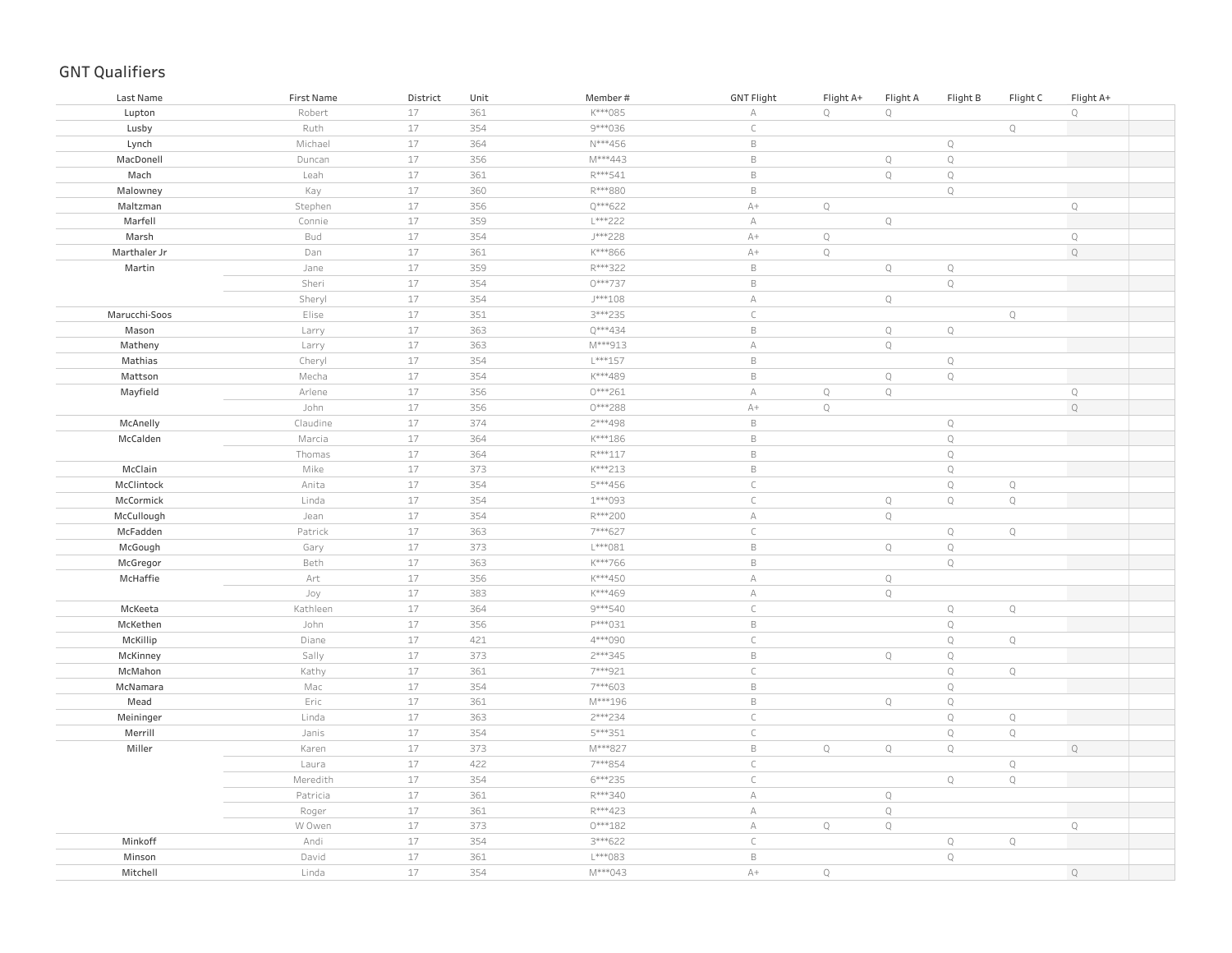| Last Name  | First Name                         | District | Unit | Member#   | <b>GNT Flight</b> | Flight A+    | Flight A    | Flight B     | Flight C    | Flight A+   |  |
|------------|------------------------------------|----------|------|-----------|-------------------|--------------|-------------|--------------|-------------|-------------|--|
| Mitchiner  | John                               | 17       | 374  | $1***176$ | $\subset$         |              |             | $\mathbb Q$  | $\mathbb Q$ |             |  |
| Mondrow    | Jane                               | 17       | 361  | $N***415$ | $\,$ B            |              | $\mathbb Q$ | Q            |             |             |  |
| Montgomery | Sharon                             | $17\,$   | 361  | 8***224   | $\mathsf C$       |              |             |              | $\mathbb Q$ |             |  |
| Moore      | Felicity                           | $17\,$   | 374  | $L***123$ | $A+$              | $\mathbb Q$  |             |              |             | $\mathbb Q$ |  |
| Morrissey  | Lois                               | $17\,$   | 354  | 7***888   | $\subset$         |              |             | $\mathbb Q$  | $\mathbb Q$ |             |  |
| Morse      | Kay                                | 17       | 354  | 5***993   | $\mathsf C$       |              |             | $\mathbb Q$  | $\mathbb Q$ |             |  |
| Morter     | Michael                            | $17$     | 359  | $L***503$ | $\,$ B            |              |             | $\mathbb Q$  |             |             |  |
| Mowry      | Oris                               | 17       | 351  | P***883   | $A+$              | $\mathbb Q$  |             |              |             | $\mathbb Q$ |  |
| Mullins    | Joshua                             | 17       | 374  | R***995   | $\,$ B            |              |             | $\mathbb Q$  |             |             |  |
| Murdoch    | Lex                                | $17\,$   | 354  | Q***578   | $\,$ B            |              |             | $\mathbb Q$  |             |             |  |
| Murphy     | Judy                               | 17       | 351  | 7***296   | $\mathsf C$       |              |             |              | $\mathbb Q$ |             |  |
|            | Mary                               | 17       | 354  | 5***340   | $\mathsf{C}$      |              |             |              | $\mathsf Q$ |             |  |
|            | Robert                             | 17       | 361  | L***887   | $\mathbb A$       |              | $\mathbf Q$ |              |             |             |  |
| Murray     | Nancy                              | $17\,$   | 361  | K***990   | $\,$ B            | $\mathbb{Q}$ | $\mathbf Q$ | $\mathbb Q$  |             | $\mathbb Q$ |  |
|            | Robert                             | 17       | 356  | $0***144$ | $\,$ B            |              | $\mathbb Q$ | $\mathbb Q$  |             |             |  |
| Myers      | Sondra                             | 17       | 354  | 9***278   | $\subset$         |              |             | $\mathbb Q$  | $\mathbb Q$ |             |  |
| Myrann     | Rita                               | 17       | 351  | 4 *** 550 | $\mathsf C$       |              |             |              | $\mathbb Q$ |             |  |
| Nair       | Murali                             | 17       | 354  | 0***809   | $\mathbb A$       | $\mathbb Q$  | $\mathbb Q$ |              |             | $\mathbb Q$ |  |
| Nance      | Ardith                             | 17       | 351  | J***415   | $\,$ B            |              |             | $\mathbb Q$  |             |             |  |
| Needham    | Scott                              | $17\,$   | 359  | M***633   | $\mathbb A$       |              | $\mathbb Q$ |              |             |             |  |
| Nelson     | Debe                               | 17       | 363  | 4 *** 605 | $\,$ B            |              |             | $\mathbb Q$  |             |             |  |
|            | Gary                               | $17\,$   | 422  | 3 *** 490 | $\mathsf C$       |              |             | $\mathbb Q$  | $\mathbb Q$ |             |  |
| Nemerovski | Steven                             | $17\,$   | 364  | $1***351$ | $\mathsf C$       |              |             | $\mathbb Q$  | $\mathbb Q$ |             |  |
| Neuman     | Mary                               | 17       | 351  | M***549   | $\,$ B            |              |             | $\mathbb Q$  |             |             |  |
| Neuville   | Lynn                               | 17       | 354  | K***244   | $\,$ B            |              |             | $\mathbb Q$  |             |             |  |
| Newlin     | $\mathsf{F} \mathsf{I} \mathsf{O}$ | 17       | 361  | P***591   | $A+$              | $\mathbb Q$  |             |              |             | $\mathbb Q$ |  |
| Newlin Jr  | Cal                                | $17\,$   | 361  | P***067   | $A+$              | $\mathbb Q$  |             |              |             | $\mathbf Q$ |  |
| Nicholos   | George                             | 17       | 360  | 0***075   | $\,$ B            | $\mathbb Q$  | $\mathbb Q$ | $\mathbb Q$  |             | $\mathbb Q$ |  |
|            | Linda                              | $17\,$   | 360  | 0***083   | $\,$ B            | Q            | $\mathbb Q$ | $\mathbb Q$  |             | $\mathbb Q$ |  |
| Niebauer   | Timothy                            | $17\,$   | 359  | J***265   | $\,$ B            |              |             | $\mathbb Q$  |             |             |  |
| Nimz       | Kathleen                           | $17\,$   | 360  | 9***866   | $\mathsf C$       |              |             | $\mathbb Q$  | Q           |             |  |
| Norgaard   | Jean                               | 17       | 421  | L***225   | $\,$ B            |              |             | $\mathbb Q$  |             |             |  |
| Nudo       | Marina                             | $17\,$   | 354  | 3***586   | $\subset$         |              |             | $\mathbb Q$  | $\mathbb Q$ |             |  |
| Nulty      | James                              | 17       | 351  | M***002   | $\,$ B            |              |             | $\mathbb Q$  |             |             |  |
|            | Randi                              | $17\,$   | 351  | L***134   | $\,$ B            |              |             | $\mathbb Q$  |             |             |  |
| O Connor   | Patricia                           | 17       | 363  | $1***033$ | $\mathsf C$       |              |             |              | $\mathbb Q$ |             |  |
| O Neil     | Cynthia                            | $17\,$   | 351  | 0***239   | $\,$ B            |              |             | $\mathbb Q$  |             |             |  |
| O'Connell  | Cynthia                            | 17       | 354  | 3 *** 702 | $\mathsf C$       |              |             |              | $\mathbb Q$ |             |  |
| O'Neill    | Bill                               | 17       | 354  | Q***935   | $\,$ B            |              |             | $\mathbb Q$  |             |             |  |
|            | Jennifer                           | 17       | 361  | P***776   | $\,$ B            | $\mathbb Q$  | $\mathsf Q$ | $\mathbb Q$  |             | $\mathbb Q$ |  |
|            | Julie                              | 17       | 351  | J***712   | $\,$ B            |              |             | $\mathbb Q$  |             |             |  |
| Ochsner    | John                               | 17       | 360  | K***664   | $\,$ B            |              | $\mathbb Q$ | $\mathbb Q$  |             |             |  |
| Ohre       | Joan                               | $17\,$   | 354  | 2 *** 739 | $\mathsf C$       |              |             |              | $\mathbb Q$ |             |  |
| Olson      | Mary                               | $17\,$   | 360  | $Q***181$ | $A+$              | $\mathbb Q$  |             |              |             | $\mathsf Q$ |  |
|            | Richard                            | $17\,$   | 360  | K***322   | А                 | $\mathbb{Q}$ | $\mathbb Q$ |              |             | $\mathbb Q$ |  |
|            | Wendy                              | $17\,$   | 354  | 9***447   | $\mathsf{C}$      |              |             | $\mathbb Q$  | $\mathbb Q$ |             |  |
| Osborne    | Kandi                              | $17\,$   | 354  | R***866   | $\,$ B            | $\mathbb Q$  | $\mathbb Q$ | $\mathbf Q$  |             | $\mathbb Q$ |  |
| Osher      | John                               | $17\,$   | 361  | J***832   | $\,$ B            |              | $\mathbf Q$ | $\mathbb Q$  |             |             |  |
| Overgaard  | Gail                               | 17       | 422  | P***031   | $\,$ B            |              |             | $\mathbb Q$  |             |             |  |
| Owen       | Trudy                              | 17       | 363  | $Q***433$ | $\,$ B            |              |             | $\mathbb{Q}$ |             |             |  |
|            |                                    |          |      |           |                   |              |             |              |             |             |  |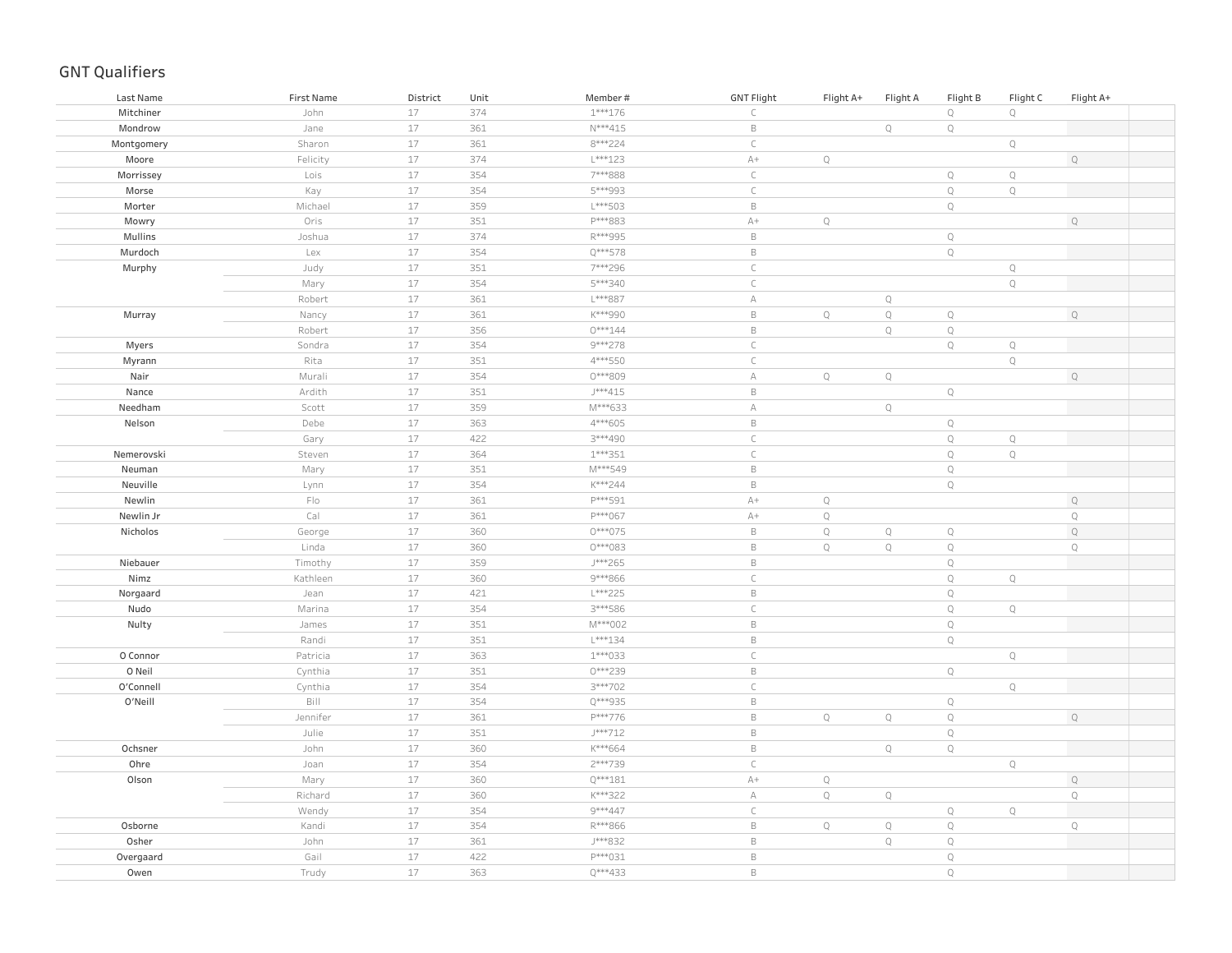| Last Name     | <b>First Name</b> | District | Unit | Member#   | <b>GNT Flight</b> | Flight A+    | Flight A    | Flight B    | Flight C    | Flight A+   |  |
|---------------|-------------------|----------|------|-----------|-------------------|--------------|-------------|-------------|-------------|-------------|--|
| Ozark         | Donna             | $17$     | 359  | N***362   | $\mathsf B$       |              |             | $\mathbb Q$ |             |             |  |
|               | Edward            | 17       | 359  | N***427   | $\mathsf B$       |              |             | $\mathbb Q$ |             |             |  |
| Packer        | Phebe             | $17$     | 354  | K***844   | $\mathbb A$       | $\mathbb Q$  | $\mathbb Q$ |             |             | $\mathsf Q$ |  |
| Palmer        | Richard           | 17       | 354  | $0***486$ | $\mathbb A$       |              | $\mathbb Q$ |             |             |             |  |
| Parham        | Andi              | 17       | 351  | $Q***624$ | $\,$ B            | $\mathbb Q$  | $\mathbb Q$ | $\mathbb Q$ |             | $\mathbb Q$ |  |
| Paris         | Robert            | $17$     | 361  | K***027   | $\mathsf B$       |              | $\mathbb Q$ | $\mathbb Q$ |             |             |  |
| Parish        | Dan               | 17       | 354  | N***087   | $A+$              | $\mathbb Q$  |             |             |             | $\mathbb Q$ |  |
|               | Elise             | 17       | 354  | M***421   | $\mathbb A$       | $\mathbb Q$  | $\mathbb Q$ |             |             | $\mathbb Q$ |  |
| Parker        | Jeffry            | 17       | 354  | $K***169$ | A                 |              | $\mathbf Q$ |             |             |             |  |
| Parks         | Bill              | $17\,$   | 354  | $L***448$ | $\mathbb{A}+$     | $\mathbb Q$  |             |             |             | $\mathbb Q$ |  |
|               | Shirley           | 17       | 354  | 5***797   | $\mathsf{C}$      |              |             | $\mathbb Q$ | $\mathbb Q$ |             |  |
| Patrick       | Morgan            | $17\,$   | 360  | $8***125$ | $\mathsf{C}$      |              |             |             | $\mathbf Q$ |             |  |
| Patterson     | Donald            | 17       | 360  | $Q***280$ | $\mathbb A$       | $\mathbb Q$  | $\mathsf Q$ |             |             | $\mathbb Q$ |  |
|               | Maria             | $17$     | 351  | 5***745   | $\mathsf C$       |              |             |             | $\mathbb Q$ |             |  |
| Paxton        | Rodney            | 17       | 373  | 0***921   | $A+$              | $\mathbb{Q}$ |             |             |             | $\mathbb Q$ |  |
| Pedersen      | Virginia          | $17$     | 351  | $M***851$ | $\mathsf B$       |              |             | $\mathbb Q$ |             |             |  |
| Pellinger     | Gabriella         | 17       | 356  | K***751   | $\mathsf B$       |              |             | $\mathbb Q$ |             |             |  |
| Perich        | Jeanette          | $17$     | 363  | 5***489   | $\subset$         |              | $\mathbb Q$ | $\mathbb Q$ | $\mathbb Q$ |             |  |
| Perkins       | Lorna             | 17       | 360  | $Q***044$ | $\mathbb A$       | $\mathbb Q$  | $\mathbb Q$ |             |             | $\mathbb Q$ |  |
| Perkowski     | Paul              | 17       | 361  | Q***307   | $\mathsf B$       | $\mathbb Q$  | $\mathbb Q$ | $\mathbb Q$ |             | $\mathbb Q$ |  |
| Petrie        | Neil              | 17       | 363  | P***701   | $\mathbb A$       |              | $\mathbb Q$ |             |             |             |  |
| Petrilli      | Jean              | 17       | 354  | R***451   | $\mathsf B$       |              |             | $\mathbb Q$ |             |             |  |
| Pettinato     | Pauline           | 17       | 356  | R***211   | $\mathsf B$       |              | $\mathbb Q$ | $\mathbb Q$ |             |             |  |
| Pieper        | Joseph            | 17       | 359  | N***607   | $\mathbb A$       |              | $\mathbf Q$ |             |             |             |  |
| Pierce        | Alice             | 17       | 354  | R***035   | $\mathsf B$       |              |             | $\mathbb Q$ |             |             |  |
|               | Ronald            | 17       | 354  | 4***814   | $\mathsf C$       |              |             | $\mathbb Q$ | $\mathbb Q$ |             |  |
| Pittman       | Elizabeth         | $17$     | 354  | 0***433   | $\mathsf B$       |              |             | $\mathbb Q$ |             |             |  |
| Porter        | Sidney            | 17       | 351  | 0***528   | $\mathsf B$       | $\mathbb Q$  | $\mathbb Q$ | $\mathbb Q$ |             | $\mathbb Q$ |  |
| Potter        | Patricia          | 17       | 351  | $2***545$ | $\mathsf C$       |              |             |             | $\mathbb Q$ |             |  |
| Povilus       | Roger             | $17$     | 359  | 2 *** 701 | $\subset$         |              |             |             | $\mathbb Q$ |             |  |
| Pozega        | Maxine            | $17$     | 374  | $L***410$ | $\mathsf B$       | $\mathbb Q$  | $\mathbb Q$ | $\mathbb Q$ |             | $\mathbb Q$ |  |
| Przewlocki    | Lynn              | $17$     | 351  | $4***131$ | $\mathsf B$       |              |             | $\mathbb Q$ |             |             |  |
| Quenneville   | Charles           | $17$     | 351  | M***464   | $\mathbb A$       | $\mathbb Q$  | $\mathbf Q$ |             |             | $\mathbb Q$ |  |
| Quiggle       | Louis             | $17$     | 351  | Q***038   | $A+$              | $\mathbb Q$  |             |             |             | $\mathbb Q$ |  |
| Quinlan       | Monica            | $17$     | 356  | $N***143$ | $\mathsf B$       |              | $\mathbb Q$ | $\mathbb Q$ |             |             |  |
| Quiros        | Vic               | $17$     | 354  | $0***181$ | $\mathbb{A}+$     | $\mathbb Q$  |             |             |             | $\mathbb Q$ |  |
| Randall       | James             | $17$     | 422  | L***860   | $\mathsf B$       |              |             | $\mathbb Q$ |             |             |  |
| Ranney        | Jerry             | $17$     | 361  | P***882   | $\mathbb{A}+$     | $\mathbb Q$  |             |             |             | $\mathbb Q$ |  |
| Rapp          | Jeffrey           | $17$     | 360  | K***802   | $\mathsf B$       |              | $\mathbf Q$ | $\mathbb Q$ |             |             |  |
| Rehfeldt      | Mary              | 17       | 354  | $0***441$ | $\mathsf B$       |              | $\mathbb Q$ | $\mathbb Q$ |             |             |  |
| Reichow       | Debbie            | 17       | 354  | $L***710$ | $\mathsf B$       |              |             | $\mathbb Q$ |             |             |  |
| Reid          | Tom               | 17       | 351  | L***317   | $\mathbb A$       | $\mathbb Q$  | $\mathbb Q$ |             |             | $\mathbb Q$ |  |
| Reinherz      | Marilyn           | 17       | 354  | 5***542   | $\subset$         |              |             |             | $\mathbb Q$ |             |  |
| Reisenbuchler | William           | $17$     | 351  | 8***523   | $\mathsf C$       |              |             | $\mathbb Q$ | $\mathbb Q$ |             |  |
| Repp          | Judith            | 17       | 361  | 3***060   | $\mathsf C$       |              |             | $\mathbb Q$ | $\mathbb Q$ |             |  |
| Reyman        | Meryl             | 17       | 373  | Q***454   | $\mathsf B$       |              | $\mathbb Q$ | $\mathbb Q$ |             |             |  |
|               | Stuart            | 17       | 373  | R***436   | $\mathsf B$       |              | $\mathbb Q$ | $\mathbb Q$ |             |             |  |
| Reynolds      | Connie            | $17$     | 351  | 1 *** 397 | $\mathsf C$       |              |             |             | $\mathbb Q$ |             |  |
| Rhea          | Sally Ann         | $17$     | 359  | N***958   | $\mathsf B$       |              | $\mathbb Q$ | $\mathbb Q$ |             |             |  |
| Rhodes        | Sonya             | 17       | 359  | J***016   | $\mathsf B$       |              |             | $\mathbb Q$ |             |             |  |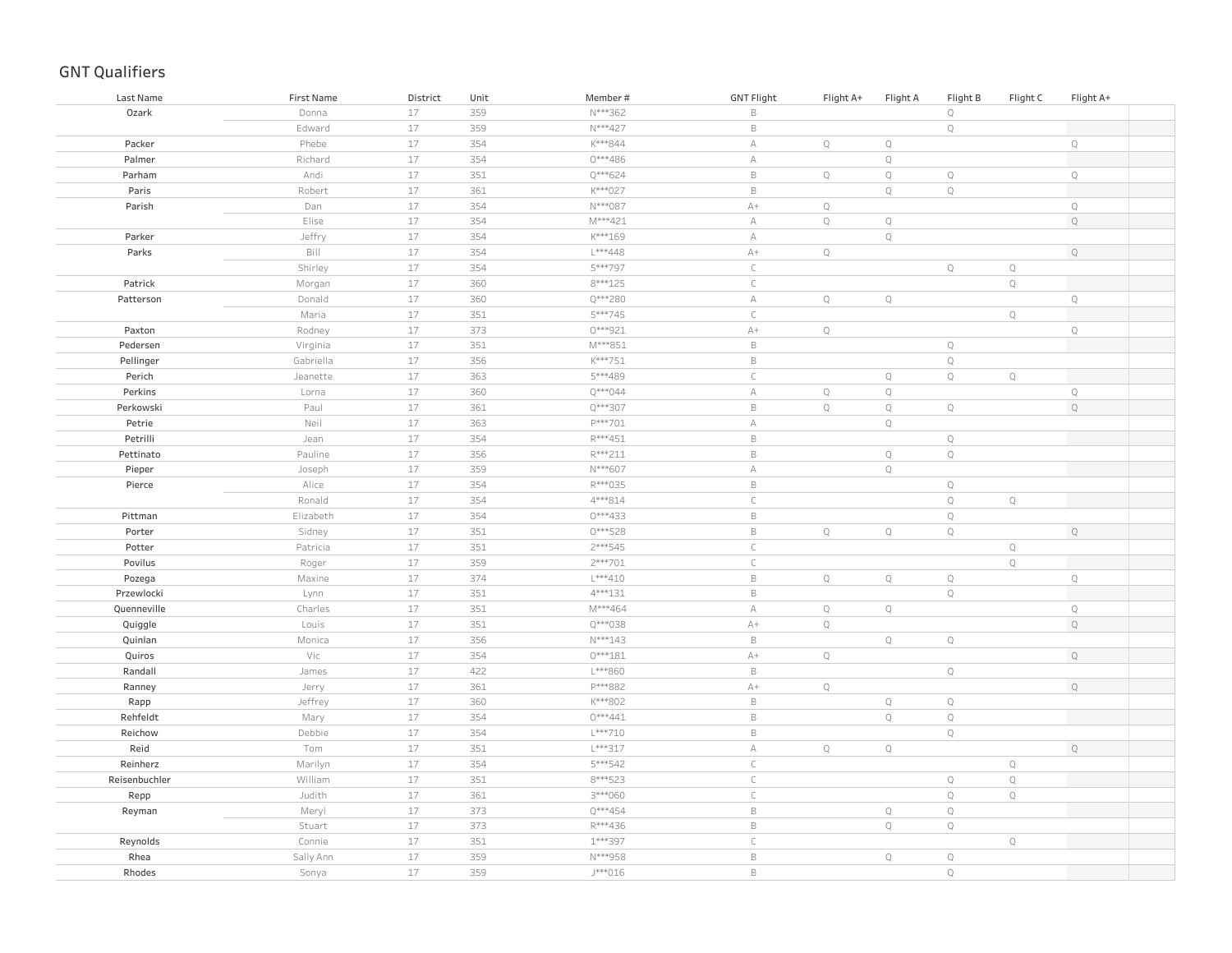| Last Name    | First Name   | District | Unit | Member#   | <b>GNT Flight</b> | Flight A+   | Flight A    | Flight B    | Flight C    | Flight A+   |  |
|--------------|--------------|----------|------|-----------|-------------------|-------------|-------------|-------------|-------------|-------------|--|
| Riggers      | Christine    | 17       | 354  | 7***968   | $\subset$         |             |             |             | $\mathbb Q$ |             |  |
|              | Warren       | 17       | 354  | 7***380   | $\subset$         |             |             |             | $\mathbb Q$ |             |  |
| Ritter       | Carol        | $17$     | 351  | 9 *** 350 | $\subset$         |             |             |             | $\mathbb Q$ |             |  |
| Roberts      | Gary         | 17       | 354  | 0 *** 271 | $\mathbb{A}+$     | $\mathbb Q$ |             |             |             | $\mathbb Q$ |  |
| Robinson     | Sue          | $17$     | 351  | R***324   | $\mathsf B$       |             |             | $\mathbb Q$ |             |             |  |
| Rockoff      | Kyle         | 17       | 351  | R***224   | $\,$ B            | $\mathbb Q$ | $\mathsf Q$ | $\mathbb Q$ |             | $\mathbb Q$ |  |
| Romm         | Donna        | $17$     | 374  | M***066   | $\,$ B            |             | $\mathbb Q$ | $\mathbb Q$ |             |             |  |
| Ronget       | Stephane     | $17$     | 354  | 8***229   | $\mathsf C$       |             | $\mathbb Q$ | $\mathbb Q$ | $\mathbb Q$ |             |  |
| Ronquist     | Kathy        | $17$     | 351  | N***430   | $\,$ B            |             |             | $\mathbb Q$ |             |             |  |
| Rose         | Mary Ann     | $17$     | 361  | 5***557   | $\,$ B            |             |             | $\mathbb Q$ |             |             |  |
| Rosencranz   | David        | $17$     | 354  | 3***706   | $\mathsf C$       | $\mathbb Q$ | $\mathbb Q$ | $\mathbb Q$ | $\mathbb Q$ | $\mathbb Q$ |  |
| Rothman      | Barbara      | $17$     | 354  | $2***467$ | $\mathsf C$       |             |             | $\mathbb Q$ | $\mathbb Q$ |             |  |
| Rothwell     | Jane         | $17\,$   | 360  | N***294   | $\,$ B            |             | $\mathbb Q$ | $\mathbb Q$ |             |             |  |
| Rouge        | Donn         | $17$     | 359  | 7***260   | $\mathsf C$       |             |             |             | $\mathbb Q$ |             |  |
| Roulier      | Lynn         | $17$     | 360  | N***009   | $\,$ B            |             |             | $\mathbb Q$ |             |             |  |
| Rozek        | Gerald       | $17$     | 373  | 0***588   | $\,$ B            |             | $\mathbb Q$ | $\mathbb Q$ |             |             |  |
| Rubin        | Bruce        | $17$     | 373  | K***487   | $\mathbb A$       | $\mathbb Q$ | $\mathbb Q$ |             |             | $\mathbb Q$ |  |
| Ryan         | Mary         | $17$     | 351  | 7***275   | $\subset$         |             |             |             | $\mathbb Q$ |             |  |
| Sackinger    | Philip       | 17       | 374  | 9***990   | $\subset$         |             |             | $\mathbb Q$ | $\mathbb Q$ |             |  |
|              | Susan        | $17$     | 374  | R***966   | $\,$ B            |             |             | $\mathbb Q$ |             |             |  |
| Salem        | Alan         | 17       | 354  | L***910   | $\forall$         |             | $\mathbb Q$ |             |             |             |  |
| Saller       | Ken          | $17$     | 363  | 8***498   | $\subset$         |             |             |             | $\mathbb Q$ |             |  |
| Santa        | Jo           | 17       | 360  | K***037   | $\,$ B            |             | $\mathbb Q$ | $\mathbb Q$ |             |             |  |
| Sapiro       | Steven       | $17$     | 351  | 9 *** 413 | $\,$ B            |             |             | $\mathbb Q$ |             |             |  |
| Sato         | Sally        | $17$     | 421  | 4 *** 129 | $\mathsf C$       |             |             | $\mathbb Q$ | $\mathbb Q$ |             |  |
| Sauter       | Andrew       | $17$     | 351  | 5***401   | $\subset$         |             |             |             | $\mathbb Q$ |             |  |
| Schaeffer    | Andree       | $17$     | 354  | 4***332   | $\subset$         |             |             | $\mathbb Q$ | $\mathbb Q$ |             |  |
| Schechter    | Dianne       | $17$     | 354  | J***548   | $\mathbb A$       |             | $\mathbb Q$ |             |             |             |  |
| Schelstrate  | William      | $17$     | 356  | Q***527   | $\,$ B            |             |             | $\mathbb Q$ |             |             |  |
| Schlecht     | Pat          | $17$     | 351  | $6***613$ | $\mathsf C$       |             |             |             | $\mathbb Q$ |             |  |
| Schleicher   | Jeanne       | $17$     | 360  | N***245   | $\,$ B            |             |             | $\mathbb Q$ |             |             |  |
| Schrader     | Margie       | $17$     | 360  | $0***235$ | $\mathbb A$       | $\mathbb Q$ | $\mathbb Q$ |             |             | $\mathbb Q$ |  |
| Schreiber    | Jean         | $17$     | 363  | 9***207   | $\mathsf C$       |             |             |             | $\mathbb Q$ |             |  |
| Schreyer     | Buck         | $17\,$   | 374  | Q***230   | $\,$ B            | $\mathbb Q$ | $\mathbb Q$ | $\mathbb Q$ |             | $\mathsf Q$ |  |
|              | Marian       | $17$     | 374  | N***954   | $\mathbb A$       | $\mathbb Q$ | $\mathbb Q$ |             |             | $\mathbb Q$ |  |
| Schultz      | Peter        | $17$     | 374  | J***257   | $\,$ B            |             | $\mathbb Q$ | $\mathbb Q$ |             |             |  |
| Schwartz     | Cheryl       | 17       | 360  | M***252   | $\mathbb A$       | $\mathbb Q$ | $\mathbb Q$ |             |             | $\mathbb Q$ |  |
|              | Jerry        | 17       | 354  | $1***713$ | $\subset$         |             |             | $\mathbb Q$ | $\mathbb Q$ |             |  |
| Schwartzkopf | Tom          | $17$     | 363  | 2 *** 640 | $\subset$         |             |             |             | $\mathbb Q$ |             |  |
| Schweppe     | Susan        | 17       | 359  | J***746   | $\,$ B            |             | $\mathbb Q$ | $\mathbf Q$ |             |             |  |
| Schwols      | Keith        | $17$     | 363  | Q***984   | $\,$ B            |             | $\mathbb Q$ | $\mathbb Q$ |             |             |  |
| Scott        | Shirley      | 17       | 360  | P***920   | $A+$              | $\mathbb Q$ |             |             |             | $\mathbb Q$ |  |
| Scrivner     | Mary         | 17       | 374  | $N***017$ | $\,$ B            |             | $\mathbb Q$ | $\mathbb Q$ |             |             |  |
| Segal        | Ralph        | $17$     | 354  | 8 *** 395 | $\,$ B            | $\mathbb Q$ | $\mathbb Q$ | $\mathbb Q$ |             | $\mathbb Q$ |  |
| Sells        | Perry        | $17$     | 354  | $2***748$ | $\subset$         |             | $\mathbb Q$ | $\mathbb Q$ | $\mathbb Q$ |             |  |
| Serio        | Sandra-Leigh | $17$     | 359  | 5***505   | $\,$ B            |             |             | $\mathbb Q$ |             |             |  |
| Shah         | Subhas       | $17$     | 374  | M***537   | $\,$ B            |             |             | $\mathbb Q$ |             |             |  |
| Shapiro      | Mary         | $17$     | 354  | P***553   | $\,$ B            |             |             | $\mathbb Q$ |             |             |  |
| Shedd        | Michael      | 17       | 361  | K***941   | $\,$ B            |             |             | $\mathbb Q$ |             |             |  |
| Sheehy       | Patrick      | 17       | 360  | 7***706   | $\mathsf{C}$      |             |             |             | $\mathbb Q$ |             |  |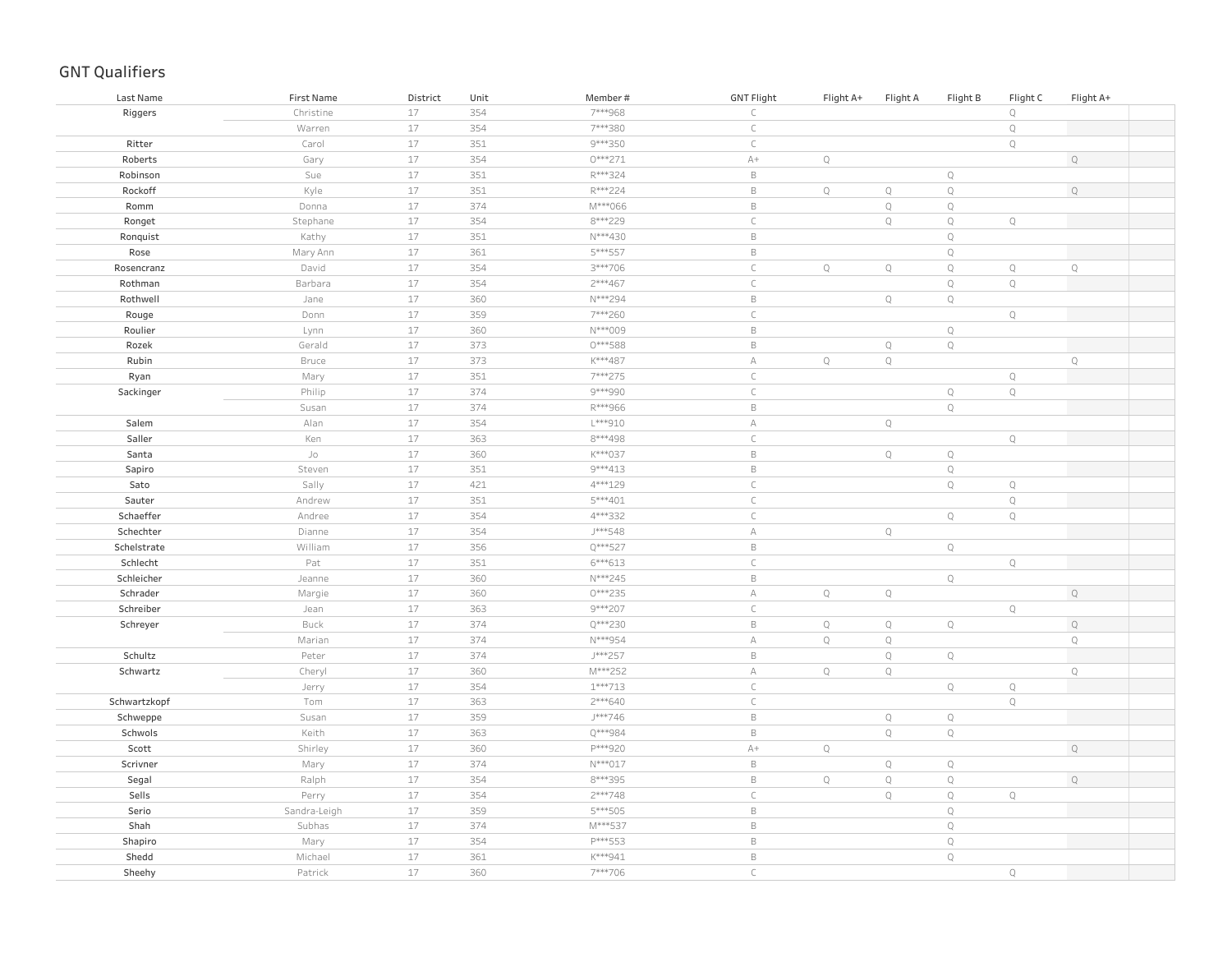| Last Name  | <b>First Name</b>      | District | Unit | Member#   | <b>GNT Flight</b> | Flight A+   | Flight A    | Flight B     | Flight C    | Flight A+   |  |
|------------|------------------------|----------|------|-----------|-------------------|-------------|-------------|--------------|-------------|-------------|--|
| Shelton    | Julie                  | 17       | 356  | 5***453   | $\subset$         |             |             | $\mathbb Q$  | $\mathbb Q$ |             |  |
|            | Michael                | 17       | 356  | M***090   | $\mathsf B$       |             |             | $\mathbb Q$  |             |             |  |
| Shinkle    | Jerry                  | 17       | 374  | P***715   | $\mathbb{A}+$     | $\mathbb Q$ |             |              |             | $\mathbb Q$ |  |
| Shreves    | Angela                 | $17$     | 354  | 7***382   | $\subset$         |             |             |              | $\mathbb Q$ |             |  |
| Sidhu      | Harvinder              | $17$     | 354  | P***839   | $\mathbb{A}+$     | $\mathbb Q$ |             |              |             | $\mathbf Q$ |  |
| Siegel     | Sheryl                 | $17$     | 361  | $M***147$ | $\mathbb A$       | $\mathbb Q$ | $\mathbb Q$ |              |             | $\mathbb Q$ |  |
| Siek       | Barbara                | $17$     | 422  | $1***684$ | $\subset$         |             |             | $\mathbb Q$  | $\mathbb Q$ |             |  |
| Silberberg | Jay                    | 17       | 361  | P***346   | $\,$ B            |             |             | $\mathbb Q$  |             |             |  |
| Silberman  | Allen                  | $17$     | 354  | L***880   | $\,$ B            |             | $\mathbb Q$ | $\mathbb Q$  |             |             |  |
| Silveira   | Gregg                  | $17\,$   | 361  | M***574   | $\mathsf B$       | $\mathbb Q$ | $\mathbb Q$ | $\mathbb Q$  |             | $\mathbb Q$ |  |
| Simas      | Rita                   | $17$     | 361  | P***595   | $\,$ B            |             |             | $\mathbb Q$  |             |             |  |
| Simmons    | Sue                    | $17\,$   | 363  | 0***295   | $\,$ B            |             |             | $\mathbb Q$  |             |             |  |
| Smart      | Shari                  | $17$     | 351  | $1***365$ | $\mathsf C$       |             |             | $\mathbb Q$  | $\mathbb Q$ |             |  |
| Smith      | Bonnie                 | $17$     | 361  | M***785   | $\mathbb{A}+$     | $\mathbb Q$ |             |              |             | $\mathbb Q$ |  |
|            | Douglas                | $17$     | 422  | 3***738   | $\,$ B            |             | $\mathbb Q$ | $\mathbb Q$  |             |             |  |
|            | Greg                   | $17\,$   | 361  | K***129   | $\mathsf B$       |             | $\mathbb Q$ | $\mathbb Q$  |             |             |  |
|            | James                  | $17$     | 359  | R***843   | $\,$ B            |             |             | $\mathbb Q$  |             |             |  |
|            | Joanne                 | $17\,$   | 422  | 3 *** 835 | $\mathsf B$       |             | $\mathbb Q$ | $\mathbb Q$  |             |             |  |
|            | Sharon                 | $17$     | 359  | 7***755   | $\subset$         |             |             |              | $\mathbb Q$ |             |  |
|            |                        |          | 422  | J***039   | $\mathsf B$       |             | $\mathbb Q$ | $\mathbb Q$  |             |             |  |
|            | Susy                   | 17       | 363  | Q***336   | $\,$ B            |             | $\mathbb Q$ | $\mathbb Q$  |             |             |  |
| Snead      | Robert                 | $17$     | 354  | $L***158$ | $\,$ B            |             |             | $\mathbb Q$  |             |             |  |
| Sneed      | Susan                  | $17$     | 354  | Q***074   | $\,$ B            | $\mathbb Q$ | $\mathbb Q$ | $\mathbb Q$  |             | $\mathbf Q$ |  |
| Solick     | Robert                 | $17$     | 363  | M***787   | $\mathbb A$       |             | $\mathbb Q$ |              |             |             |  |
| Solow      | Mark                   | $17$     | 354  | 4 *** 791 | $\subset$         |             | $\mathbb Q$ | $\mathbb Q$  | $\mathbb Q$ |             |  |
| Soltys     | Patricia               | $17$     | 363  | 7***114   | $\mathsf C$       |             |             |              | $\mathbb Q$ |             |  |
| Somsin     | Amporn                 | $17$     | 373  | N***097   | $\forall$         |             | $\mathbb Q$ |              |             |             |  |
| Sorenson   | Steven                 | $17$     | 374  | R***310   | $\,$ B            |             |             | $\mathbb Q$  |             |             |  |
| Southworth | Rod                    | $17$     | 421  | $K***655$ | $\,$ B            |             |             | $\mathbb Q$  |             |             |  |
| Spaet      | $\mathbb{A}\mathbb{I}$ | $17$     | 356  | K***986   | $\,$ B            |             |             | $\mathbb Q$  |             |             |  |
| Spaeth     | Mark                   | $17$     | 363  | $K***185$ | $\,$ B            |             |             | $\mathbb Q$  |             |             |  |
| Spanier    | Marianne               | $17$     | 354  | N***862   | $\mathbb{A}+$     | $\mathbb Q$ |             |              |             | $\mathbb Q$ |  |
| Speer      | Joyce                  | $17$     | 354  | 2 *** 495 | $\subset$         |             |             | $\mathbb Q$  | $\mathbb Q$ |             |  |
| Spence     | Taylor                 | $17$     | 374  | 6***314   | $\subset$         |             | $\mathbb Q$ | $\mathbb Q$  | $\mathbb Q$ |             |  |
| Sprengel   | Joyce                  | $17$     | 354  | 9***297   | $\subset$         |             |             | $\mathbb Q$  | $\mathbb Q$ |             |  |
| Stansbury  | Michelle               | $17$     | 361  | 9***896   | $\mathsf C$       |             |             |              | $\mathbb Q$ |             |  |
| Stein      | Ted                    | $17$     | 374  | P***911   | $\mathbb{A}+$     | $\mathbb Q$ |             |              |             | $\mathbb Q$ |  |
| Steiner    | Lucille                | $17$     | 363  | 6***888   | $\subset$         |             |             | $\mathbb Q$  | $\mathbb Q$ |             |  |
| Stenstrom  | Gayle                  | 17       | 356  | 8***207   | $\subset$         |             |             | $\mathbb Q$  | $\mathbb Q$ |             |  |
| Stern      | Dan                    | 17       | 361  | $L***778$ | $\,$ B            |             |             | $\mathbb Q$  |             |             |  |
| Stokke     | J                      | $17$     | 373  | $L***126$ | $\mathbb A$       |             | $\mathbb Q$ |              |             |             |  |
| Stone      | William                | $17$     | 351  | L***365   | $\,$ B            |             |             | $\mathbb Q$  |             |             |  |
| Stonex     | David                  | $17$     | 373  | N***692   | $\,$ B            |             | $\mathbb Q$ | $\mathbb Q$  |             |             |  |
| Stoxen     | Sam                    | $17$     | 361  | $K***081$ | $\,$ B            |             | $\mathbb Q$ | $\mathbb Q$  |             |             |  |
| Straw      | Francie                | $17$     | 374  | $L***515$ | $\,$ B            | $\mathbb Q$ | $\mathbb Q$ | $\mathbb Q$  |             | $\mathbb Q$ |  |
| Strong     | Mary                   | $17\,$   | 374  | 4***976   | $\mathsf C$       |             | $\mathbb Q$ | $\mathbb Q$  | $\mathbb Q$ |             |  |
| Stuart     | P Lynn                 | $17$     | 359  | $1***276$ | $\mathsf C$       |             |             |              | $\mathbb Q$ |             |  |
| Sutherland | Ann                    | $17$     | 363  | 0***437   | $\,$ B            |             |             | $\mathbb Q$  |             |             |  |
| Swanick    | Michael                | $17$     | 354  | 2 *** 329 | $\,$ B            |             |             | $\mathbb Q$  |             |             |  |
| Swanson    | Toninette              | 17       | 363  | L***553   | $\,$ B            |             | $\mathbb Q$ | $\mathbb{Q}$ |             |             |  |
|            |                        |          |      |           |                   |             |             |              |             |             |  |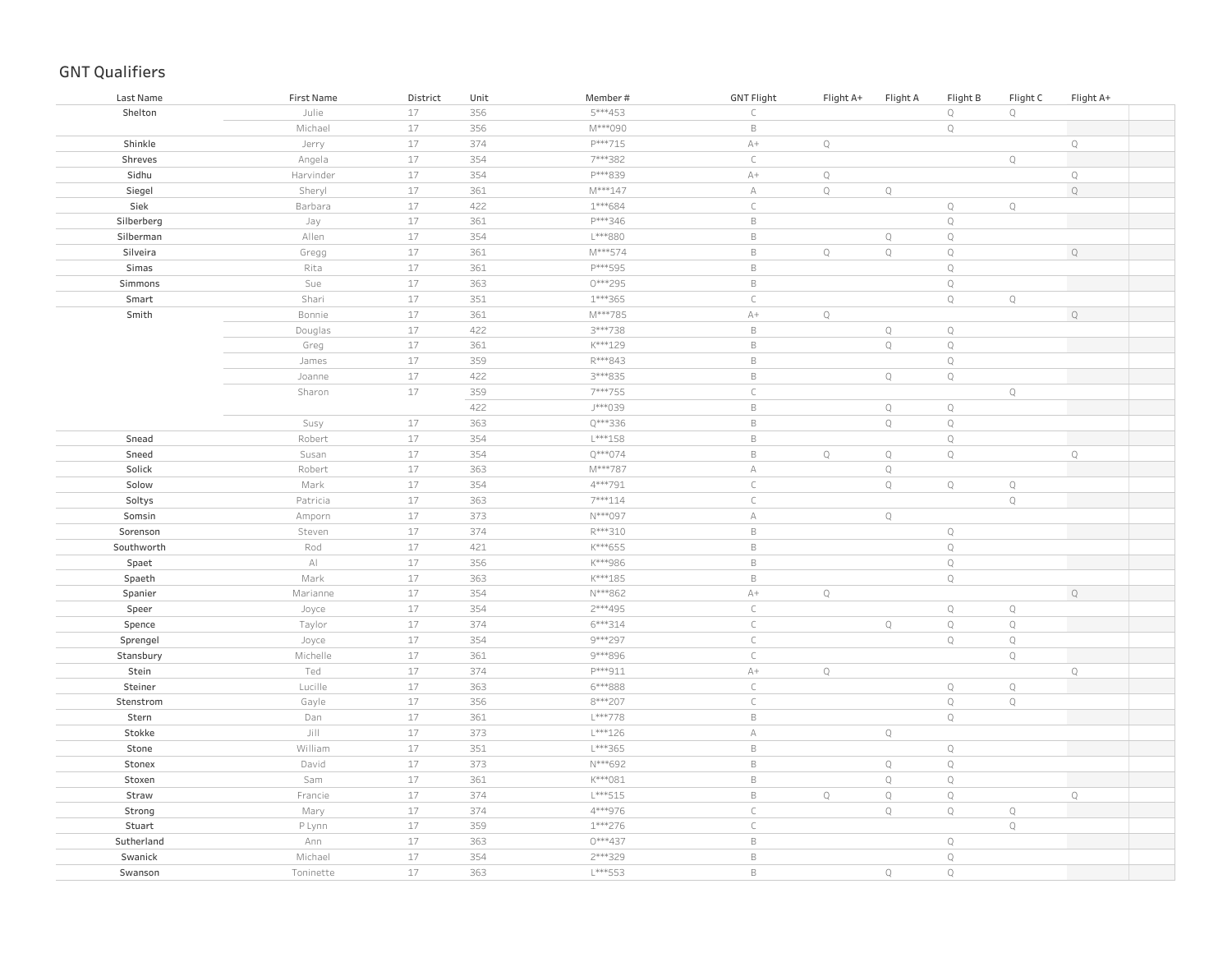| Last Name   | <b>First Name</b> | District | Unit | Member#   | <b>GNT Flight</b> | Flight A+   | Flight A     | Flight B    | Flight C    | Flight A+   |
|-------------|-------------------|----------|------|-----------|-------------------|-------------|--------------|-------------|-------------|-------------|
| Swartz      | Joyce             | $17\,$   | 363  | $9***151$ | $\subset$         |             |              |             | $\mathbb Q$ |             |
| Sweetwood   | Dale              | 17       | 351  | K***991   | $\mathbb A$       |             | $\mathbb Q$  |             |             |             |
| Switzer     | Ellen             | 17       | 363  | 3 *** 376 | $\subset$         |             |              |             | $\mathbb Q$ |             |
| Taylor      | Donald            | 17       | 356  | 3 *** 441 | $\subset$         |             | $\mathbb Q$  | $\mathbb Q$ | $\mathbb Q$ |             |
|             | Sam               | 17       | 360  | N***296   | $\,$ B            |             |              | $\mathbb Q$ |             |             |
| Tchamitch   | Haig              | 17       | 354  | M***590   | $\mathbb{A}+$     | $\mathbb Q$ |              |             |             | $\mathbb Q$ |
| Teel        | Nancy             | 17       | 360  | 9***025   | $\,$ B            |             | $\mathbb Q$  | $\mathbb Q$ |             |             |
| Tegtman     | Phyllis           | 17       | 363  | $1***123$ | $\mathsf C$       |             |              |             | $\mathbb Q$ |             |
| Texel       | Edward            | 17       | 360  | M***830   | $\mathbb A$       |             | $\mathbb Q$  |             |             |             |
| Thaut       | Pamela            | $17\,$   | 356  | M***328   | $\,$ B            |             | $\mathbb Q$  | $\mathbb Q$ |             |             |
| Thede       | Jason             | 17       | 360  | 7***091   | $\mathsf C$       |             |              | $\mathbb Q$ | $\mathbb Q$ |             |
| Thieken     | Linda             | 17       | 354  | L***038   | $\,$ B            |             |              | $\mathbb Q$ |             |             |
| Thomas      | Sara Lynn         | 17       | 360  | J***263   | $\,$ B            |             |              | $\mathbb Q$ |             |             |
|             | Vickie            | 17       | 421  | Q***671   | $\,$ B            |             |              | $\mathbb Q$ |             |             |
| Thomson     | Laura             | 17       | 361  | M***924   | $\,$ B            | $\mathbb Q$ | $\mathbb Q$  | $\mathbb Q$ |             | Q           |
| Thorne      | Mary              | 17       | 422  | 4***956   | $\mathsf B$       |             |              | $\mathbb Q$ |             |             |
| Thwaites    | Sandy             | 17       | 361  | 8***419   | $\subset$         |             |              |             | $\mathbb Q$ |             |
| Tippet      | John              | 17       | 363  | L***157   | $\mathsf B$       |             | $\mathbb Q$  | $\mathbb Q$ |             |             |
| Tocher      | Don               | 17       | 359  | N***982   | $\,$ B            |             | $\mathbb Q$  | $\mathbb Q$ |             |             |
| Todd        | Rosemary          | 17       | 421  | J***001   | $\,$ B            |             | $\mathbb Q$  | $\mathbb Q$ |             |             |
| Tokarz      | Joan              | 17       | 360  | P***079   | $\,$ B            |             | $\mathbb Q$  | $\mathbb Q$ |             |             |
| Tomlinson   | William           | 17       | 356  | 9***036   | $\mathsf C$       |             | $\mathbb Q$  | $\mathbb Q$ | $\mathbb Q$ |             |
| Torres      | Lisa              | 17       | 374  | J***988   | $\,$ B            |             |              | $\mathbb Q$ |             |             |
| Tow         | Linnea            | 17       | 351  | N***406   | $\,$ B            |             | $\mathbb Q$  | $\mathbb Q$ |             |             |
| Travis      | Geraldine         | 17       | 354  | 0***074   | $\,$ B            |             |              | $\mathbb Q$ |             |             |
|             | William           | 17       | 351  | Q***009   | $\,$ B            |             |              | $\mathbb Q$ |             |             |
| Tripp       | Judith            | 17       | 374  | 0***365   | $\mathbb A$       |             | $\mathbb Q$  |             |             |             |
| Trujillo    | Karen             | 17       | 361  | $K***004$ | $\mathbb A$       |             | $\mathbb Q$  |             |             |             |
| Turner      | Billie            | $17$     | 363  | K***337   | $\mathbb A$       |             | $\mathbb Q$  |             |             |             |
| Tussey      | Patti             | 17       | 359  | R***946   | $\,$ B            |             |              | $\mathbb Q$ |             |             |
| Udell       | Mary              | 17       | 374  | N***924   | $\mathbb A$       | $\mathbb Q$ | $\mathbb Q$  |             |             | $\mathbb Q$ |
| Ulrey       | Angela            | 17       | 354  | J***612   | $\,$ B            |             |              | $\mathbb Q$ |             |             |
| Underwood   | Elizabeth         | 17       | 373  | N***760   | $\,$ B            |             |              | $\mathbb Q$ |             |             |
|             | Robert            | 17       | 373  | Q***026   | $\,$ B            |             |              | $\mathbb Q$ |             |             |
| Urben       | Carol             | 17       | 354  | $K***515$ | $\,$ B            |             |              | $\mathbb Q$ |             |             |
| Uttech      | Catherine         | 17       | 422  | 7***495   | $\mathsf C$       |             |              |             | $\mathbb Q$ |             |
| Utter       | Eileen            | 17       | 351  | J***300   | $\mathsf B$       |             |              | $\mathbb Q$ |             |             |
|             | James             | 17       | 351  | N***005   | $\,$ B            |             |              | $\mathbb Q$ |             |             |
| Vales       | Pennie            | 17       | 351  | P***418   | $\mathbb A$       | $\mathbb Q$ | $\mathbb Q$  |             |             | $\mathbf Q$ |
| Van Arsdale | Marilee           | 17       | 360  | M***062   | $\mathbb A$       | $\mathbb Q$ | $\mathbb{Q}$ |             |             | $\mathbb Q$ |
| Vanecko     | Fran              | 17       | 359  | N***137   | $\mathbb A$       |             | $\mathbb Q$  |             |             |             |
| Verkamp     | Adele             | 17       | 351  | 0***320   | $A+$              | $\mathbb Q$ |              |             |             | $\mathbb Q$ |
| Verlander   | Cheryl            | 17       | 351  | N***488   | $\,$ B            |             |              | $\mathbb Q$ |             |             |
| Vervenne    | Barbara           | $17\,$   | 356  | Q***821   | $\,$ B            |             |              | $\mathbb Q$ |             |             |
| Vetter      | Robert            | 17       | 361  | Q***052   | $\mathbb A$       | $\mathbb Q$ | $\mathbb Q$  |             |             | $\mathbb Q$ |
| Vickery     | Ronald            | 17       | 356  | 0***925   | $\forall$         | $\mathbb Q$ | $\mathbb Q$  |             |             | $\mathbf Q$ |
| Vincent     | Anne              | 17       | 359  | K***740   | $\,$ B            |             | $\mathbb Q$  | $\mathbb Q$ |             |             |
| Vineski     | Ellen             | $17\,$   | 359  | L***275   | $\,$ B            |             | $\mathbb Q$  | $\mathbb Q$ |             |             |
| Vockrodt    | Robert            | 17       | 351  | 5***096   | $\mathsf C$       |             |              |             | $\mathbb Q$ |             |
| Volberding  | Mary              | 17       | 354  | K***788   | $\,$ B            |             |              | $\mathbb Q$ |             |             |
|             |                   |          |      |           |                   |             |              |             |             |             |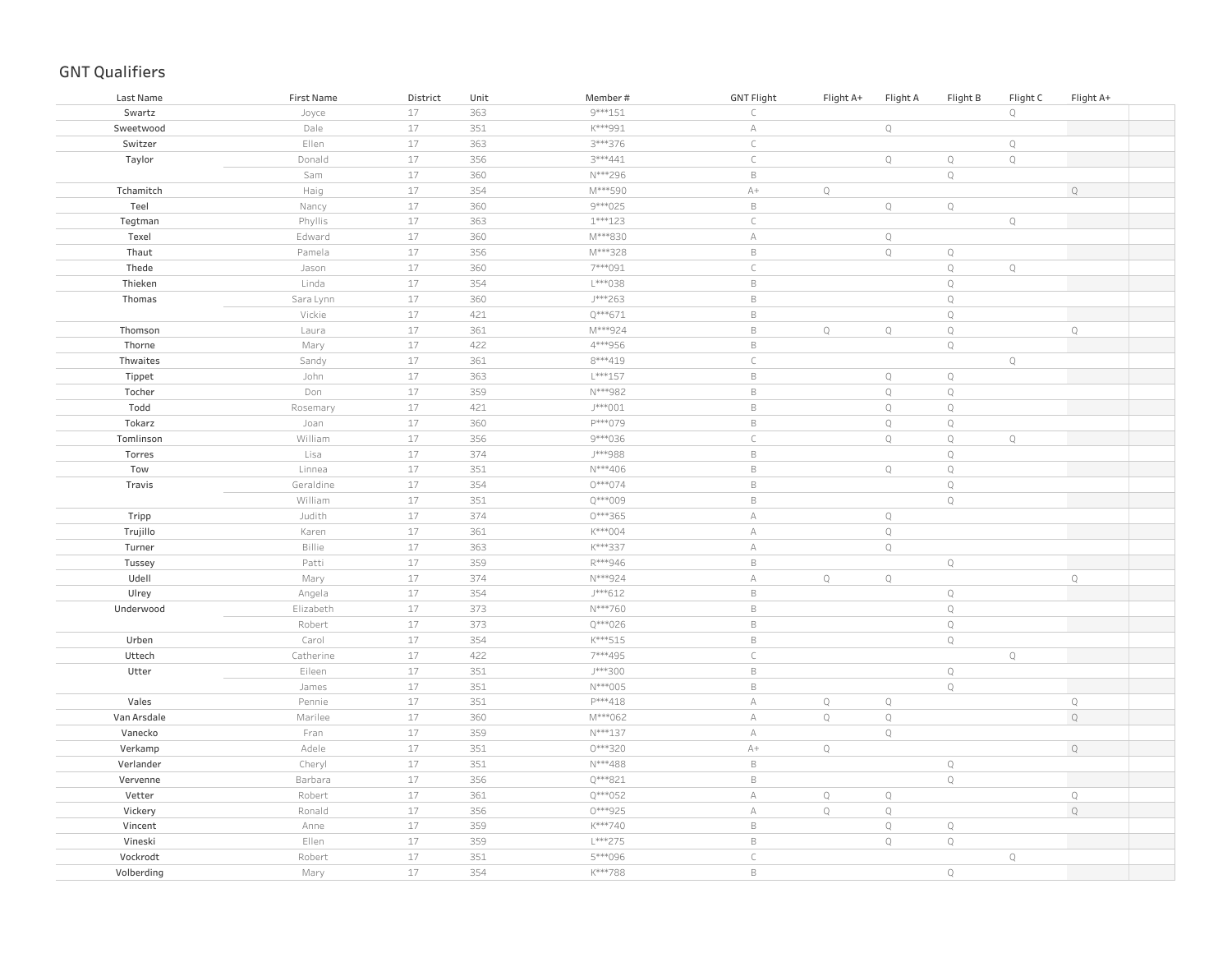| Last Name   | First Name             | District | Unit | Member#   | <b>GNT Flight</b> | Flight A+    | Flight A    | Flight B     | Flight C    | Flight A+    |  |
|-------------|------------------------|----------|------|-----------|-------------------|--------------|-------------|--------------|-------------|--------------|--|
| Vondrak     | Gordy                  | 17       | 421  | J***727   | $\,$ B            |              |             | $\mathbb Q$  |             |              |  |
| Waggener    | Conrad                 | 17       | 360  | 0***243   | $\,$ B            |              |             | $\mathbb Q$  |             |              |  |
| Wagstaff    | Bob                    | $17$     | 360  | 7***815   | $\subset$         |              |             | $\mathbb Q$  | Q           |              |  |
| Walker      | Page                   | 17       | 360  | $0***579$ | $\mathsf B$       | $\mathbf Q$  | $\mathbb Q$ | $\mathbb Q$  |             | $\mathbb Q$  |  |
| Wall        | Duane                  | 17       | 421  | K***956   | $\,$ B            |              |             | $\mathbf Q$  |             |              |  |
| Wallace     | Stephen                | 17       | 374  | 1 *** 227 | $\mathsf C$       |              | $\mathbb Q$ | $\mathbb Q$  | $\mathbb Q$ |              |  |
| Wallack     | Sharon                 | 17       | 354  | L***205   | $\,$ B            |              | $\mathbb Q$ | $\mathbb Q$  |             |              |  |
| Walsh       | $\mathbb{A}\mathbb{I}$ | 17       | 360  | P***553   | $\,$ B            |              |             | $\mathbb Q$  |             |              |  |
| Waltemath   | Patsy                  | $17$     | 374  | P***867   | $\,$ B            |              |             | $\mathbb Q$  |             |              |  |
| Walz        | Mary Ann               | $17$     | 354  | J***209   | $\,$ B            |              | $\mathbb Q$ | $\mathbb Q$  |             |              |  |
| Wareham     | James                  | $17$     | 354  | 5***521   | $\mathsf C$       |              |             | $\mathbb Q$  | $\mathbb Q$ |              |  |
| Warner      | Carol                  | $17$     | 354  | R***715   | $\,$ B            |              | $\mathbb Q$ | $\mathbb Q$  |             |              |  |
|             | Carre                  | $17$     | 359  | $2***145$ | $\mathsf C$       |              |             |              | Q           |              |  |
| Warren      | Carol                  | $17$     | 373  | N***946   | $\,$ B            |              | $\mathbb Q$ | $\mathbb Q$  |             |              |  |
| Wasserstrom | Silas                  | 17       | 354  | P***400   | $\mathbb A$       | $\mathbb Q$  | $\mathbb Q$ |              |             | $\mathsf{Q}$ |  |
| Waterman    | Matthew                | 17       | 374  | P***875   | $\,$ B            |              |             | $\mathbb Q$  |             |              |  |
| Watson      | Timothy                | 17       | 361  | P***301   | $\mathsf B$       | $\mathbb{Q}$ | $\mathbb Q$ | $\mathbb{Q}$ |             | $\mathbb Q$  |  |
| Watt        | Douglas                | $17\,$   | 363  | K***370   | $\mathsf B$       |              |             | $\mathbb Q$  |             |              |  |
|             | Norman                 | 17       | 363  | Q***473   | $\mathsf B$       |              |             | $\mathbb Q$  |             |              |  |
| Weader      | Paul                   | $17$     | 354  | R***793   | $\,$ B            |              |             | $\mathbb Q$  |             |              |  |
| Weigle      | Richard                | 17       | 374  | L***921   | А                 | $\mathbb Q$  | $\mathbb Q$ |              |             | $\mathbf Q$  |  |
| Weiland     | Dennis                 | $17$     | 354  | 4 *** 553 | $\subset$         | $\mathbb Q$  | $\mathbb Q$ | $\mathbb Q$  | $\mathbb Q$ | $\mathbb Q$  |  |
| Weindorf    | Pat                    | 17       | 351  | J***620   | $\,$ B            |              |             | $\mathbb Q$  |             |              |  |
| Weindruch   | Harry                  | $17$     | 354  | M***137   | $\,$ B            |              |             | $\mathbb Q$  |             |              |  |
| Weingardt   | Rick                   | 17       | 421  | 1 *** 706 | $\subset$         |              |             | $\mathbb Q$  | $\mathbb Q$ |              |  |
| Weinstein   | Jerry                  | $17$     | 373  | M***428   | $\mathbb A$       | $\mathbb Q$  | $\mathbb Q$ |              |             | Q            |  |
| Weiss       | Bernie                 | $17$     | 364  | R***078   | $\,$ B            |              |             | $\mathbb Q$  |             |              |  |
| Weissman    | Diane                  | $17$     | 354  | M***190   | $\,$ B            |              |             | $\mathbb Q$  |             |              |  |
| Welker      | Susan                  | $17$     | 351  | 2 *** 906 | $\mathsf C$       |              |             |              | $\mathbb Q$ |              |  |
| Wellman     | Gerald                 | $17$     | 374  | R***771   | $\,$ B            | $\mathbb Q$  | $\mathbb Q$ | $\mathbb Q$  |             | $\mathbb Q$  |  |
|             | Leonie                 | $17$     | 374  | N***580   | $\,$ B            |              |             | $\mathbb Q$  |             |              |  |
| Welsh       | Debra                  | $17$     | 359  | 7***910   | $\mathsf C$       |              |             |              | $\mathbb Q$ |              |  |
|             | Kevin                  | $17$     | 359  | 7***902   | $\mathsf C$       |              |             |              | $\mathbb Q$ |              |  |
| Wendt       | Carol                  | 17       | 361  | K***862   | $\,$ B            |              |             | $\mathbb Q$  |             |              |  |
| Wertz       | Julie                  | $17$     | 363  | J***825   | $\,$ B            |              | $\mathbb Q$ | $\mathbb Q$  |             |              |  |
| West        | Greg                   | $17$     | 356  | J***976   | $A+$              | $\mathbb Q$  |             |              |             | $\mathbb Q$  |  |
| Wholey      | Jack                   | $17$     | 356  | M***873   | $\,$ B            | $\mathbb Q$  | $\mathbb Q$ | $\mathbb Q$  |             | $\mathbb Q$  |  |
| Willard     | Margaret               | $17$     | 360  | 9 *** 337 | $\subset$         |              |             |              | $\mathbb Q$ |              |  |
| Williams    | E Roger                | 17       | 360  | 9***495   | $\subset$         |              |             | $\mathbb Q$  | $\mathbb Q$ |              |  |
|             | Murlene                | 17       | 360  | 3 *** 752 | $\mathsf C$       |              |             | $\mathbb{Q}$ | $\mathbb Q$ |              |  |
| Wills       | Mary                   | 17       | 360  | K***071   | $\mathsf B$       |              |             | $\mathbb Q$  |             |              |  |
| Willyerd    | Karie                  | 17       | 363  | P***170   | $\mathsf B$       |              | $\mathbb Q$ | $\mathbb Q$  |             |              |  |
| Windler     | Thomas                 | 17       | 354  | L***196   | $\,$ B            |              | $\mathbb Q$ | $\mathbb Q$  |             |              |  |
| Winestock   | Sheri                  | $17$     | 373  | 0***317   | $A+$              | $\mathbb Q$  |             |              |             | $\mathbb Q$  |  |
| Wingard     | Leona                  | 17       | 363  | 4 *** 054 | $\subset$         |              |             |              | $\mathbb Q$ |              |  |
| Wingeard    | Robert                 | $17\,$   | 360  | P***748   | А                 | $\mathbb Q$  | $\mathbb Q$ |              |             | $\mathbb Q$  |  |
| Wisinski    | Gary                   | $17$     | 147  | K***759   | $\,$ B            |              | $\mathbb Q$ | $\mathbb Q$  |             |              |  |
| Witonsky    | Paul                   | $17$     | 361  | K***305   | $\forall$         |              | $\mathbb Q$ |              |             |              |  |
| Wolf        | John                   | 17       | 363  | $1***080$ | $\,$ B            |              |             | $\mathbb Q$  |             |              |  |
| Woodward    | Annette                | 17       | 361  | M***968   | $\,$ B            |              |             | $\mathbb{Q}$ |             |              |  |